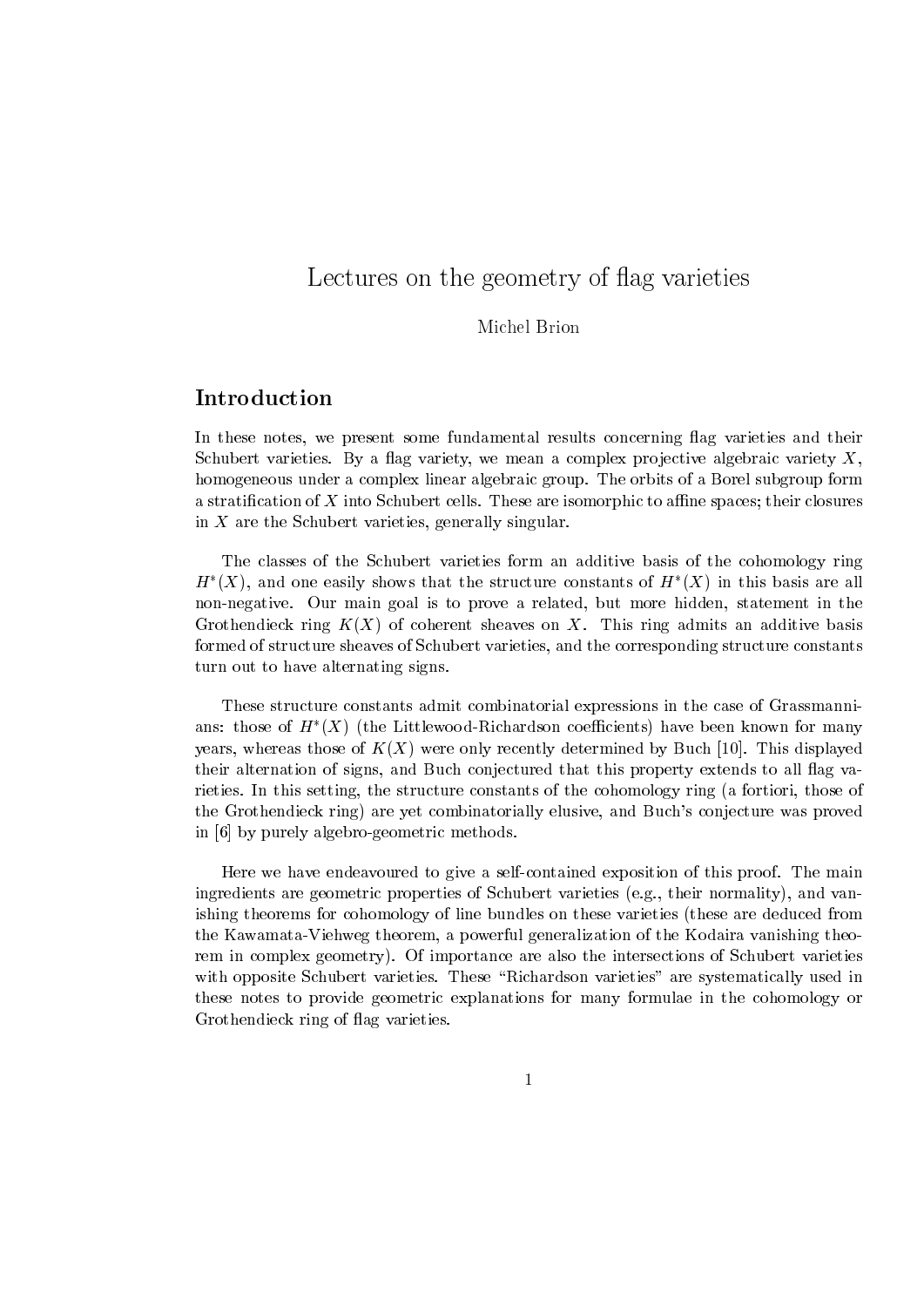The prerequisites are familiarity with algebraic geometry (for example, the contents of the first three chapters of Hartshorne's book  $[30]$ ) and with some algebraic topology (e.g., the book [26] by Greenberg and Harper). But no knowledge of algebraic groups is required. In fact, we have presented the notations and results in the case of the general linear group so that they may be extended readily to arbitrary connected, reductive algebraic groups by readers familiar with their structure theory.

Thereby, we do not allow ourselves to use the rich algebraic and combinatorial tools which make Grassmannians and varieties of complete flags so special among all flag varieties. For these developments of Schubert calculus and its generalizations, the reader may consult the seminal article [43], the books [21], [23], [49], and the notes of Buch [11] and Tamvakis [68] in this volume. On the other hand, the notes of Duan in this volume [18] provide an introduction to the differential topology of flag varieties, regarded as homogeneous spaces under compact Lie groups, with applications to Schubert calculus.

The present text is organized as follows. The first section discusses Schubert cells and varieties, their classes in the cohomology ring, and the Picard group of flag varieties. In the second section, we obtain restrictions on the singularities of Schubert varieties, and also vanishing theorems for the higher cohomology groups of line bundles on these varieties. The third section is devoted to a degeneration of the diagonal of a flag variety into unions of products of Schubert varieties, with applications to the Grothendieck group. In the fourth section, we obtain several "positivity" results in this group, including a solution of Buch's conjecture. Each section begins with a brief overview of its contents, and ends with bibliographical notes and open problems.

These notes grew out of courses at the Institut Fourier (Grenoble) in the spring of 2003, and at the mini-school "Schubert Varieties" (Banach Center, Warsaw) in May 2003. I am grateful to the organizers of this school, Piotr Pragacz and Andrzej Weber, for their invitation and encouragements. I also thank the auditors of both courses, especially Dima Timashev, for their attention and comments.

#### Conventions.

Throughout these notes, we consider algebraic varieties over the field  $\mathbb C$  of complex numbers. We follow the notation and terminology of [30]; in particular, varieties are assumed to be irreducible. Unless otherwise stated, subvarieties are assumed to be closed.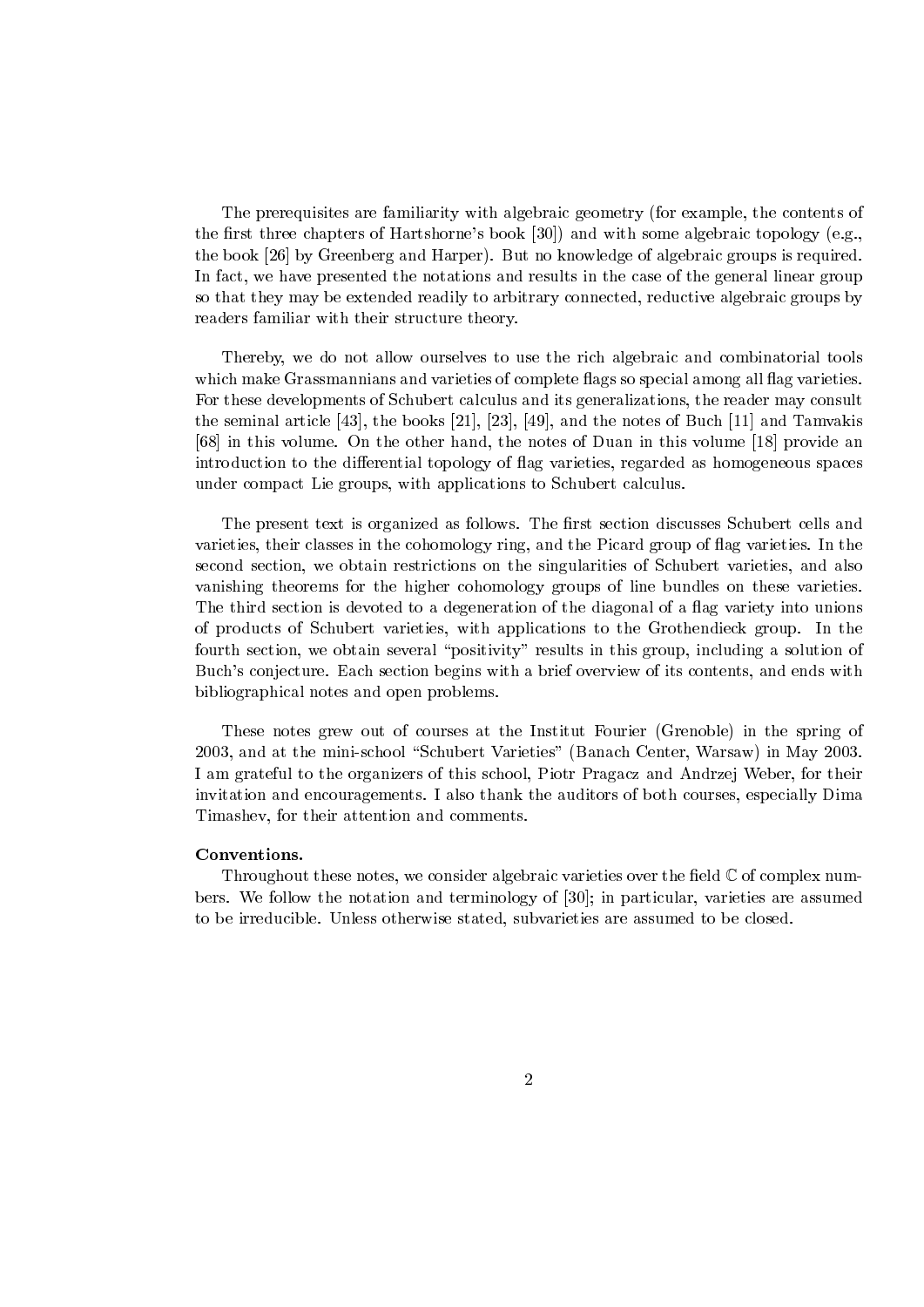# 1 Grassmannians and flag varieties

We begin this section by reviewing the definitions and fundamental properties of Schubert varieties in Grassmannians and varieties of complete 
ags. Then we introduce the Schubert classes in the cohomology ring of 
ag varieties, and we study their multiplicative properties. Finally, we describe the Picard group of flag varieties, first in terms of Schubert divisors, and then in terms of homogeneous line bundles; we also sketch the relation of the latter to representation theory.

### 1.1 Grassmannians

The *Grassmannian* Gr(*d*, *n*) is the set of *d*-dimensional linear subspaces of  $\mathbb{C}^n$ . Given such a subspace E and a basis  $(v_1, \ldots, v_d)$  of E, the exterior product  $v_1 \wedge \cdots \wedge v_d \in \bigwedge^d \mathbb{C}^n$  only depends on  $E$  up to a non-zero scalar multiple. In other words, the point

$$
\iota(E):=[v_1\wedge\cdots\wedge v_d]
$$

of the projective space  $\mathbb{P}(\bigwedge^d \mathbb{C}^n)$  only depends on E. Further,  $\iota(E)$  uniquely determines E, so that the map  $\iota$  identifies  $\text{Gr}(d, n)$  with the image in  $\mathbb{P}(\bigwedge^d \mathbb{C}^n)$  of the cone of decomposable d-vectors in  $\bigwedge^{\overline{d}}\mathbb{C}^n$ . It follows that  $\mathrm{Gr}(d,n)$  is a subvariety of the projective space  $\mathbb{P}(\bigwedge^d\mathbb{C}^n)$ ; the map

$$
\iota: \operatorname{Gr}(d,n) \to \mathbb{P}(\bigwedge^d \mathbb{C}^n)
$$

is the Plücker embedding.

The general linear group

$$
G:=GL_n(\mathbb{C})
$$

acts on the variety

$$
X := \mathrm{Gr}(d, n)
$$

via its natural action on  $\mathbb{C}^n$ . Clearly, X is a unique G-orbit, and the Plücker embedding is equivariant with respect to the action of G on  $\mathbb{P}(\bigwedge^d \mathbb{C}^n)$  arising from its linear action on  $\bigwedge^d \mathbb{C}^n$ . Let  $(e_1, \ldots, e_n)$  denote the standard basis of  $\mathbb{C}^n$ , then the isotropy group of the subspace  $\langle e_1, \ldots, e_d \rangle$  is

$$
P := \left\{ \begin{pmatrix} a_{1,1} & \dots & a_{1,d} & a_{1,d+1} & \dots & a_{1,n} \\ \vdots & \ddots & \vdots & \vdots & & \vdots \\ a_{d,1} & \dots & a_{d,d} & a_{d,d+1} & \dots & a_{d,n} \\ 0 & \dots & 0 & a_{d+1,d+1} & \dots & a_{d+1,n} \\ \vdots & \ddots & \vdots & \vdots & & \vdots \\ 0 & \dots & 0 & a_{n,d+1} & \dots & a_{n,n} \end{pmatrix} \right\}
$$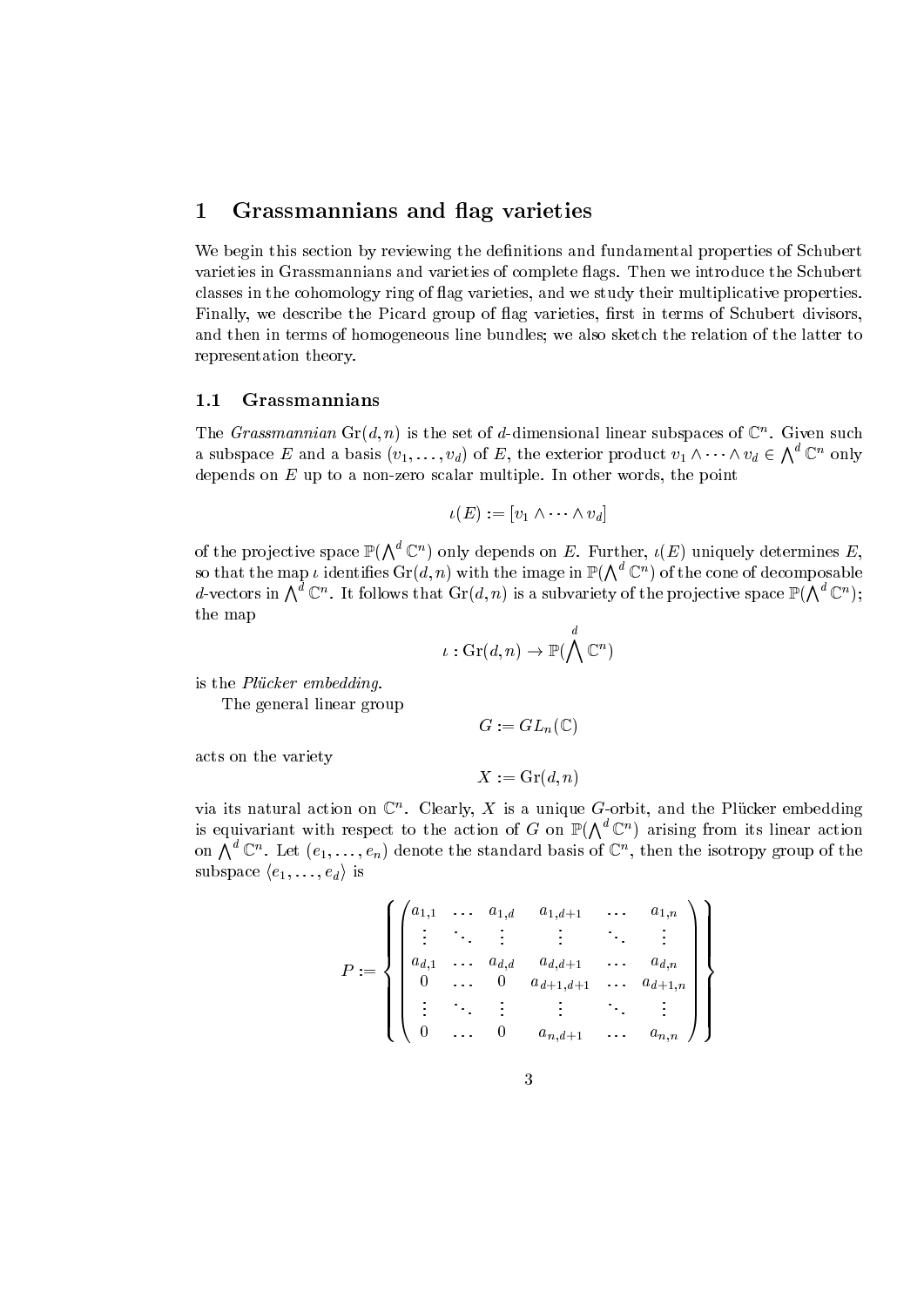(this is a maximal parabolic subgroup of G). Thus, X is the homogeneous space  $G/P$ . As a consequence, the algebraic variety X is nonsingular, of dimension  $\dim(G) - \dim(P) =$  $d(n-d).$ 

For any multi-index  $I := (i_1, \ldots, i_d)$ , where  $1 \leq i_1 < \ldots < i_d \leq n$ , we denote by  $E_I$ the corresponding *coordinate subspace* of  $\mathbb{C}^n$ , i.e.,  $E_I = \langle e_{i_1}, \ldots, e_{i_d} \rangle \in X$ . In particular,  $E_{1,2,\dots,d}$  is the standard coordinate subspace  $\langle e_1,\dots,e_d\rangle$ . We may now state the following result, whose proof is straightforward.

**1.1.1 Proposition.** (i) The  $E_I$  are precisely the T-fixed points in X, where

$$
T:=\left\{\begin{pmatrix}a_{1,1}&0&\dots&0\\0&a_{2,2}&\dots&0\\ \vdots&\vdots&\ddots&\vdots\\0&0&\dots&a_{n,n}\end{pmatrix}\right\}\subseteq GL_n(\mathbb{C})
$$

is the subgroup of diagonal matrices (this is a maximal torus of  $G$ ). (ii) X is the disjoint union of the orbits  $BE_I$ , where

$$
B := \left\{ \begin{pmatrix} a_{1,1} & a_{1,2} & \cdots & a_{1,n} \\ 0 & a_{2,2} & \cdots & a_{2,n} \\ \vdots & \vdots & \ddots & \vdots \\ 0 & 0 & \cdots & a_{n,n} \end{pmatrix} \right\} \subseteq GL_n(\mathbb{C})
$$

is the subgroup of upper triangular matrices (this is a Borel subgroup of  $G$ ).

**1.1.2 Definition.** The *Schubert cells* in the Grassmannian are the orbits  $C_I := BE_I$ , i.e., the B-orbits in X. The closure in X of the Schubert cell  $C_I$  (for the Zariski topology) is called the *Schubert variety*  $X_I := \overline{C_I}$ .

Note that  $B$  is the semi-direct product of  $T$  with the normal subgroup

$$
U := \left\{ \begin{pmatrix} 1 & a_{1,2} & \dots & a_{1,n} \\ 0 & 1 & \dots & a_{2,n} \\ \vdots & \vdots & \ddots & \vdots \\ 0 & 0 & \dots & 1 \end{pmatrix} \right\}
$$

(this is a maximal unipotent subgroup of G). Thus, we also have  $C_I = UE_I$ : the Schubert cells are just the  $U$ -orbits in  $X$ .

Also, the isotropy group  $U_{E_I}$  is the subgroup of U where  $a_{ij} = 0$  whenever  $i \notin I$  and  $j \in I$ . Let  $U^I$  be the "complementary" subset of U, defined by  $a_{ij} = 0$  if  $i \in I$  or  $j \notin I$ . Then one checks that  $U^I$  is a subgroup of U, and the map  $U^I \to X$ ,  $g \mapsto gE_I$  is a locally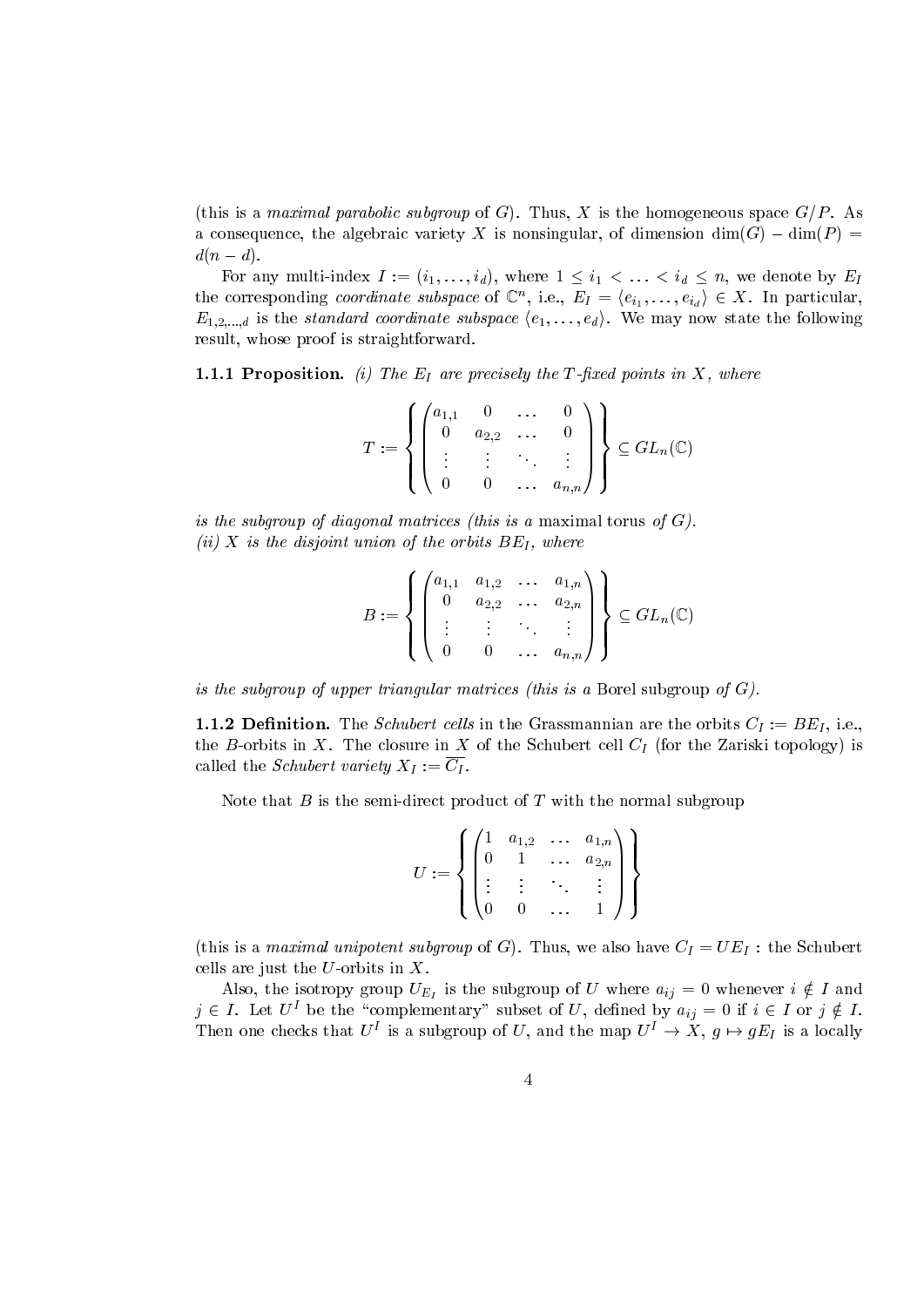closed embedding with image  $C_I$ . It follows that  $C_I$  is a locally closed subvariety of X, isomorphic to the affine space  $\mathbb{C}^{|I|}$ , where  $|I| := \sum_{j=1}^{d} (i_j - j)$ . Thus, its closure  $X_I$  is a projective variety of dimension  $|I|$ .

Next we present a geometric characterization of Schubert cells and varieties (see e.g. [21] 9.4).

**1.1.3 Proposition.** (i)  $C_I$  is the set of d-dimensional subspaces  $E \subset \mathbb{C}^n$  such that

 $\dim(E \cap \langle e_1, \ldots, e_j \rangle) = \# \{k \mid 1 \leq k \leq d, i_k < j \}, \text{ for } j = 1, \ldots, n.$ 

(ii)  $X_I$  is the set of d-dimensional subspaces  $E \subset \mathbb{C}^n$  such that

$$
\dim(E \cap \langle e_1, \ldots, e_j \rangle) \geq \# \{ k \mid 1 \leq k \leq d, \ i_k < j \}, \quad \text{for} \quad j = 1, \ldots, n.
$$

Thus, we have

$$
X_I = \bigcup_{J \leq I} C_J,
$$

where  $J \leq I$  if and only if  $j_k \leq i_k$  for all k.

**1.1.4 Examples.** 1) For  $d = 1$ , the Grassmannian is just the projective space  $\mathbb{P}^{n-1}$ , and the Schubert varieties form a flag of linear subspaces  $X_1 \subset \cdots \subset X_n$ , where  $X_j \cong \mathbb{P}^{j-1}$ . 2) For  $d = 2$  and  $n = 4$  one gets the following poset of Schubert varieties:



Further, the Schubert variety  $X_{24}$  is singular. Indeed, one checks that  $X \subset \mathbb{P}(\bigwedge^2 \mathbb{C}^4) = \mathbb{P}^5$ is defined by one quadratic equation (the Plucker relation). Further,  $X_{24}$  is the intersection of X with its tangent space at the point  $E_{12}$ . Thus,  $X_{24}$  is a quadratic cone with vertex  $E_{12}$ , its unique singular point.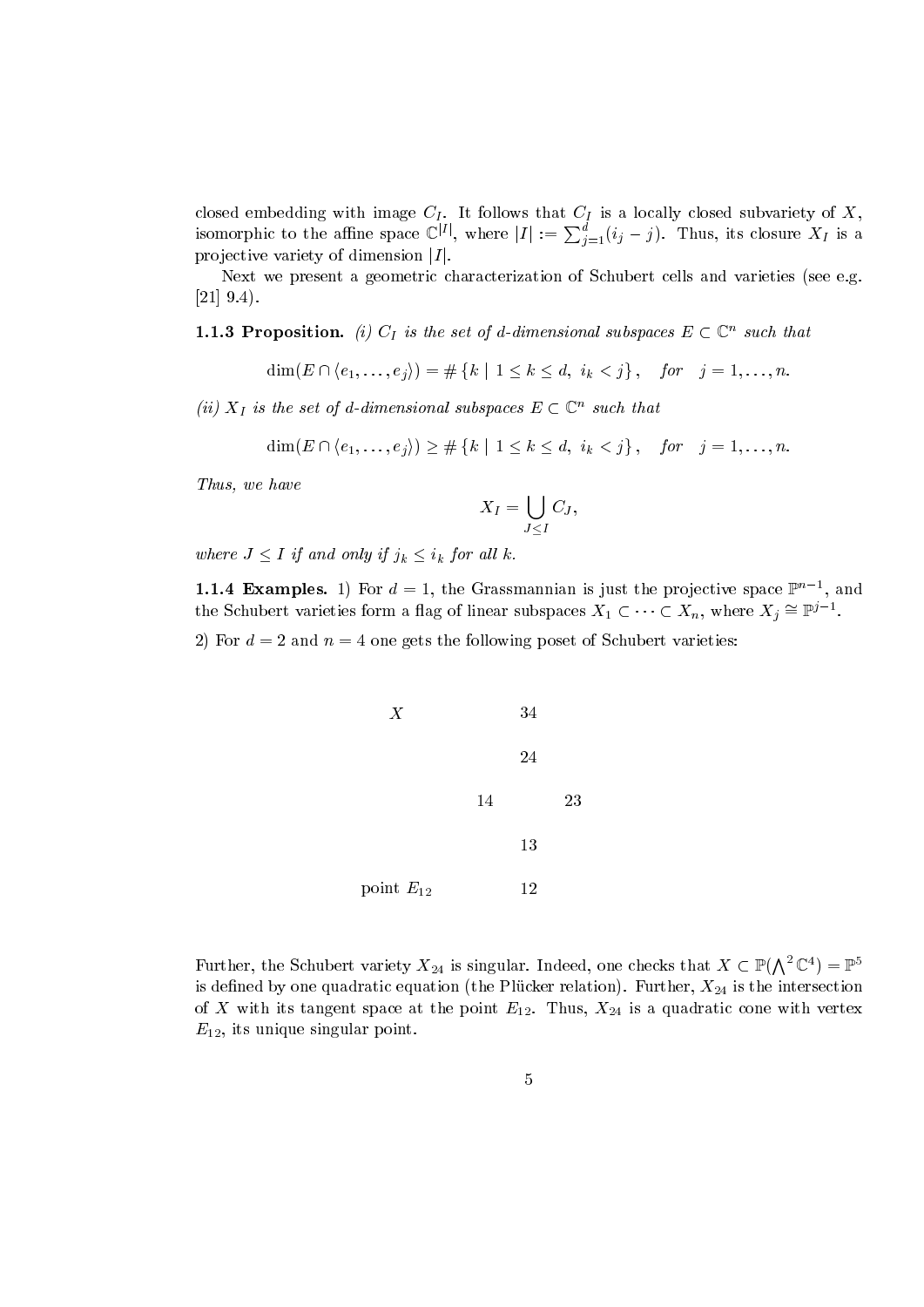3) For arbitrary d and n, the Schubert variety  $X_{1,2,\ldots,d}$  is just the point  $E_{1,2,\ldots,d}$ , whereas  $X_{n-d+1,n-d+2,\ldots,n}$  is the whole Grassmannian. On the other hand,  $X_{n-d,n-d+2,\ldots,n}$  consists of those d-dimensional subspaces E that meet  $\langle e_1, \ldots, e_{n-d} \rangle$ : it is the intersection of X with the hyperplane of  $\mathbb{P}(\bigwedge^d \mathbb{C}^n)$  where the coordinate on  $e_{n-d+1} \wedge \cdots \wedge e_n$  vanishes.

Since X is the disjoint union of the open Schubert cell  $C_{n-d+1,n-d+2,\dots,n} \cong \mathbb{C}^{d(n-d)}$ with the irreducible divisor  $D := X_{n-d,n-d+2,\dots,n}$ , any divisor in X is linearly equivalent to a unique integer multiple of  $D$ . Equivalently, any line bundle on  $X$  is isomorphic to a unique tensor power of the line bundle  $L := \mathcal{O}_X(D)$ , the pull-back of  $\mathcal{O}(1)$  via the Plücker embedding. Thus, the Picard group  $Pic(X)$  is freely generated by the class of the very ample line bundle L.

We may re-index Schubert varieties in two ways:

1. By partitions: with any multi-index  $I = (i_1, \ldots, i_d)$  we associate the partition  $\lambda =$  $(\lambda_1, \ldots, \lambda_d)$ , where  $\lambda_j := i_j - j$  for  $j = 1, \ldots, d$ . We then write  $X_\lambda$  instead of  $X_I$ .

This yields a bijection between the set of multi-indices  $I = (i_1, \ldots, i_d)$  such that  $1 \leq$  $i_1 < \ldots < i_d \leq n$ , and the set of tuples of integers  $\lambda = (\lambda_1, \ldots, \lambda_d)$  satisfying  $0 \leq \lambda_1 \leq$  $\ldots \leq \lambda_d \leq n-d$ . This is the set of partitions with  $\leq d$  parts of size  $\leq n-d$ .

The area of the partition  $\lambda$  is the number  $|\lambda| := \sum_{j=1}^d \lambda_j = |I|$ . With this indexing, the dimension of  $X_{\lambda}$  is the area of  $\lambda$ ; further,  $X_{\mu} \subseteq X_{\lambda}$  if and only if  $\mu \leq \lambda$ , that is,  $\mu_j \leq \lambda_j$ for all  $j$ .

Alternatively, one may associate with any multi-index  $I = (i_1, \ldots, i_d)$  the *dual partition*  $(n - i_d, n - 1 - i_{d-1}, \ldots, n - d + 1 - i_1)$ . This is still a partition with  $\leq d$  parts of size  $\leq n-d$ , but now its area is the codimension of the corresponding Schubert variety. This indexing is used in the notes of Buch [11] and Tamvakis [68].

2. By permutations: with a multi-index  $I = (i_1, \ldots, i_d)$  we associate the permutation w of the set  $\{1, 2, \ldots, n\}$ , defined as follows:  $w(k) = i_k$  for  $k = 1, \ldots, d$ , whereas  $w(d + k)$  is the k-th element of the ordered set  $\{1, \ldots, n\} \setminus I$  for  $k = 1, \ldots, n - d$ . This sets up a bijection between the multi-indices and the permutations w such that  $w(1) < w(2) < \cdots < w(d)$  and  $w(d+1) < \cdots < w(n)$ . These permutations form a system of representatives of the coset space  $S_n/(S_d \times S_{n-d})$ , where  $S_n$  denotes the permutation group of the set  $\{1, 2, ..., n\}$ , and  $S_d \times S_{n-d}$  is its subgroup stabilizing the subset  $\{1, 2, \ldots, d\}$  (and  $\{d+1, d+2, \ldots, n\}$ ). Thus, we may parametrize the  $T$ -fixed points of  $X$ , and hence the Schubert varieties, by the map  $S_n/(S_d \times S_{n-d}) \to X$ ,  $w(S_d \times S_{n-d}) \to E_{w(1),...,w(d)}$ . This parametrization will be generalized to all 
ag varieties in the next subsection.

#### 1.2 Flag varieties

Given a sequence  $(d_1, \ldots, d_m)$  of positive integers with sum n, a flag of type  $(d_1, \ldots, d_m)$  $in \mathbb{C}^n$  is an increasing sequence of linear subspaces

$$
0 = V_0 \subset V_1 \subset V_2 \subset \ldots \subset V_m = \mathbb{C}^n
$$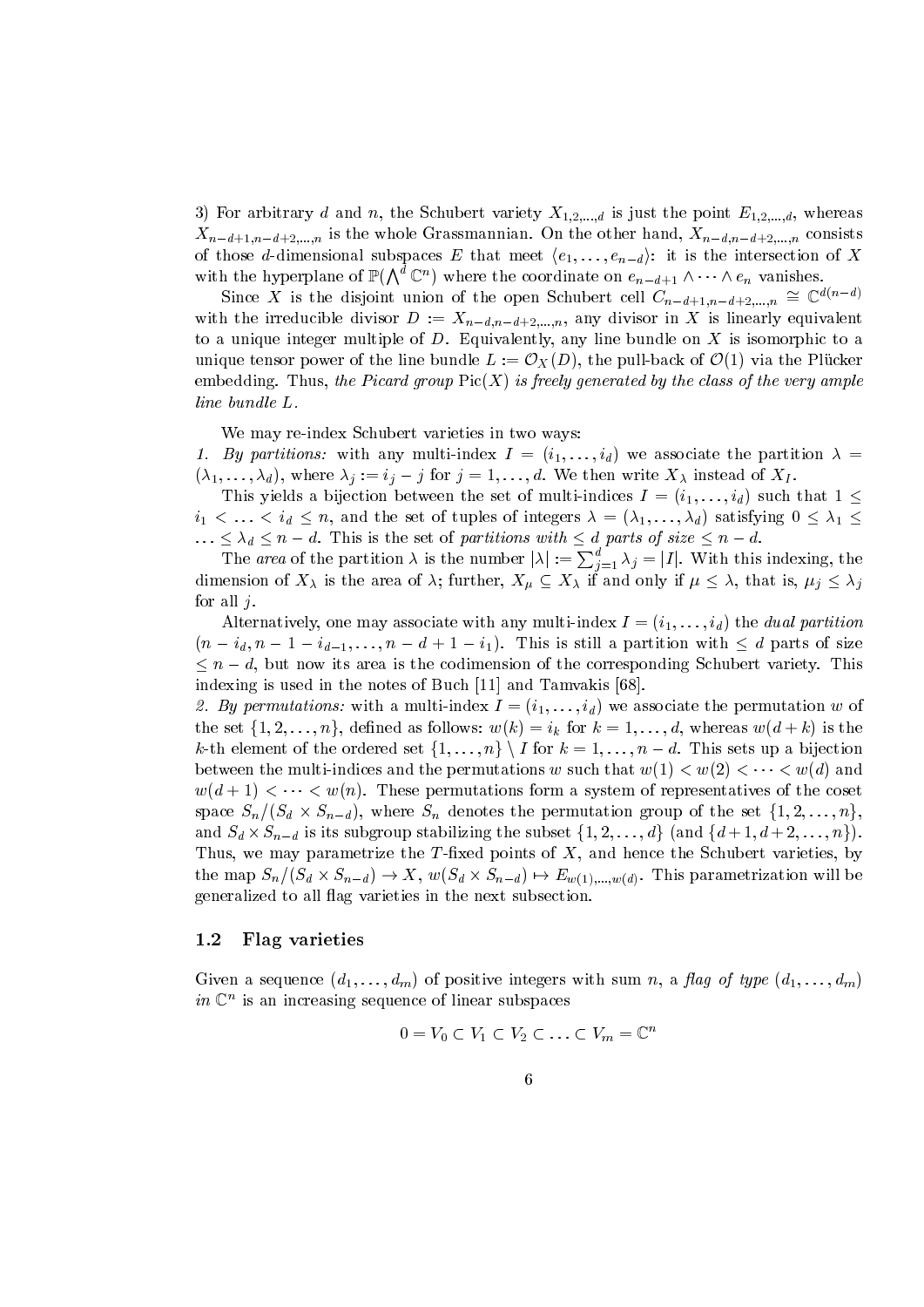such that  $\dim(V_j/V_{j-1}) = d_j$  for  $j = 1, ..., m$ . The coordinate flags are those consisting of coordinate subspaces.

Let  $X(d_1, \ldots, d_m)$  denote the set of flags of type  $(d_1, \ldots, d_m)$ . For example,  $X(d, n-d)$ is just the Grassmannian Gr(d, n). More generally,  $X(d_1, \ldots, d_m)$  is a subvariety of the product of the Grassmannians  $\mathrm{Gr}(d_i,n),$  called the *partial flag variety* of type  $(d_1,\ldots,d_m).$ 

The group  $G = GL_n(\mathbb{C})$  acts transitively on  $X(d_1, \ldots, d_m)$ . Let  $P = P(d_1, \ldots, d_m)$  be the isotropy group of the *standard flag* (consisting of the standard coordinate subspaces). Then  $P(d_1, \ldots, d_m)$  consists of the block upper triangular invertible matrices with diagonal blocks of sizes  $d_1, \ldots, d_m$ . In particular,  $P(d_1, \ldots, d_m)$  contains B; in fact, all subgroups of G containing  $B$  occur in this way. (These subgroups are the standard parabolic subgroups of G). Since  $X \cong G/P$ , it follows that X is nonsingular of dimension  $\sum_{1 \leq i < j \leq m} d_i d_j$ .

In particular, we have the variety  $X := X(1, \ldots, 1)$  of complete flags, also called the full flag variety; it is the homogeneous space  $G/B$ , of dimension  $n(n - 1)/2$ . By sending any complete flag to the corresponding partial flag of a given type  $(d_1, \ldots, d_m)$ , we obtain a morphism

$$
f: X = G/B \rightarrow G/P(d_1, \ldots, d_m) = X(d_1, \ldots, d_m).
$$

Clearly, f is G-equivariant with fiber  $P/B$  at the base point  $B/B$  (the standard complete flag). Thus,  $f$  is a fibration with fiber being the product of varieties of complete flags in  $\mathbb{C}^{d_1}, \ldots, \mathbb{C}^{d_m}$ . This allows us to reduce many questions regarding flag varieties to the case of the variety of complete 
ags; see Example 1.2.3 below for details on this reduction. Therefore, we will mostly concentrate on the full flag variety.

We now introduce Schubert cells and varieties in  $G/B$ . Observe that the complete coordinate flags correspond to the permutations of the set  $\{1,\ldots,n\}$ , by assigning to the flag

$$
0 \subset \langle e_{i_1} \rangle \subset \cdots \subset \langle e_{i_1}, e_{i_2}, \ldots, e_{i_k} \rangle \subset \cdots
$$

the permutation w such that  $w(k) = i_k$  for all k. We regard the permutation group  $S_n$ as a subgroup of  $GL_n(\mathbb{C})$  via its natural action on the standard basis  $(e_1,\ldots,e_n)$ . Then the (complete) coordinate flags are exactly the  $F_w := wF$ , where F denotes the standard complete flag. Further,  $S_n$  may be identified with the quotient  $W := N_G(T)/T$ , where  $N_G(T)$  denotes the normalizer of T in G. (In other words,  $S_n$  is the Weyl group of G with respect to T).

We may now formulate an analogue of Proposition 1.1.1 (see e.g. [21] 10.2 for a proof).

**1.2.1 Proposition.** (i) The fixed points of T in X are the coordinate flags  $F_w$ ,  $w \in W$ . (ii) X is the disjoint union of the orbits  $C_w := BF_w = UF_w$ , where  $w \in W$ . (iii) Let  $X_w := \overline{C_w}$  (closure in the Zariski topology of X), then

$$
X_w = \bigcup_{v \in W, v \leq w} C_v,
$$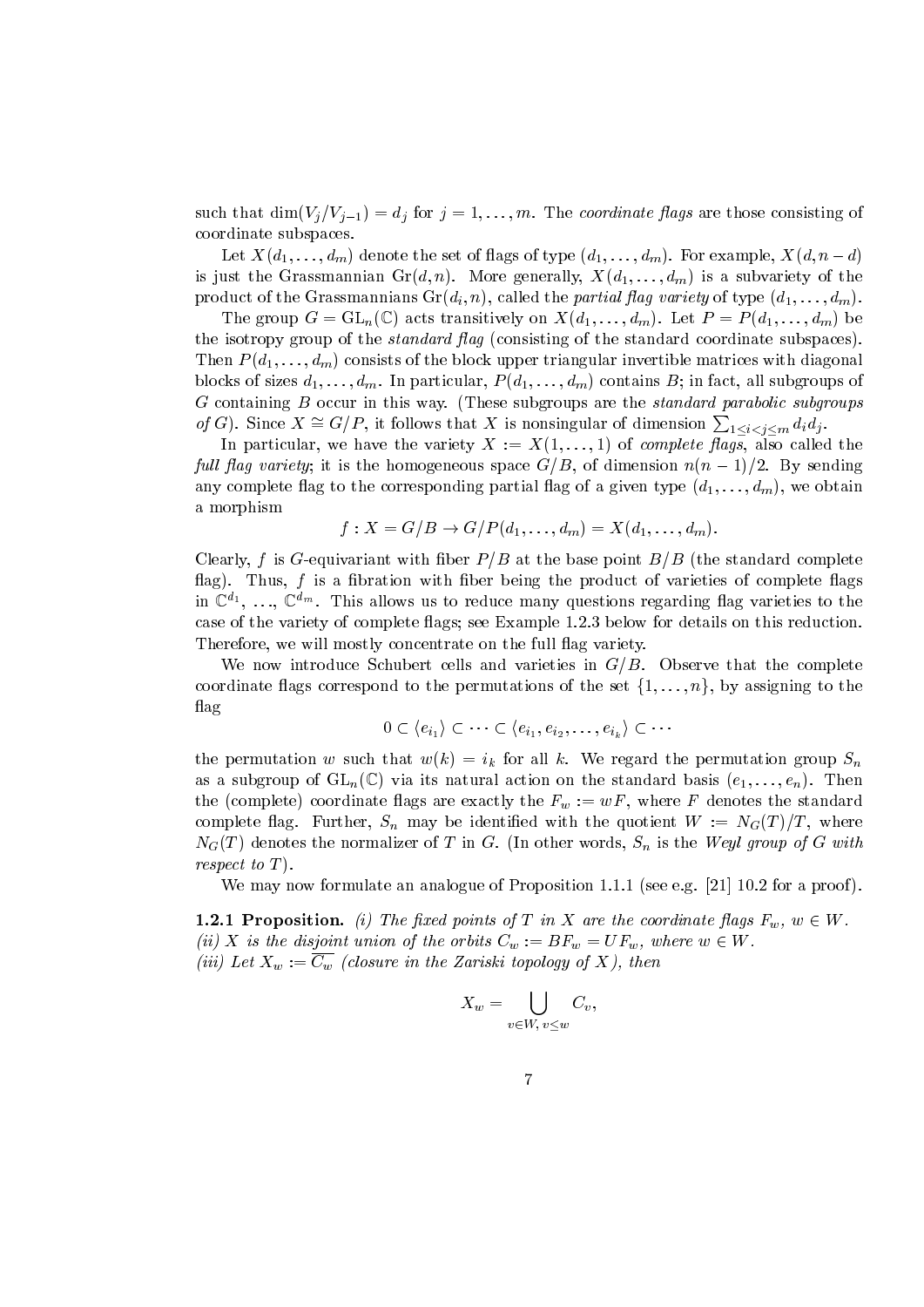where  $v \leq w$  if and only if we have  $(v(1), \ldots, v(d))_{r,t,i,V} \leq (w(1), \ldots, w(d))_{r,t,i,V}$  for  $d = 1, \ldots, n - 1$  (here r.t.i.v. stands for "reordered to increasing values").

**1.2.2 Definition.**  $C_w := BF_w$  is a *Schubert cell*, and  $X_w := \overline{C_w}$  is the corresponding Schubert variety. The partial ordering  $\leq$  on W is the Bruhat order.

By the preceding proposition, we have  $X_v \subseteq X_w$  if and only if this holds for the images of  $X_v$  and  $X_w$  in  $\text{Gr}(d, n)$ , where  $d = 1, \ldots, n-1$ . Together with Proposition 1.1.3, this yields a geometric characterization of the Bruhat order on Schubert varieties. Also, note that the T-fixed points in  $X_w$  are the coordinate flags  $F_v$ , where  $v \in W$  and  $v \leq w$ .

We now describe the Schubert cells  $UF_w$ . Note that the isotropy group

$$
U_{F_w} = U \cap wUw^{-1} =: U_w
$$

is defined by  $a_{i,j} = 0$  whenever  $i < j$  and  $w^{-1}(i) < w^{-1}(j)$ . Let  $U^w$  be the "complementary" subset of U, defined by  $a_{ij} = 0$  whenever  $i \leq j$  and  $w^{-1}(i) > w^{-1}(j)$ . Then  $U^w =$  $U \cap wU^-w^{-1}$  is a subgroup, and one checks that the product map  $U^w \times U_w \rightarrow U$  is an isomorphism of varieties. Hence the map  $U^w \to C_w$ ,  $g \mapsto gF_w$  is an isomorphism as well. It follows that each  $C_w$  is an affine space of dimension

$$
\#\{(i,j) \mid 1 \le i < j \le n, \ w^{-1}(i) > w^{-1}(j)\} = \#\{(i,j) \mid 1 \le i < j \le n, \ w(i) > w(j)\}.
$$

The latter set consists of the *inversions* of the permutation  $w$ ; its cardinality is the *length* of w, denoted by  $\ell(w)$ . Thus,  $C_w \cong \mathbb{C}^{\ell(w)}$ .

More generally, we may define Schubert cells and varieties in any partial flag variety  $X(d_1, \ldots, d_m) = G/P$ , where  $P = P(d_1, \ldots, P_m)$ ; these are parametrized by the coset space  $S_n/(S_{d_1} \times \cdots \times S_{d_m}) =: W/W_P.$ 

Specifically, each right coset mod  $W_P$  contains a unique permutation  $w$  such that we have  $w(1) < \cdots < w(d_1)$ ,  $w(d_1 + 1) < \cdots < w(d_1 + d_2)$ , ...,  $w(d_1 + \cdots + d_{m-1} + 1) < \cdots <$  $w(d_1 + \cdots + d_m) = w(n)$ . Equivalently,  $w \leq wv$  for all  $v \in W_P$ . This defines the set  $W^P$ of minimal representatives of  $W/W_P$ .

Now the Schubert cells in  $G/P$  are the orbits  $C_{WP} := BwP/P = UwP/P \subset G/P$  $(w \in W^P)$ , and the Schubert varieties  $X_{wp}$  are their closures. One checks that the map  $f: G/B \to G/P$  restricts to an isomorphism  $C_w = BwB/B \cong BwP/P = C_{wP}$ , and hence to a birational morphism  $X_w \to X_{wP}$  for any  $w \in W^P$ .

**1.2.3 Examples.** 1) The Bruhat order on  $S_2$  is just

(21)

$$
(12)
$$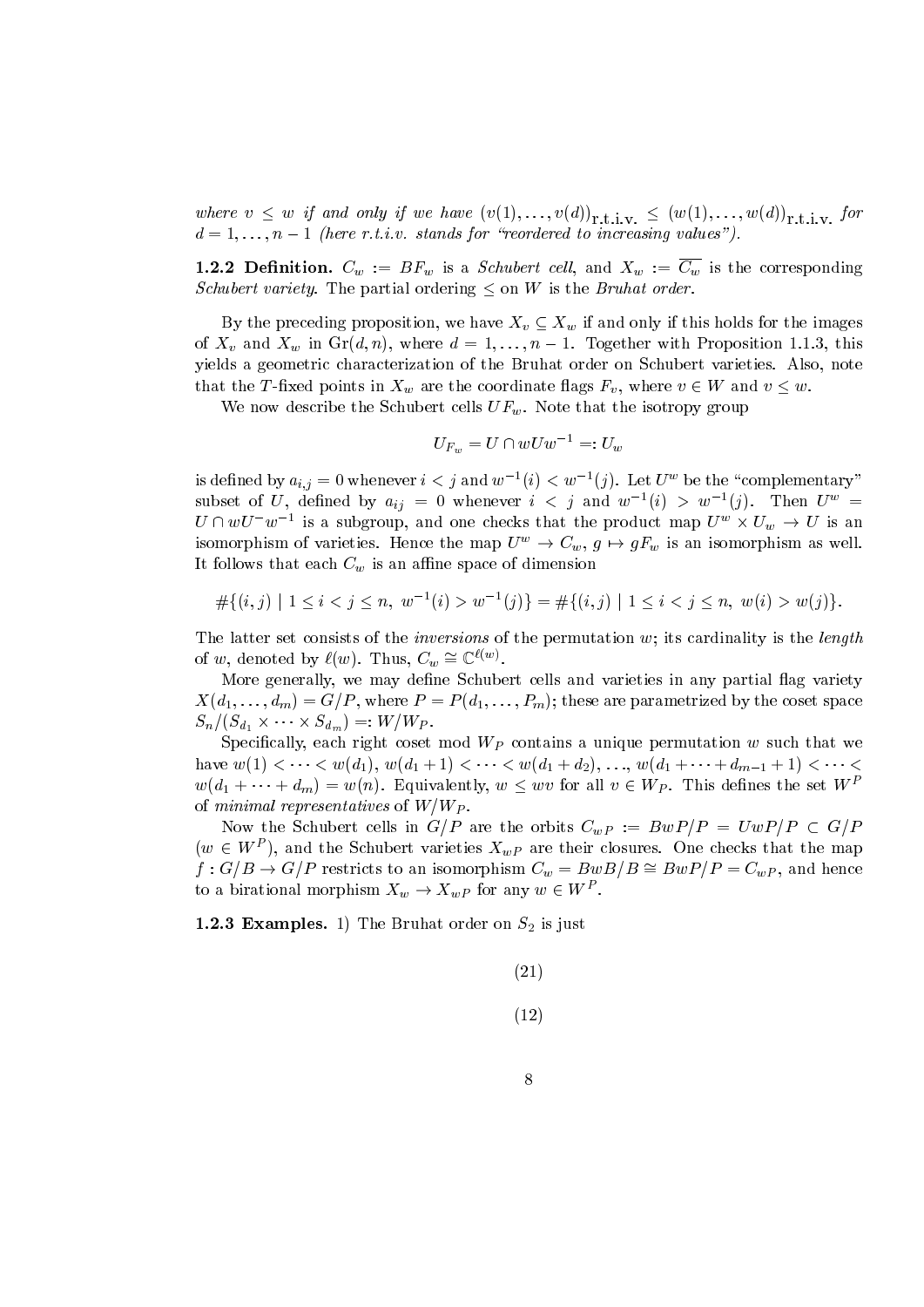The picture of the Bruhat order on  $S_3$  is

$$
(321)
$$
\n
$$
(231)
$$
\n
$$
(312)
$$
\n
$$
(213)
$$
\n
$$
(123)
$$

2) Let  $w_o := (n, n-1, \ldots, 1)$ , the order-reversing permutation. Then  $X = X_{w_o}$ , i.e.,  $w_0$  is the unique maximal element of the Bruhat order on W. Note that  $w_0^2 = id$ , and  $\ell(w_0w) = \ell(w_0) - \ell(w)$  for any  $w \in W$ .

3) The permutations of length 1 are exactly the *elementary transpositions*  $s_1, \ldots, s_{n-1}$ , where each  $s_i$  exchanges the indices i and  $i+1$  and fixes all other indices. The corresponding Schubert varieties are the *Schubert curves*  $X_{s_1}, \ldots, X_{s_{n-1}}$ . In fact,  $X_{s_i}$  may be identified with the set of *i*-dimensional subspaces  $E \subset \mathbb{C}^n$  such that

$$
\langle e_1,\ldots,e_{i-1}\rangle\subset E\subset\langle e_1,\ldots,e_{i+1}\rangle.
$$

Thus,  $X_{s_i}$  is the projectivization of the quotient space  $\langle e_1, \ldots, e_{i+1} \rangle / \langle e_1, \ldots, e_{i-1} \rangle$ , so that  $X_{s_i} \cong \mathbb{P}^1$ .

4) Likewise, the Schubert varieties of codimension 1 are  $X_{w_o s_1}, \ldots, X_{w_o s_{n-1}}$ , also called the Schubert divisors.

5) Apart from the Grassmannians, the simplest partial flag variety is the *incidence variety*  $I = I_n$  consisting of the pairs  $(V_1, V_{n-1})$ , where  $V_1 \subset \mathbb{C}^n$  is a line, and  $V_{n-1} \subset \mathbb{C}^n$  is a hyperplane containing  $V_1$ . Denote by  $\mathbb{P}^{n-1} = \mathbb{P}(\mathbb{C}^n)$  (resp.  $\check{\mathbb{P}}^{n-1} = \mathbb{P}((\mathbb{C}^n)^*)$ ) the projective space of lines (resp. hyperplanes) in  $\mathbb{C}^n$ , then  $I \subset \mathbb{P}^{n-1} \times \check{\mathbb{P}}^{n-1}$  is defined by the bihomogeneous equation

$$
x_1y_1+\cdots+x_ny_n=0,
$$

where  $x_1, \ldots, x_n$  are the standard coordinates on  $\mathbb{C}^n$ , and  $y_1, \ldots, y_n$  are the dual coordinates on  $(\mathbb{C}^n)^*$ .

One checks that the Schubert varieties in I are the

$$
I_{i,j} := \{ (V_1, V_{n-1}) \in I \mid V_1 \subseteq E_{1,\ldots,i} \text{ and } E_{1,\ldots,j-1} \subseteq V_{n-1} \},
$$

where  $1 \leq i, j \leq n$  and  $i \neq j$ . Thus,  $I_{i,j} \subseteq I$  is defined by the equations

$$
x_{i+1} = \cdots = x_n = y_1 = \cdots = y_{j-1} = 0.
$$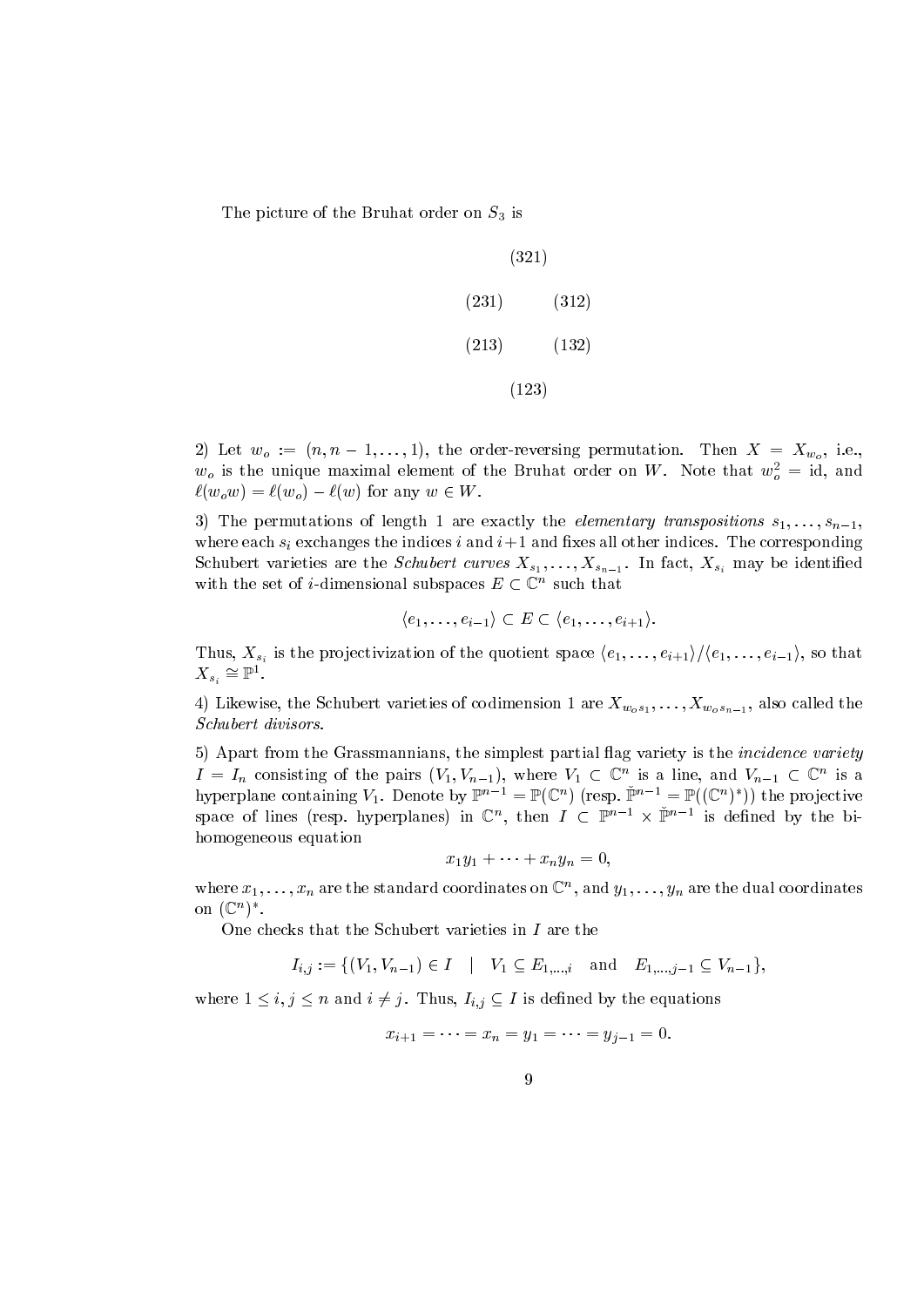It follows that  $I_{i,j}$  is singular for  $1 \lt j \lt i \lt n$  with singular locus  $I_{j-1,i+1}$ , and is nonsingular otherwise.

6) For any partial flag variety  $G/P$  and any  $w \in W^P$ , the pull-back of the Schubert variety  $X_{wP}$  under  $f: G/B \to G/P$  is easily seen to be the Schubert variety  $X_{ww_0,P}$ where  $w_{0,P}$  denotes the maximal element of  $W_P$ . Specifically, if  $P = P(d_1, \ldots, d_m)$  so that  $W_P = S_{d_1} \times \cdots \times S_{d_m}$ , then  $w_{0,P} = (w_{0,d_1}, \ldots, w_{0,d_m})$  with obvious notation. The products  $ww_{0,P}$ , where  $w \in \tilde{W}^P$ , are the *maximal representatives* of the cosets modulo  $W_P$ . Thus, f restricts to a locally trivial fibration  $X_{ww_{0,P}} \to X_{wP}$  with fiber  $P/B$ .

In particular, the preceding example yields many singular Schubert varieties in the variety of complete 
ags, by pull-back from the incidence variety.

**1.2.4 Definition.** The *opposite Schubert cell (resp. variety)* associated with  $w \in W$  is  $C^w := w_o C_{w_o w}$  (resp.  $X^w := w_o X_{w_o w}$ ).

Observe that  $C^w = B^-F_w$ , where

$$
B^{-} := \left\{ \begin{pmatrix} a_{1,1} & 0 & \dots & 0 \\ a_{2,1} & a_{2,2} & \dots & 0 \\ \vdots & \vdots & \ddots & \vdots \\ a_{n,1} & a_{n,2} & \dots & a_{n,n} \end{pmatrix} \right\} = w_o B w_o
$$

(this is the *opposite Borel subgroup* to B containing the maximal torus T). Also,  $X^w$  has codimension  $\ell(w)$  in X.

For example,  $C^{id} \cong U^-$  via the map  $U^- \to X$ ,  $g \mapsto gF$ , where  $U^- := w_0Uw_0$ . Further, this map is an open immersion. Since  $X = G/B$ , this is equivalent to the fact that the product map  $U^{-} \times B \to G$  is an open immersion (which, of course, may be checked directly). It follows that the quotient  $q: G \to G/B$ ,  $g \mapsto gB$ , is a trivial fibration over  $C^{id}$ ; thus, by G-equivariance,  $q$  is locally trivial for the Zariski topology. This also holds for any partial flag variety  $G/P$  with the same proof. Likewise, the map  $f : G/B \to G/P$  is a locally trivial fibration with fiber  $P/B$ .

### 1.3 Schubert classes

This subsection is devoted to the cohomology ring of the full flag variety. We begin by recalling some basic facts on the homology and cohomology of algebraic varieties, referring for details to [21] Appendix B or [23] Appendix A. We will consider (co)homology groups with integer coefficients.

Let X be a projective nonsingular algebraic variety of dimension n. Then X (viewed as a compact differentiable manifold of dimension  $2n$ ) admits a canonical orientation, hence a canonical generator of the homology group  $H_{2n}(X)$ : the fundamental class [X]. By Poincaré duality, the map  $H^j(X) \to H_{2n-j}(X)$ ,  $\alpha \mapsto \alpha \cap [X]$  is an isomorphism for all j.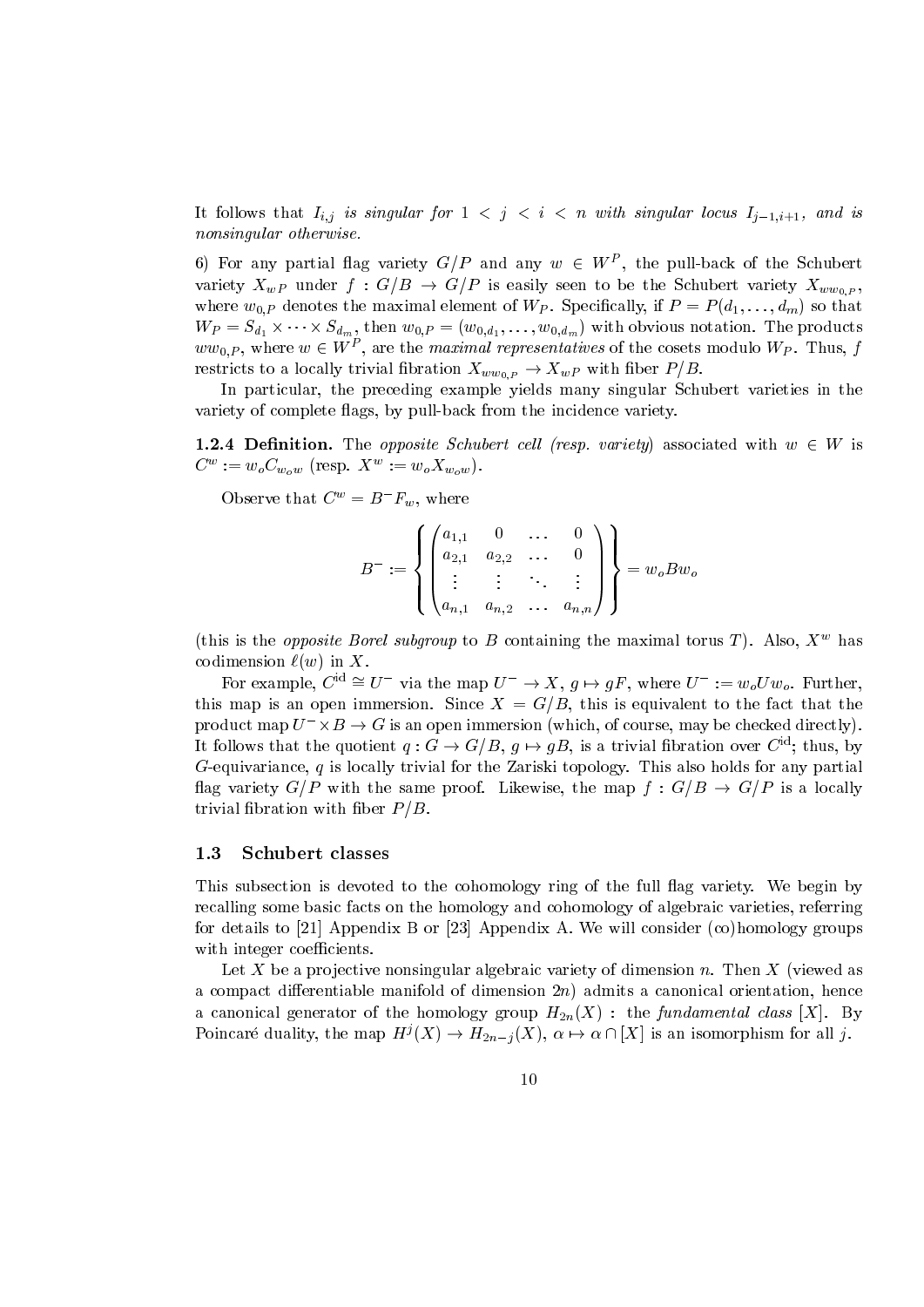Likewise, any nonsingular subvariety  $Y \subseteq X$  of dimension p has a fundamental class in  $H_{2p}(Y)$ . Using Poincaré duality, the image of this class in  $H_{2p}(X)$  yields the fundamental class  $[Y] \in H^{2c}(X)$ , where  $c = n - p$  is the codimension of Y. In particular, we obtain the fundamental class of a point  $[x]$ , which is independent of x and generates the group  $H^{2n}(X)$ . More generally, one defines the fundamental class  $[Y] \in H^{2c}(X)$  for any (possibly singular) subvariety  $Y$  of codimension  $c$ .

Given  $\alpha$ ,  $\beta$  in the cohomology ring  $H^*(X)$ , let  $\langle \alpha, \beta \rangle$  denote the coefficient of the class [x] in the cup product  $\alpha \cup \beta$ . Then  $\langle , \rangle$  is a bilinear form on  $H^*(X)$  called the *Poincaré* duality pairing. It is non-degenerate over the rationals, resp. over the integers in the case where the group  $H^*(X)$  is torsion-free.

For any two subvarieties Y, Z of X, each irreducible component C of  $Y \cap Z$  satisfies  $\dim(C) \geq \dim(Y) + \dim(Z)$ , i.e.,  $\operatorname{codim}(C) \leq \operatorname{codim}(Y) + \operatorname{codim}(Z)$ . We say that Y and Z meet properly in X, if  $\text{codim}(C) = \text{codim}(Y) + \text{codim}(Z)$  for each C. Then we have in  $H^*(X)$ :

$$
[Y]\cup[Z]=\sum_{C}m_{C}\;[C],
$$

where the sum is over all irreducible components of  $Y \cap Z$ , and  $m<sub>C</sub>$  is the *intersection* multiplicity of Y and Z along C, a positive integer. Further,  $m<sub>C</sub> = 1$  if and only if Y and Z meet transversally along C, i.e., there exists a point  $x \in C$  such that: x is a nonsingular point of Y and Z, and the tangent spaces at x satisfy  $T_xY + T_xZ = T_xX$ . Then x is a nonsingular point of C, and  $T_xC = T_xY \cap T_xZ$ .

In particular, if Y and Z are subvarieties such that  $\dim(Y) + \dim(Z) = \dim(X)$ , then Y meets Z properly if and only if their intersection is finite. In this case, we have  $\langle [Y], [Z] \rangle =$  $\sum_{x \in Y \cap Z} m_x$ , where  $m_x$  denotes the intersection multiplicity of Y and Z at x. In the case of transversal intersection, this simplifies to  $\langle [Y], [Z] \rangle = \#(Y \cap Z)$ .

Returning to the case where  $X$  is a flag variety, we have the cohomology classes of the Schubert subvarieties, called the *Schubert classes*. Since  $X$  is the disjoint union of the Schubert cells, the Schubert classes form an additive basis of  $H^*(X)$ ; in particular, this group is torsion-free.

To study the cup product of Schubert classes, we will need a version of Kleiman's transversality theorem, see [35] or [30] Theorem III.10.8.

**1.3.1 Lemma.** Let Y, Z be subvarieties of a flag variety X and let  $Y_0 \subseteq Y$  (resp.  $Z_0 \subseteq Z$ ) be nonempty open subsets consisting of nonsingular points. Then there exists a nonempty open subset  $\Omega$  of G such that: for any  $g \in \Omega$ , Y meets  $gZ$  properly, and  $Y_0 \cap gZ_0$  is nonsingular and dense in  $Y \cap gZ$ . Thus,  $[Y] \cup [Z] = [Y \cap gZ]$  for all  $g \in \Omega$ .

In particular, if  $\dim(Y) + \dim(Z) = \dim(X)$ , then Y meets gZ transversally for general  $g \,\in G,$  that is, for all  $g$  in a nonempty open subset  $\Omega$  of  $G.$  Thus,  $Y \cap gZ$  is finite and  $\langle [Y], [Z] \rangle = \#(Y \cap gZ),$  for general  $g \in G$ .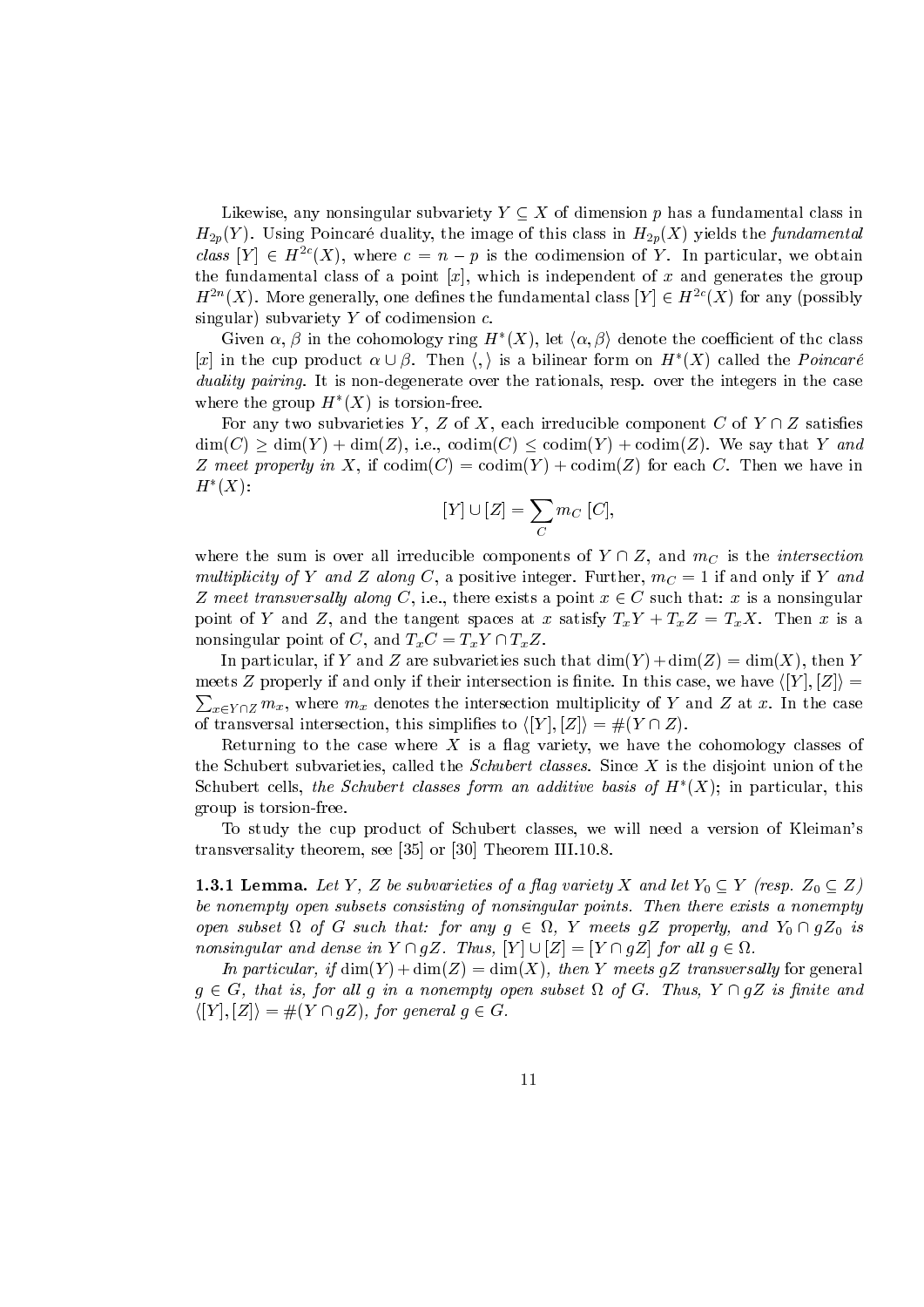*Proof.* Consider the map  $m: G \times Z \to X$ ,  $(g, z) \mapsto gz$ . This is a surjective morphism, equivariant for the action of G on  $G \times Z$  by left multiplication on the first factor. Since  $X = G/P$ , it follows that m is a locally trivial fibration for the Zariski topology. Thus, its scheme-theoretic fibers are varieties of dimension  $dim(G) + dim(Z) - dim(X)$ .

Next consider the fibered product  $V := (G \times Z) \times_X Y$  and the pull-back  $\mu : V \to Y$  of m. Then  $\mu$  is also a locally trivial fibration with fibers being varieties. It follows that the scheme V is a variety of dimension  $dim(G) + dim(Z) - dim(X) + dim(Y)$ .

Let  $\pi : V \to G$  be the composition of the projections  $(G \times Z) \times_X Y \to G \times Z \to G$ . Then the fiber of  $\pi$  at any  $g \in G$  may be identified with the scheme-theoretic intersection  $Y \cap gZ$ . Further, there exists a nonempty open subset  $\Omega$  of  $G$  such that the fibers of  $\pi$  at points of  $\Omega$  are either empty or equidimensional of dimension  $\dim(Y) + \dim(Z) - \dim(X)$ , i.e., of codimension  $\text{codim}(Y) + \text{codim}(Z)$ . This shows that Y meets gZ properly for any  $g \in \Omega$ .

Likewise, the restriction  $m_0: G\times Z_0 \to X$  is a locally trivial fibration with nonsingular fibers, so that the fibered product  $V_0 := (G \times Z_0) \times_X Y_0$  is a nonempty open subset of V consisting of nonsingular points. By generic smoothness, it follows that  $Y_0 \cap gZ_0$  is nonsingular and dense in  $Y \cap gZ$ , for all g in a (possibly smaller) nonempty open subset of G. This implies, in turn, that all intersection multiplicities of  $Y \cap Z$  are 1.

Thus, we have  $[Y] \cup [gZ] = [Y \cap gZ]$  for any  $g \in \Omega$ . Further,  $[Z] = [gZ]$  as G is connected, so that  $[Y] \cup [Z] = [Y \cap gZ].$  $\Box$ 

As a consequence, in the full flag variety  $X$ , any Schubert variety  $X_w$  meets properly any opposite Schubert variety  $X^v$ . (Indeed, the open subset  $\Omega$  meets the open subset  $BB^- = BU^- \cong B \times U^-$  of G; further,  $X_w$  is B-invariant, and  $X^v$  is B<sup>-</sup>-invariant). Thus,  $X_w \cap X^v$  is equidimensional of dimension  $\dim(X_w) + \dim(X^v) - \dim(X) = \ell(w) - \ell(v)$ . Moreover, the intersection  $C_w \cap C^v$  is nonsingular and dense in  $X_w \cap X^v$ . In fact, we have the following more precise result which may be proved by the argument of Lemma 1.3.1; see [9] for details.

**1.3.2 Proposition.** For any  $v, w \in W$ , the intersection  $X_w \cap X^v$  is non-empty if and only if  $v \leq w$ ; then  $X_w \cap X^v$  is a variety.

**1.3.3 Definition.** Given v, w in W such that  $v \leq w$ , the corresponding Richardson variety is  $X_w^v := X_w \cap X^v$ .

Note that  $X_w^v$  is T-invariant with fixed points being the coordinate flags  $F_x = xB/B$ , where  $x \in W$  satisfies  $v \le x \le w$ . It follows that  $X_w^v \subseteq X_{w'}^{v'}$  if and only if  $v' \le v \le w \le w'$ . Thus, the Richardson varieties may be viewed as geometric analogues of intervals for the Bruhat order.

1.3.4 Examples. 1) As special cases of Richardson varieties, we have the Schubert varieties  $X_w = X_w^{\text{id}}$  and the opposite Schubert varieties  $X^v = X_{w_o}^v$ . Also, note that the Richardson variety  $X_w^w$  is just the T-fixed point  $F_w$ , the transversal intersection of  $X_w$  and  $X^w$ .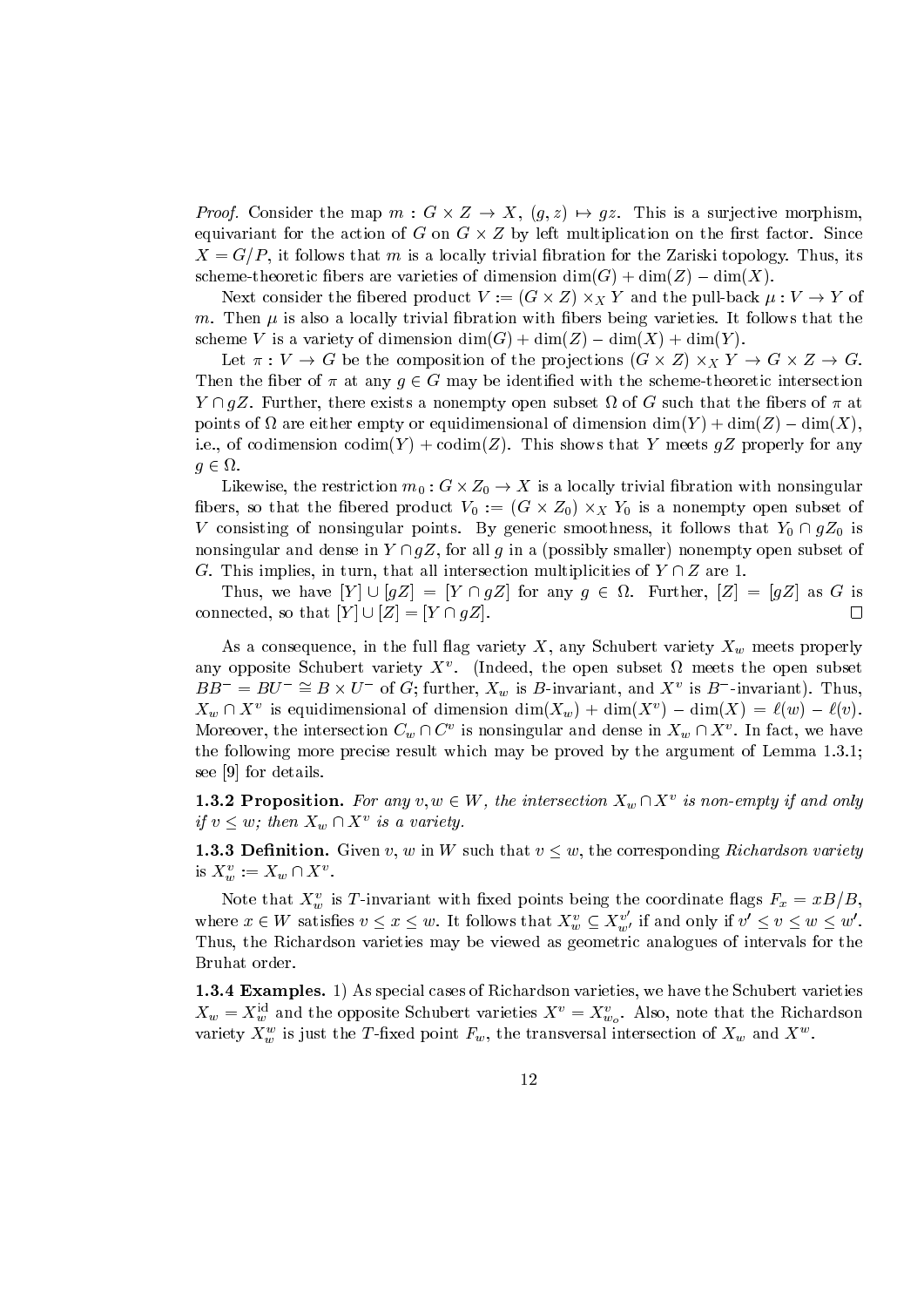2) Let  $X_w^v$  be a Richardson variety of dimension 1, that is,  $v \leq w$  and  $\ell(v) = \ell(w) - 1$ . Then  $X_w^v$  is isomorphic to the projective line, and  $v = ws$  for some transposition  $s = s_{ij}$ (exchanging i and j, and fixing all other indices). More generally, any  $T$ -invariant curve  $Y \subset X$  is isomorphic to  $\mathbb{P}^1$  and contains exactly two T-fixed points v, w, where  $v = ws$  for some transposition  $s$ . (Indeed, after multiplication by an element of  $W$ , we may assume that Y contains the standard flag F. Then  $Y \cap C^{\text{id}}$  is a T-invariant neighborhood of F in Y, and is also a T-invariant curve in  $C^{id} \cong U^-$  (where T acts by conjugation). Now any such curve is a "coordinate line" given by  $a_{i,j} = 0$  for all  $(i, j) \neq (i_0, j_0)$ , for some  $(i_0, j_0)$ such that  $1 \leq j_0 < i_0 \leq n$ . The closure of this line in X has fixed points F and  $s_{i_0,j_0}F$ .

Richardson varieties may be used to describe the local structure of Schubert varieties along Schubert subvarieties, as follows.

**1.3.5 Proposition.** Let v,  $w \in W$  such that  $v \leq w$ . Then  $X_w \cap vC^{\text{id}}$  is an open T-invariant neighborhood of the point  $F_v$  in  $X_w$ , which meets  $X_w^v$  along  $X_w \cap C^v$ . Further, the map

$$
(U \cap vU^-v^{-1}) \times (X_w \cap C^v) \to X_w, \quad (g, x) \mapsto gx
$$

is an open immersion with image  $X_w \cap vC^{\rm id}$ . (Recall that  $U \cap vU^-v^{-1}$  is isomorphic to  $\mathbb{C}^{\ell(v)}$  as a variety, and that the map  $U \cap vU^-v^{-1} \to X$ ,  $g \mapsto gF_v$  is an isomorphism onto  $C_v$ .)

If, in addition,  $\ell(v) = \ell(w) - 1$ , then  $X_w \cap C^v$  is isomorphic to the affine line. As a consequence,  $X_w$  is nonsingular along its Schubert divisor  $X_v$ .

*Proof.* Note that  $vC^{id}$  is an open T-invariant neighborhood of  $F_v$  in X, isomorphic to the variety  $vU^-v^{-1}$ . In turn, the latter is isomorphic to  $(U \cap vU^-v^{-1}) \times (U^- \cap vU^-v^{-1})$  via the product map; and the map  $U^- \cap vU^-v^{-1} \to X$ ,  $g \mapsto gF_v$  is a locally closed immersion with image  $C^v$ . It follows that the map

$$
(U \cap vU^{-}v^{-1}) \times C^{v} \to X, \quad (g, x) \mapsto gx
$$

is an open immersion with image  $vF^{id}$ , and that  $vF^{id} \cap X^v = C^v$ . Intersecting with the subvariety  $X_w$  (invariant under the subgroup  $U \cap vU^-v^{-1})$  completes the proof of the first assertion. The second assertion follows from the preceding example.  $\Box$ 

Richardson varieties also appear when multiplying Schubert classes. Indeed, by Proposition 1.3.2, we have in  $H^*(X)$ :

$$
[X_w] \cup [X^v] = [X_w^v].
$$

Since  $\dim(X_w^v) = \ell(w) - \ell(v)$ , it follows that the Poincaré duality pairing  $\langle [X_w], [X^v] \rangle$  equals 1 if  $w = v$ , and 0 otherwise. This implies easily the following result.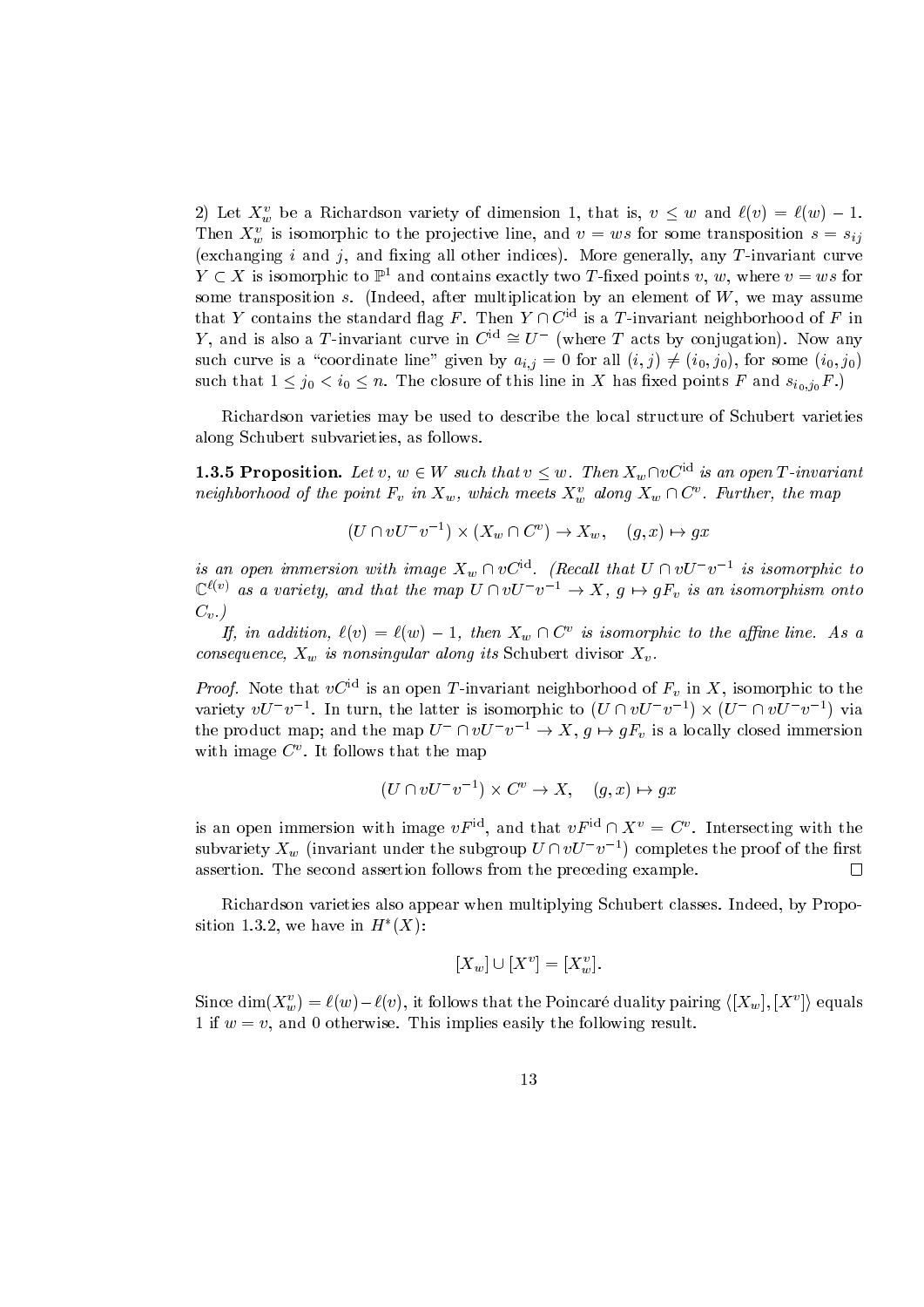**1.3.6 Proposition.** (i) The bases  $\{[X_w]\}$  and  $\{[X^w]\} = \{[X_{w_0w}]\}$  of  $H^*(X)$  are dual for the Poincaré duality pairing.

(ii) For any subvariety  $Y \subseteq X$ , we have

$$
[Y] = \sum_{w \in W} a^w(Y) [X_w],
$$

where  $a^w(Y) = \langle Y | X^w \rangle = \#(Y \cap gX^w)$  for general  $g \in G$ . In particular, the coefficients of  $[Y]$  in the basis of Schubert classes are non-negative. (iii) Let

$$
[X_v] \cup [X_w] = \sum_{x \in W} a_{vw}^x [X_x] \quad in \quad H^*(X),
$$

then the structure constants  $a_{vw}^x$  are non-negative integers.

Note finally that all these results adapt readily to any partial flag variety  $G/P$ . In fact, the map  $f: G/B \to G/P$  induces a ring homomorphism  $f^*: H^*(G/P) \to H^*(G/B)$ which sends any Schubert class  $[X_{wP}]$  to the Schubert class  $[X_{ww_0,P}]$ , where  $w \in W^P$ . In particular,  $f^*$  is injective.

### 1.4 The Picard group

In this subsection, we study the Picard group of the full flag variety  $X = G/B$ . We first give a very simple presentation of this group, viewed as the group of divisors modulo linear equivalence. The Picard group and divisor class group of Schubert varieties will be described in Subsection 2.2.

**1.4.1 Proposition.** The group  $Pic(X)$  is freely generated by the classes of the Schubert divisors  $X_{w_0 s_i}$  where  $i = 1, \ldots, n - 1$ . Any ample (resp. generated by its global sections) divisor on  $X$  is linearly equivalent to a positive (resp. non-negative) combination of these divisors. Further, any ample divisor is very ample.

*Proof.* The open Schubert cell  $C_{w_0}$  has complement the union of the Schubert divisors. Since  $C_{w_o}$  is isomorphic to an affine space, its Picard group is trivial. Thus, the classes of  $X_{w_o s_1}, \ldots, X_{w_o s_{n-1}}$  generate the group  $Pic(X)$ .

If we have a relation  $\sum_{i=1}^{n-1} a_i X_{w_i} = 0$  in  $Pic(X)$ , then there exists a rational function f on X having a zero or pole of order  $a_i$  along each  $X_{w_\sigma s_i}$ , and no other zero or pole. In particular,  $f$  is a regular, nowhere vanishing function on the affine space  $C_{w_o}$ . Hence  $f$  is constant, and  $a_i = 0$  for all i.

Each Schubert divisor  $X_{w_\sigma s_d}$  is the pull-back under the projection  $X \to \text{Gr}(d, n)$  of the unique Schubert divisor in  $\mathrm{Gr}(d, n)$ . Since the latter divisor is a hyperplane section in the Plücker embedding, it follows that  $X_{w_\sigma s_d}$  is generated by its global sections.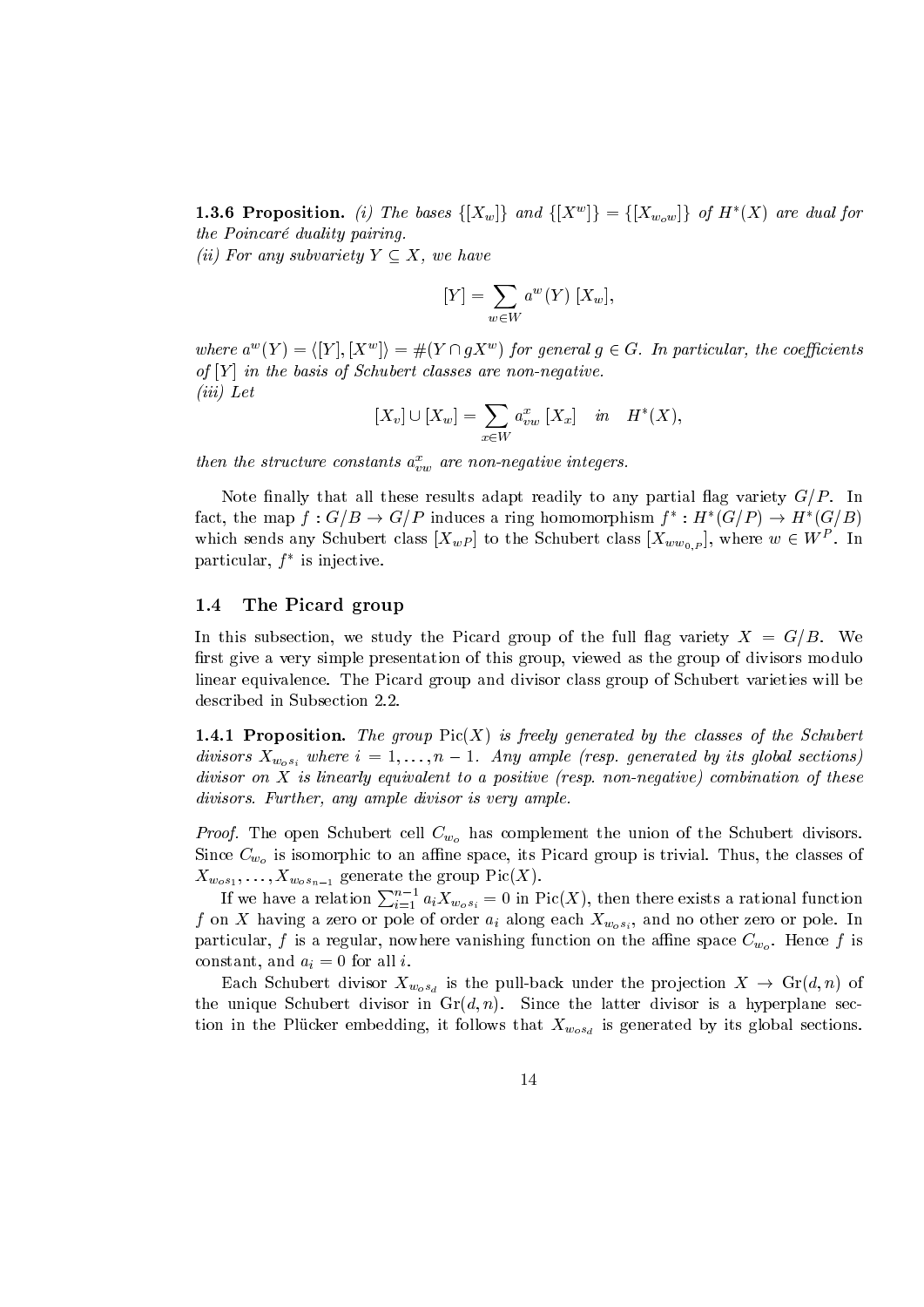As a consequence, any non-negative combination of Schubert divisors is generated by its global sections. Further, the divisor  $\sum_{d=1}^{n-1} X_{w_0 s_d}$  is very ample, as the product map  $X \to \prod_{d=1}^{n-1} \text{Gr}(d, n)$  is a closed immersion. Thus, any positive combination of Schubert divisors is very ample.

Conversely, let  $D = \sum_{i=1}^{n-1} a_i X_{w_i}$  be a globally generated (resp. ample) divisor on X. Then for any curve Y on X, the intersection number  $\langle [D], [Y] \rangle$  is non-negative (resp. positive). Now take for  $Y$  a Schubert curve  $X_{s_j}$ , then

$$
\langle [D],[Y] \rangle = \langle \sum_{i=1}^{n-1} a_i [X_{w_\circ s_i}], [X_{s_j}] \rangle = \sum_{i=1}^{n-1} a_i \langle [X^{s_i}], [X_{s_j}] \rangle = a_j.
$$

This completes the proof.

**1.4.2 Remark.** We may assign to each divisor D on X, its cohomology class  $[D] \in H^2(X)$ . Since linearly equivalent divisors are homologically equivalent, this defines the cycle map  $Pic(X) \to H^2(X)$ , which is an isomorphism by Proposition 1.4.1.

More generally, assigning to each subvariety of  $X$  its cohomology class yields the cycle map  $A^*(X) \to H^{2*}(X)$ , where  $A^*(X)$  denotes the *Chow ring* of rational equivalence classes of algebraic cycles on X (graded by the codimension; in particular,  $A^1(X) = Pic(X)$ ). Since X has a "cellular decomposition" by Schubert cells, the cycle map is a ring isomorphism by [22] Example 19.1.11.

We will see in Section 4 that the ring  $H^*(X)$  is generated by  $H^2(X) \cong Pic(X)$ , over the rationals. (In fact, this holds over the integers for the variety of complete flags, as follows easily from its structure of iterated projective space bundle.)

Next we obtain an alternative description of  $Pic(X)$  in terms of homogeneous line bundles on X; these can be defined as follows. Let  $\lambda$  be a *character* of B, i.e., a homomorphism of algebraic groups  $B \to \mathbb{C}^*$ . Let B act on the product  $G \times \mathbb{C}$  by  $b(g, t) := (gb^{-1}, \lambda(b)t)$ . This action is free, and the quotient

$$
L_{\lambda} = G \times^B \mathbb{C} := (G \times \mathbb{C})/B
$$

maps to  $G/B$  via  $(g, t)B \mapsto gB$ . This makes  $L_{\lambda}$  the total space of a line bundle over  $G/B$ , the homogeneous line bundle associated to the weight  $\lambda$ .

Note that G acts on  $L_{\lambda}$  via  $g(h, t)B := (gh, t)B$ , and that the projection  $f: L_{\lambda} \to G/B$ is G-equivariant; further, any  $g \in G$  induces a linear map from the fiber  $f^{-1}(x)$  to  $f^{-1}(gx)$ . In other words,  $L_{\lambda}$  is a *G*-linearized line bundle on X.

We now describe the characters of B. Note that any such character  $\lambda$  is uniquely determined by its restriction to T (since  $B = TU$ , and U is isomorphic to an affine space, so that any regular invertible function on  $U$  is constant). Further, one easily sees that the characters of the group  $T$  of diagonal invertible matrices are precisely the maps

$$
\mathrm{diag}(t_1,\ldots,t_n)\mapsto t_1^{\lambda_1}\cdots t_n^{\lambda_n},
$$

 $\Box$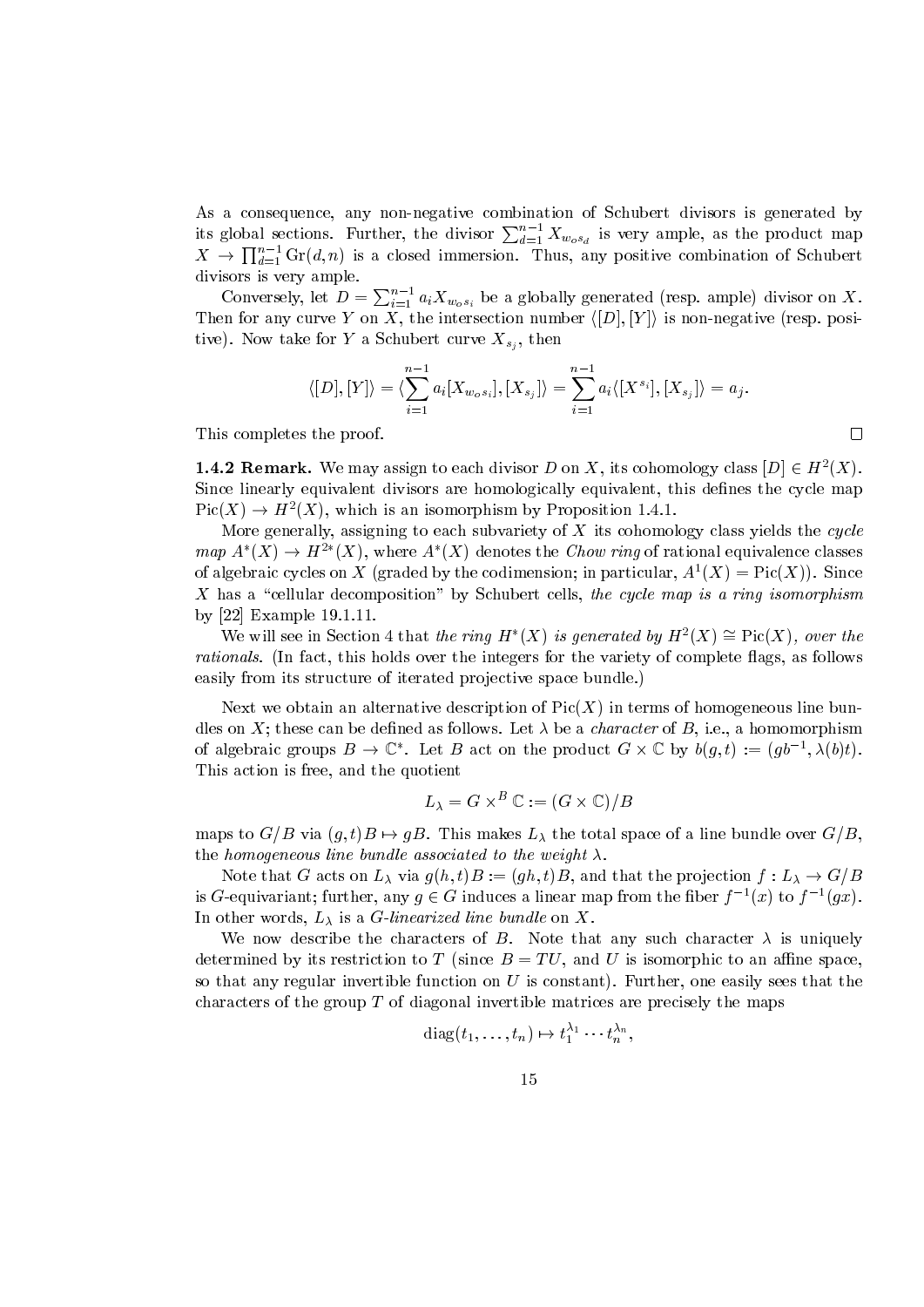where  $\lambda_1, \ldots, \lambda_n$  are integers. This identifies the multiplicative group of characters of B (also called *weights*) with the additive group  $\mathbb{Z}^n$ .

Next we express the *Chern classes*  $c_1(L_\lambda) \in H^2(X) \cong Pic(X)$  in the basis of Schubert divisors. More generally, we obtain the *Chevalley formula* which decomposes the products  $c_1(L_\lambda) \cup [X_w]$  in this basis.

**1.4.3 Proposition.** For any weight  $\lambda$  and any  $w \in W$ , we have

$$
c_1(L_\lambda) \cup [X_w] = \sum (\lambda_i - \lambda_j) [X_{ws_{ij}}],
$$

where the sum is over the pairs  $(i, j)$  such that  $1 \leq i < j \leq n$ ,  $ws_{ij} < w$ , and  $\ell(ws_{ij})$  $\ell(w) - 1$  (that is,  $X_{ws_{ij}}$  is a Schubert divisor in  $X_w$ ). In particular,

$$
c_1(L_{\lambda}) = \sum_{i=1}^{n-1} (\lambda_i - \lambda_{i+1}) [X_{w_{o}s_i}] = \sum_{i=1}^{n-1} (\lambda_i - \lambda_{i+1}) [X^{s_i}].
$$

Thus, the map  $\mathbb{Z}^n \to \mathrm{Pic}(X)$ ,  $\lambda \mapsto c_1(L_\lambda)$  is a surjective group homomorphism, and its kernel is generated by  $(1, \ldots, 1)$ .

Proof. We may write

$$
c_1(L_\lambda) \cup [X_w] = \sum_{v \in W} a_v [X_v],
$$

where the coefficients  $a<sub>v</sub>$  are given by

$$
a_v = \langle c_1(L_\lambda) \cup [X_w], [X^v] \rangle = \langle c_1(L_\lambda), [X_w] \cup [X^v] \rangle = \langle c_1(L_\lambda), [X^v_w] \rangle.
$$

Thus,  $a_v$  is the degree of the restriction of  $L_\lambda$  to  $X_w^v$  if  $\dim(X_w^v) = 1$ , and is 0 otherwise. Now dim $(X_w^v) = 1$  if and only if :  $v < w$  and  $\ell(v) = \ell(w) - 1$ . Then  $v = w s_{ij}$  for some transposition  $s_{ij}$ , and  $X_w^v$  is isomorphic to  $\mathbb{P}^1$ , by Example 1.3.4.2. Further, one checks that the restriction of  $L_{\lambda}$  to  $X_w^v$  is isomorphic to the line bundle  $\mathcal{O}_{\mathbb{P}^1}(\lambda_i - \lambda_j)$  of degree  $\lambda_i - \lambda_j$ .

This relation between weights and line bundles motivates the following

**1.4.4 Definition.** We say that the weight  $\lambda = (\lambda_1, \ldots, \lambda_n)$  is *dominant* (resp. *regular* dominant), if  $\lambda_1 \geq \cdots \geq \lambda_n$  (resp.  $\lambda_1 > \cdots > \lambda_n$ ).

The fundamental weights are the weights  $\chi_1, \ldots, \chi_{n-1}$  such that

$$
\chi_j := (1, \ldots, 1 \ (j \ \text{times}), 0, \ldots, 0 \ (n - j \ \text{times})).
$$

The *determinant* is the weight  $\chi_n := (1, \ldots, 1)$ . We put

$$
\rho := \chi_1 + \cdots + \chi_{n-1} = (n-1, n-2, \ldots, 1, 0).
$$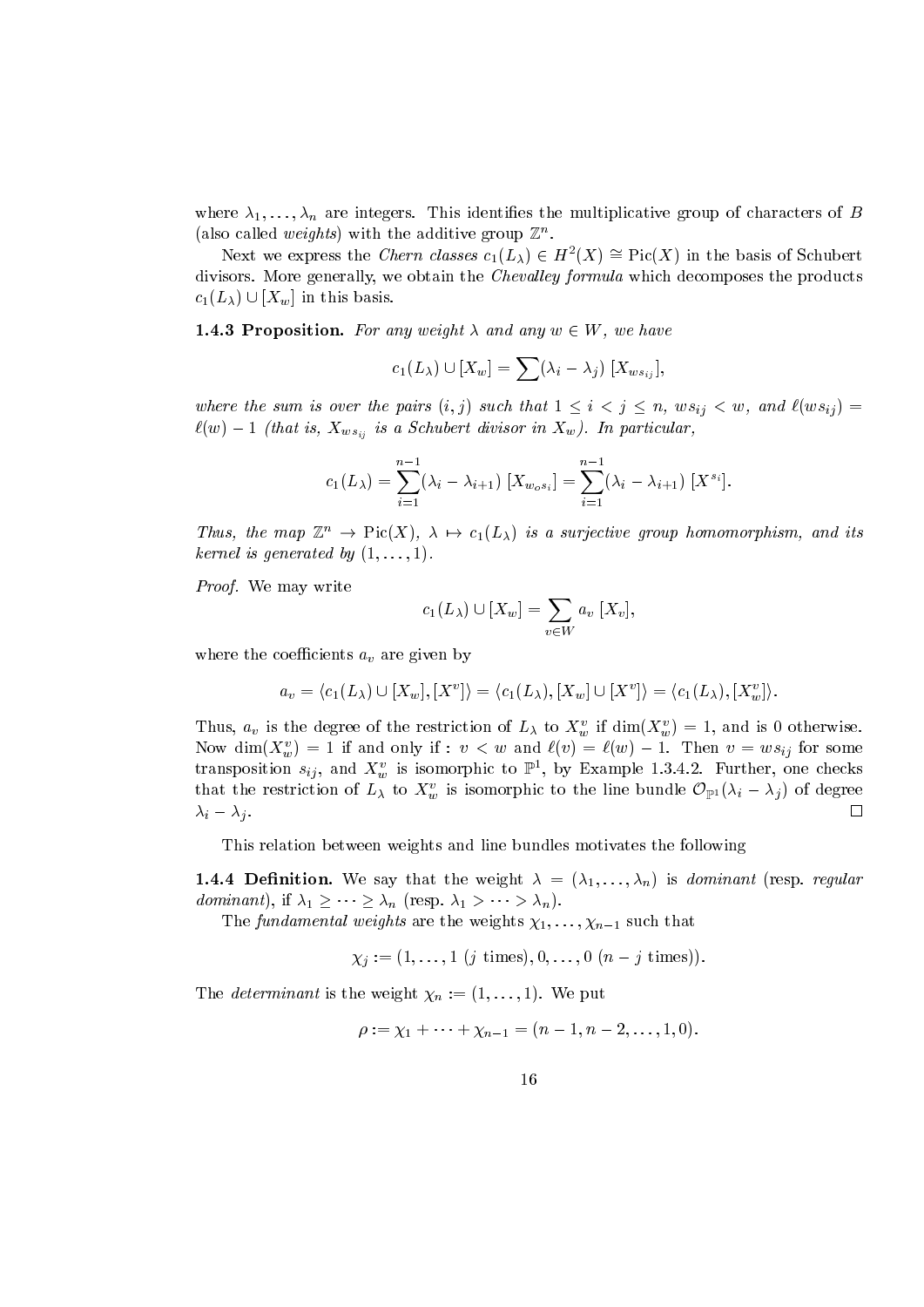By Propositions 1.4.1 and 1.4.3, the line bundle  $L_{\lambda}$  is globally generated (resp. ample) if and only if the weight  $\lambda$  is dominant (resp. regular dominant). Further, the dominant weights are the combinations  $a_1 \chi_1 + \cdots + a_{n-1} \chi_{n-1} + a_n \chi_n$ , where  $a_1, \ldots, a_{n-1}$  are nonnegative integers, and  $a_n$  is an arbitrary integer;  $\chi_n$  is the restriction to T of the determinant function on G. For  $1 \le d \le n - 1$ , the line bundle  $L(\chi_d)$  is the pull-back of  $\mathcal{O}(1)$  under the composition  $X \to \text{Gr}(d, n) \to \mathbb{P}(\bigwedge^d \mathbb{C}^n)$ . Further, we have by Proposition 1.4.3:

$$
c_1(L_{\chi_d}) \cup [X_w] = [X_{w_o s_d}] \cup [X_w] = \sum_{v} [X_v],
$$

the sum over the  $v \in W$  such that  $v \leq w$ ,  $\ell(v) = \ell(w) - 1$ , and  $v = ws_{ij}$  with  $i < d < j$ .

We now consider the spaces of global sections of homogeneous line bundles. For any weight  $\lambda$ , we put

$$
H^0(\lambda) := H^0(X, L_\lambda).
$$

This is a finite-dimensional vector space, as  $X$  is projective. Further, since the line bundle  $L_{\lambda}$  is G-linearized, the space  $H^0(\lambda)$  is a *rational G-module*, i.e., G acts linearly on this space and the corresponding homomorphism  $G \to GL(H^0(\lambda))$  is algebraic. Further properties of this space and a refinement of Proposition  $1.4.3$  are given by the following:

**1.4.5 Proposition.** The space  $H^0(\lambda)$  is non-zero if and only if  $\lambda$  is dominant. Then  $H^0(\lambda)$ contains a unique line of eigenvectors of the subgroup  $B^-$ , and the corresponding character of  $B^-$  is  $-\lambda$ . The divisor of any such eigenvector  $p_\lambda$  satisfies

$$
\operatorname{div}(p_{\lambda}) = \sum_{i=1}^{n-1} (\lambda_i - \lambda_{i+1}) X^{s_i}.
$$

More generally, for any  $w \in W$ , the G-module  $H^0(\lambda)$  contains a unique line of eigenvectors of the subgroup  $wB^{-}w^{-1}$ , and the corresponding weight is  $-w\lambda$ . Any such eigenvector  $p_{w\lambda}$  has a non-zero restriction to  $X_w$ , with divisor

$$
\mathrm{div}(p_{w\lambda}|_{X_w})=\sum(\lambda_i-\lambda_j)\;X_{ws_{ij}},
$$

the sum over the pairs  $(i, j)$  such that  $1 \leq i < j \leq n$  and  $X_{ws_{ij}}$  is a Schubert divisor in  $X_w$ . (This makes sense as  $X_w$  is nonsingular in codimension 1, see Proposition 1.3.5.)

In particular, taking  $\lambda = \rho$ , the zero locus of  $p_{w\rho}|_{X_w}$  is exactly the union of all Schubert divisors in  $X_w$ .

*Proof.* If  $\lambda$  is dominant, then we know that  $L_{\lambda}$  is generated by its global sections, and hence admits a non-zero section. Conversely, if  $H^0(\lambda) \neq 0$  then  $L_\lambda$  has a section  $\sigma$  which does not vanish at some point of X. Since X is homogeneous, the G-translates of  $\sigma$  generate  $L_{\lambda}$ . Thus,  $L_{\lambda}$  is dominant.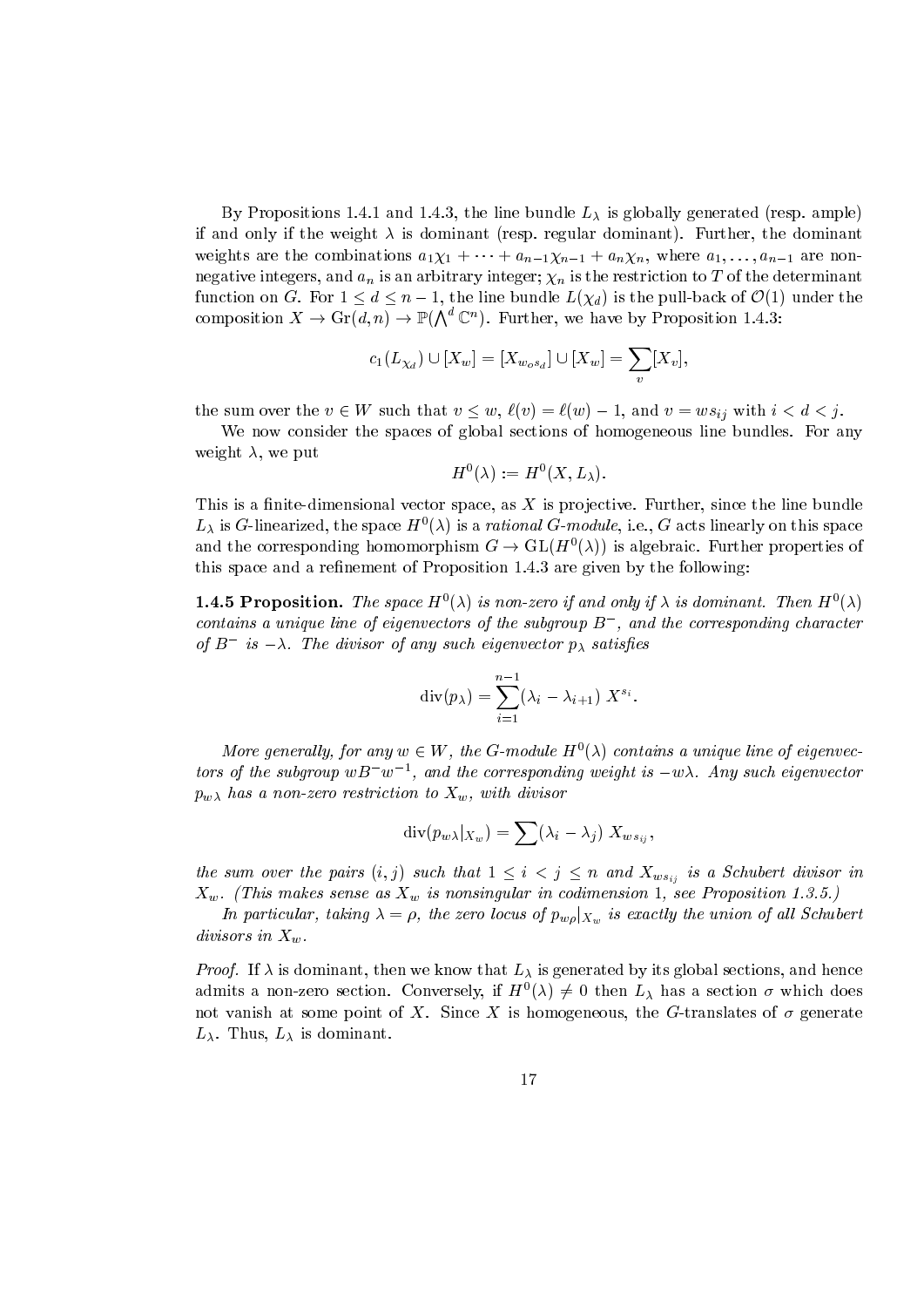Now choose a dominant weight  $\lambda$  and put  $D := \sum_{i=1}^{n-1} (\lambda_i - \lambda_{i+1}) X^{s_i}$ . By Proposition 1.4.3, we have  $L_{\lambda} \cong \mathcal{O}_X(D)$ , so that  $L_{\lambda}$  admits a section  $\sigma$  with divisor D. Since D is  $B^-$ -invariant,  $\sigma$  is a  $B^-$ -eigenvector; in particular, a T-eigenvector. And since D does not contain the standard flag F, it follows that  $\sigma(F) \neq 0$ . Further, T acts on the fiber of  $L_{\lambda}$ at F by the weight  $\lambda$ , so that  $\sigma$  has weight  $-\lambda$ . If  $\sigma'$  is another B<sup>-</sup>-eigenvector in  $H^0(\lambda)$ , then the quotient  $\sigma'/\sigma$  is a rational function on X, which is U<sup>-</sup>-invariant as  $\sigma$  and  $\sigma'$  are. Since the orbit  $U^-F$  is open in X, it follows that the function  $\sigma'/\sigma$  is constant, i.e.,  $\sigma'$  is a scalar multiple of  $\sigma$ .

By G-equivariance, it follows that  $H^0(\lambda)$  contains a unique line of eigenvectors of the subgroup  $wB^-w^{-1}$ , with weight  $-w\lambda$ . Let  $p_{w\lambda}$  be such an eigenvector, then  $p_{w\lambda}$  does not vanish at  $F_w$ , hence (by T-equivariance) it has no zero on  $C_w$ . So the zero locus of the restriction  $p_{w\lambda}|_{X_w}$  has support in  $X_w \setminus C_w$  and hence is B-invariant. The desired formula follows by the above argument together with Proposition 1.4.3. follows by the above argument together with Proposition 1.4.3.

**1.4.6 Remark.** For any dominant weight  $\lambda$ , the G-module  $H^0(\lambda)$  contains a unique line of eigenvectors for  $B = w_0 B^- w_0$ , of weight  $-w_0 \lambda$ . On the other hand, the evaluation of sections at the base point  $B/B$  yields a non-zero linear map  $H^0(\lambda) \to \mathbb{C}$  which is a B-eigenvector of weight  $\lambda$ . In other words, the dual G-module

$$
V(\lambda) := H^0(\lambda)^*
$$

contains a canonical B-eigenvector of weight  $\lambda$ .

One can show that both G-modules  $H^0(\lambda)$  and  $V(\lambda)$  are *simple*, i.e., they admit no non-trivial proper submodules. Further, any simple rational  $G$ -module  $V$  is isomorphic to  $V(\lambda)$  for a unique dominant weight  $\lambda$ , the highest weight of V. The T-module  $V(\lambda)$  is the sum of its weight subspaces, and the corresponding weights lie in the convex hull of the orbit  $W\lambda \subset \mathbb{Z}^n \subset \mathbb{R}^n$ . For these results, see e.g. [21] 8.2 and 9.3.

**1.4.7 Example.** For  $d = 1, ..., n-1$ , the space  $\bigwedge^d \mathbb{C}^n$  has a basis consisting of the vectors

$$
e_I := e_{i_1} \wedge \cdots \wedge e_{i_d},
$$

where  $I = (i_1, \ldots, i_d)$  and  $1 \leq i_1 < \cdots < i_d \leq n$ . These vectors are T-eigenvectors with pairwise distinct weights, and they form a unique orbit of  $W$ . It follows easily that the G-module  $\bigwedge^d \mathbb{C}^n$  is simple with highest weight  $\chi_d$  (the weight of the unique B-eigenvector  $e_{1...d}$ ). In other words, we have  $V(\chi_d) = \Lambda^d \mathbb{C}^n$ , so that  $H^0(\chi_d) = (\Lambda^d \mathbb{C}^n)^*$ .

Denote by  $p_I \in (\bigwedge^d \mathbb{C}^n)^*$  the elements of the dual basis of the basis  $\{e_I\}$  of  $\bigwedge^d \mathbb{C}^n$ . The  $p_I$  are homogeneous coordinates on  $\text{Gr}(d, n)$ , the *Plucker coordinates*. From the previous remark, one readily obtains that

$$
\mathrm{div}(p_I|_{X_I}) = \sum_{J, J < I, |J| = |I| - 1} X_J.
$$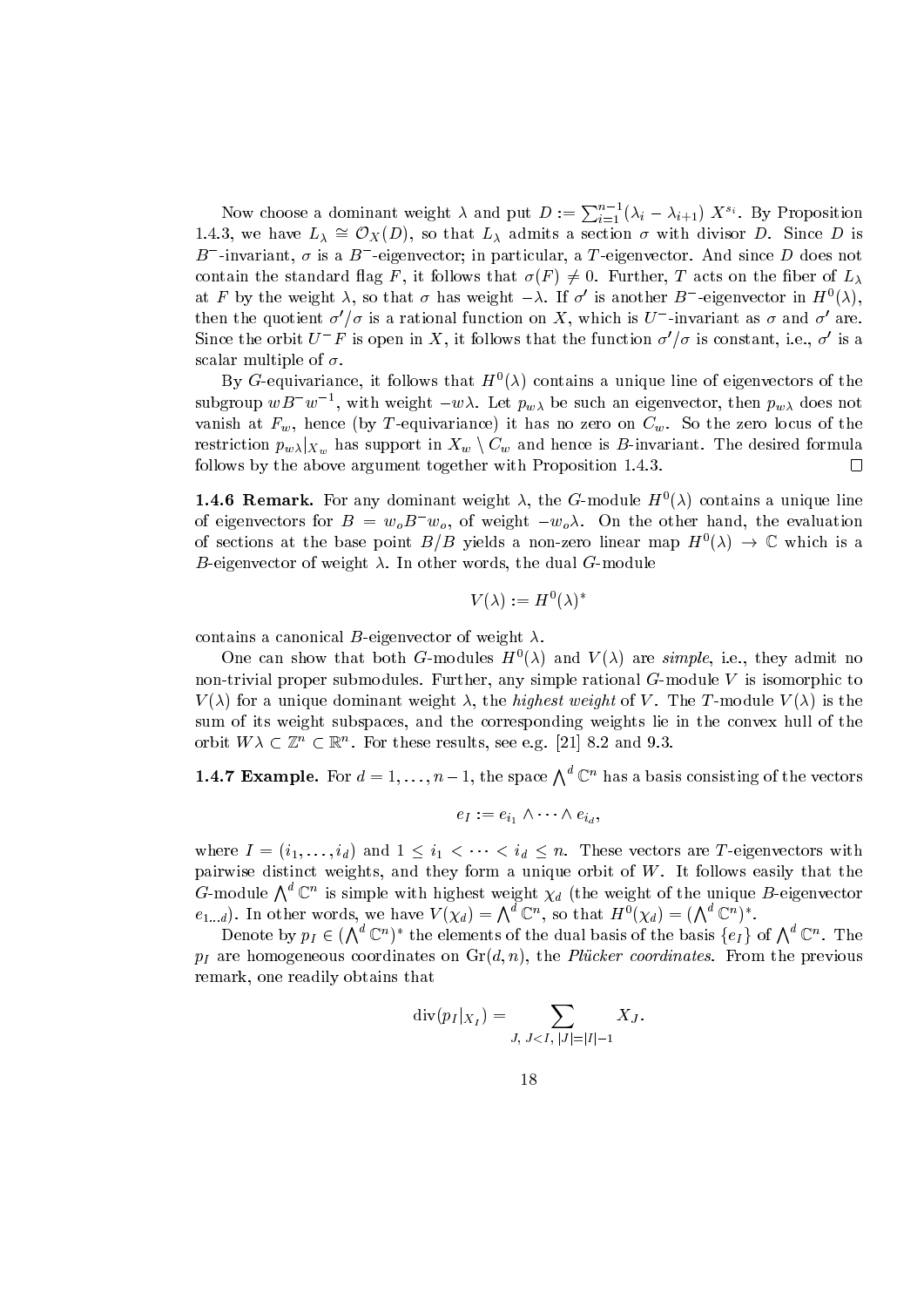This is a refined version of the formula

$$
c_1(L) \cup [X_I] = \sum_{J, J < I, |J| = |I| - 1} [X_J]
$$

in  $H^*(\mathrm{Gr}(d,n))$ , where L denotes the pull-back of  $\mathcal{O}(1)$  via the Plücker embedding. Note that  $c_1(L)$  is the class of the unique Schubert divisor.

Notes. The results of this section are classical; they may be found in more detail in [21], [23] and [49], see also [68]. We refer to [66] Chapter 8 for an exposition of the theory of reductive algebraic groups with some fundamental results on their Schubert varieties. Further references are the survey [67] of Schubert varieties and their generalizations in this setting, and the book [39] regarding the general framework of Kac-Moody groups.

The irreducibility of the intersections  $X_w \cap X^v$  is due to Richardson [64], whereas the intersections  $C_w \cap C^v$  have been studied by Deodhar [16]. In fact, the Richardson varieties in thc Grassmannians had appeared much earlier, in Hodge's geometric proof [32] of the Pieri formula which decomposes the product of an arbitrary Schubert class with the class of a "special" Schubert variety (consisting of those subspaces having a nontrivial intersection with a given standard coordinate subspace). The Richardson varieties play an important role in several recent articles, in relation to standard monomial theory; see [48], [41], [40], [9].

The decomposition of the products  $c_1(L_\lambda) \cup [X_w]$  in the basis of Schubert classes is due to Monk  $[56]$  for the variety of complete flags, and to Chevalley  $[12]$  in general; see [61] for an algebraic proof. The Chevalley formula is equivalent to the decomposition into Schubert classes of the products of classes of Schubert divisors with arbitrary Schubert classes. This yields a closed formula for certain structure constants  $a_{vw}^x$  of  $H^*(X)$ ; specifically, those where  $v = w_0 s_d$  for some elementary transposition  $s_d$ .

More generally, closed formulae for all structure constants have been obtained by several mathematicians, see [37], [17], [61]. The latter paper presents a general formula and applies it to give an algebro-combinatorial proof of the Pieri formula. We refer to [31], [58], [59], [60] for generalizations of the Pieri formula to the isotropic Grassmannians which yield combinatorial (in particular, positive) expressions for certain structure constants.

However, the only known proof of the positivity of the general structure constants is geometric. In fact, an important problem in Schubert calculus is to find a combinatorial expression of these constants which makes their positivity evident.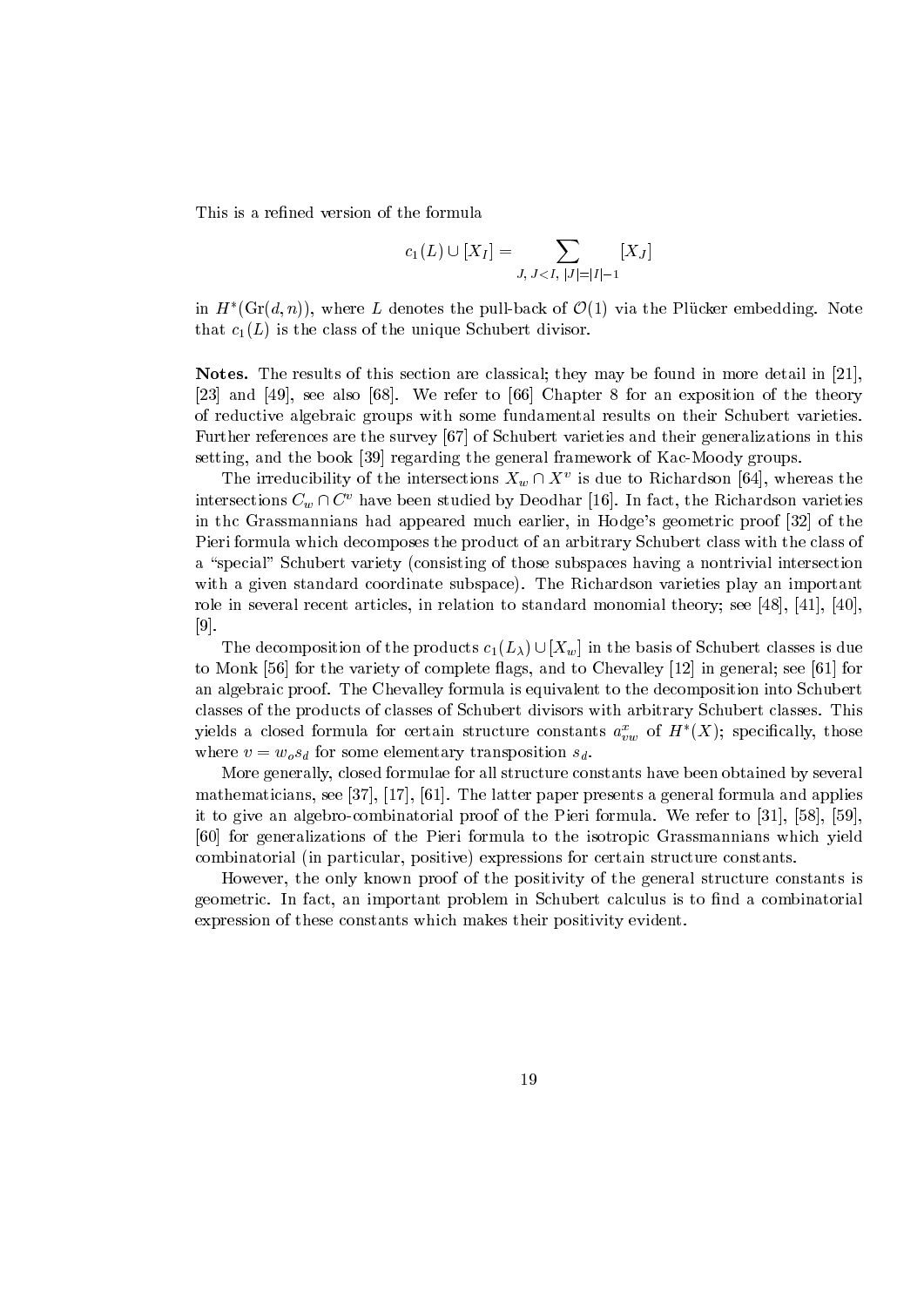### 2 Singularities of Schubert varieties

As seen in Examples 1.1.4 and 1.2.3, Schubert varieties are generally singular. In this section, we show that their singularities are rather mild. We begin by showing that they are normal. Then we introduce the Bott-Samelson desingularizations, and we establish the rationality of singularities of Schubert varieties. In particular, these are Cohen-Macaulay; we also describe their dualizing sheaf, Picard group, and divisor class group. Finally, we obtain the vanishing of all higher cohomology groups  $H^j(X_w, L_\lambda)$ , where  $\lambda$  is any dominant weight, and the surjectivity of the restriction map  $H^0(\lambda) = H^0(X, L_\lambda) \to H^0(X_w, L_\lambda)$ .

### 2.1 Normality

First we review an inductive construction of Schubert cells and varieties. Given  $w \in W$ and an elementary transposition  $s_i$ , we have either  $\ell(s_i w) = \ell(w) - 1$  (and then  $s_i w < w$ ), or  $\ell(s_i w) = \ell(w) + 1$  (and then  $s_i w > w$ ). In the first case, we have  $Bs_iC_w = C_w \cup C_{s_i w}$ , whereas  $Bs_iC_w = C_{s_iw}$  in the second case. Further, if  $w \neq id$  (resp.  $w \neq w_o$ ), then there exists an index  $i$  such that the first (resp. second) case occurs. (These properties of the Bruhat decomposition are easily checked in the case of the general linear group; for arbitrary reductive groups, see e.g. [66].)

Next let  $P_i$  be the subgroup of  $G = GL_n(\mathbb{C})$  generated by B and  $s_i$ . (This is a minimal parabolic subgroup of  $G$ .) Then  $P_i$  is the stabilizer of the partial flag consisting of all standard coordinate subspaces, except  $\langle e_1, \ldots, e_i \rangle$ . Further,  $P_i/B$  is the Schubert curve  $X_{s_i} \cong \mathbb{P}^1$ , and  $P_i = B \cup Bs_iB$  is the closure in G of  $Bs_iB$ .

The group B acts on the product  $P_i \times X_w$  by  $b(g, x) := (gb^{-1}, bx)$ . This action is free; denote the quotient by  $P_i \times^B X_w$ . Then the map

$$
P_i \times X_w \to P_i \times X, \quad (g, x) \mapsto (g, gx)
$$

yields a map

$$
\iota: P_i \times^B X_w \to P_i/B \times X, \quad (g, x)B \mapsto (gB, gx).
$$

Clearly, *i* is injective and its image consists of those pairs  $(gB, x) \in P_i/B \times X$  such that  $g^{-1}x \in X_w$ ; this defines a closed subset of  $P_i/B \times X$ . It follows that  $P_i \times^B X_w$  is a projective variety equipped with a proper morphism

$$
\pi: P_i \times^B X_w \to X
$$

with image  $P_i X_w$ , and with a morphism

$$
f: P_i \times^B X_w \to P_i/B \cong \mathbb{P}^1.
$$

The action of  $P_i$  by left multiplication on itself yields an action on  $P_i \times^B X_w$ ; the maps  $\pi$ and f are  $P_i$ -equivariant. Further, f is a locally trivial fibration with fiber  $B \times^B X_w \cong X_w$ .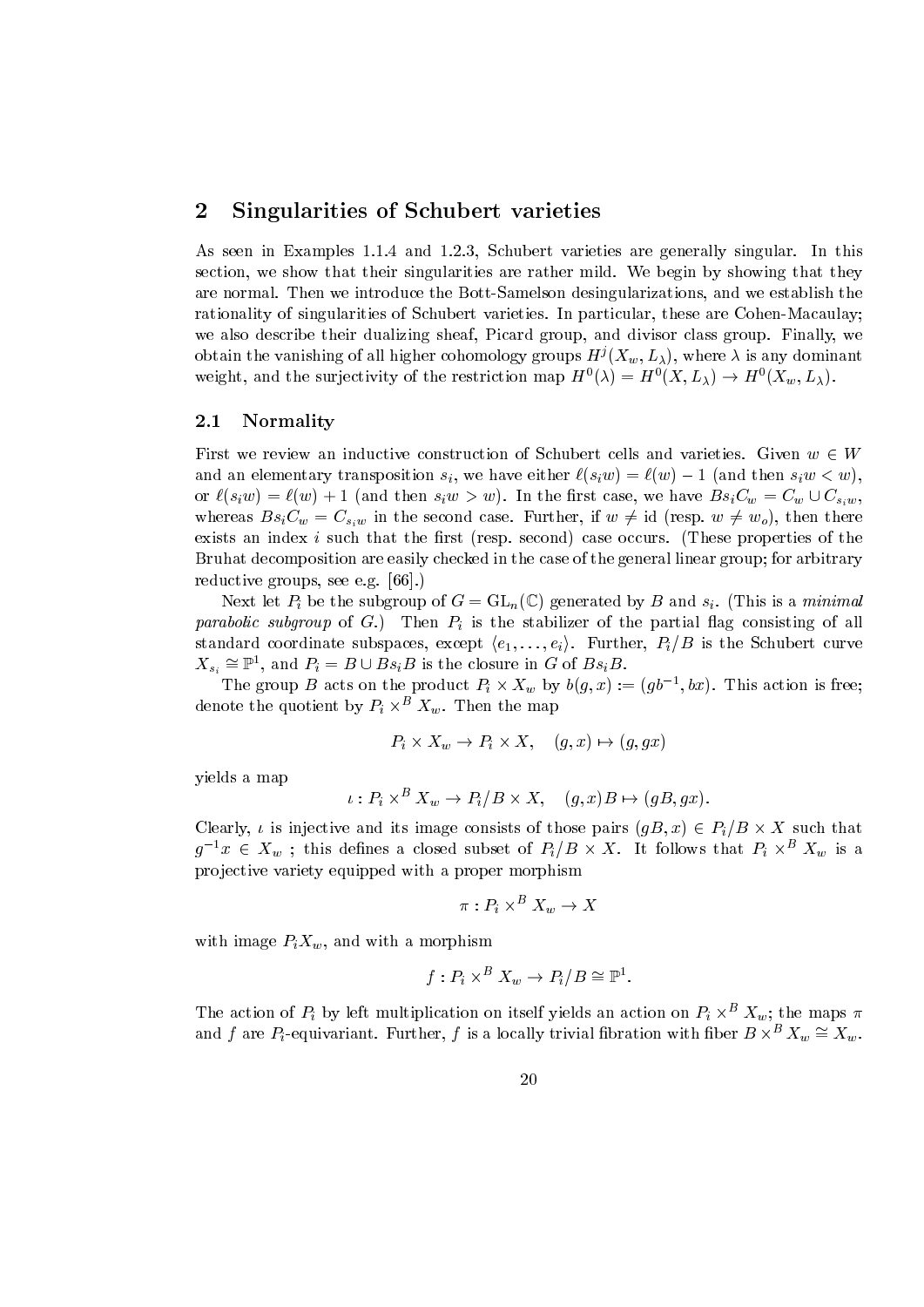In particular,  $P_i X_w$  is closed in X, and hence is the closure of  $Bs_iC_w$ . If  $s_iw < w$ , then  $P_i X_w = X_w$ . Then one checks that  $P_i \times^B X_w$  may be identified with  $P_i/B \times X_w$  so that  $\pi$ becomes the second projection. On the other hand, if  $s_i w > w$ , then  $P_i X_w = X_{s_i w}$ . Then one checks that  $\pi$  restricts to an isomorphism

$$
Bs_iB \times^B C_w \to Bs_iC_w = C_{s_iw},
$$

so that  $\pi$  is birational onto its image  $X_{s_iw}$ .

We are now in a position to prove

### **2.1.1 Theorem.** Any Schubert variety  $X_w$  is normal.

*Proof.* We argue by decreasing induction on  $dim(X_w) = \ell(w) =: \ell$ . In the case where  $\ell = \dim(X)$ , the variety  $X_w = X$  is nonsingular and hence normal. So we may assume that  $\ell < \dim(X)$  and that all Schubert varieties of dimension  $\ell$  are normal. Then we may choose an elementary transposition  $s_i$  such that  $s_i w > w$ . We divide the argument into three steps.

Step 1. We show that the morphism  $\pi: P_i \times^B X_w \to X_{s_iw}$  satisfies  $R^j \pi_* \mathcal{O}_{P_i \times^B X_w} = 0$  for all  $i > 1$ .

Indeed,  $\pi$  factors as the closed immersion

$$
\iota: P_i \times^B X_w \to P_i/B \times X_{s_i w} \cong \mathbb{P}^1 \times X_{s_i w}, \quad (g, x)B \mapsto (g, g, g)
$$

followed by the projection

$$
p: \mathbb{P}^1 \times X_{s_i w} \to X_{s_i w}, \quad (z, x) \mapsto x.
$$

Thus, the fibers of  $\pi$  are closed subschemes of  $\mathbb{P}^1$  and it follows that  $R^j \pi_* \mathcal{O}_{P/B \times X_w} = 0$  for  $j > 1 = \dim \mathbb{P}^1$ .

It remains to check the vanishing of  $R^1 \pi_* \mathcal{O}_{P_i \times B_{X_w}}$ . For this, we consider the following short exact sequence of sheaves:

$$
0 \to \mathcal{I} \to \mathcal{O}_{\mathbb{P}^1 \times X_{s_i w}} \to \iota_* \mathcal{O}_{P_i \times^B X_w} \to 0,
$$

where  $\mathcal I$  denotes the ideal sheaf of the subvariety  $P_i \times^B X_w$  of  $\mathbb{P}^1 \times X_{s_iw}$ . The derived long exact sequence for  $p$  yields an exact sequence

$$
R^1 p_* \mathcal{O}_{\mathbb{P}^1 \times X_{s_i w}} \to R^1 p_* (\iota_* \mathcal{O}_{P_i \times^B X_w}) \to R^2 p_* \mathcal{I}.
$$

Further,  $R^1p_*\mathcal{O}_{\mathbb{P}^1\times X_{s_iw}}=0$  as  $H^1(\mathbb{P}^1,\mathcal{O}_{\mathbb{P}^1})=0;$   $R^1p_*(\iota_*\mathcal{O}_{P_i\times^BX_w})=R^1\pi_*\mathcal{O}_{P_i\times^BX_w}$  as a is a closed immersion; and  $R^2p_*\mathcal{I}=0$  as all fibers of p have dimension 1. This yields the desired vanishing.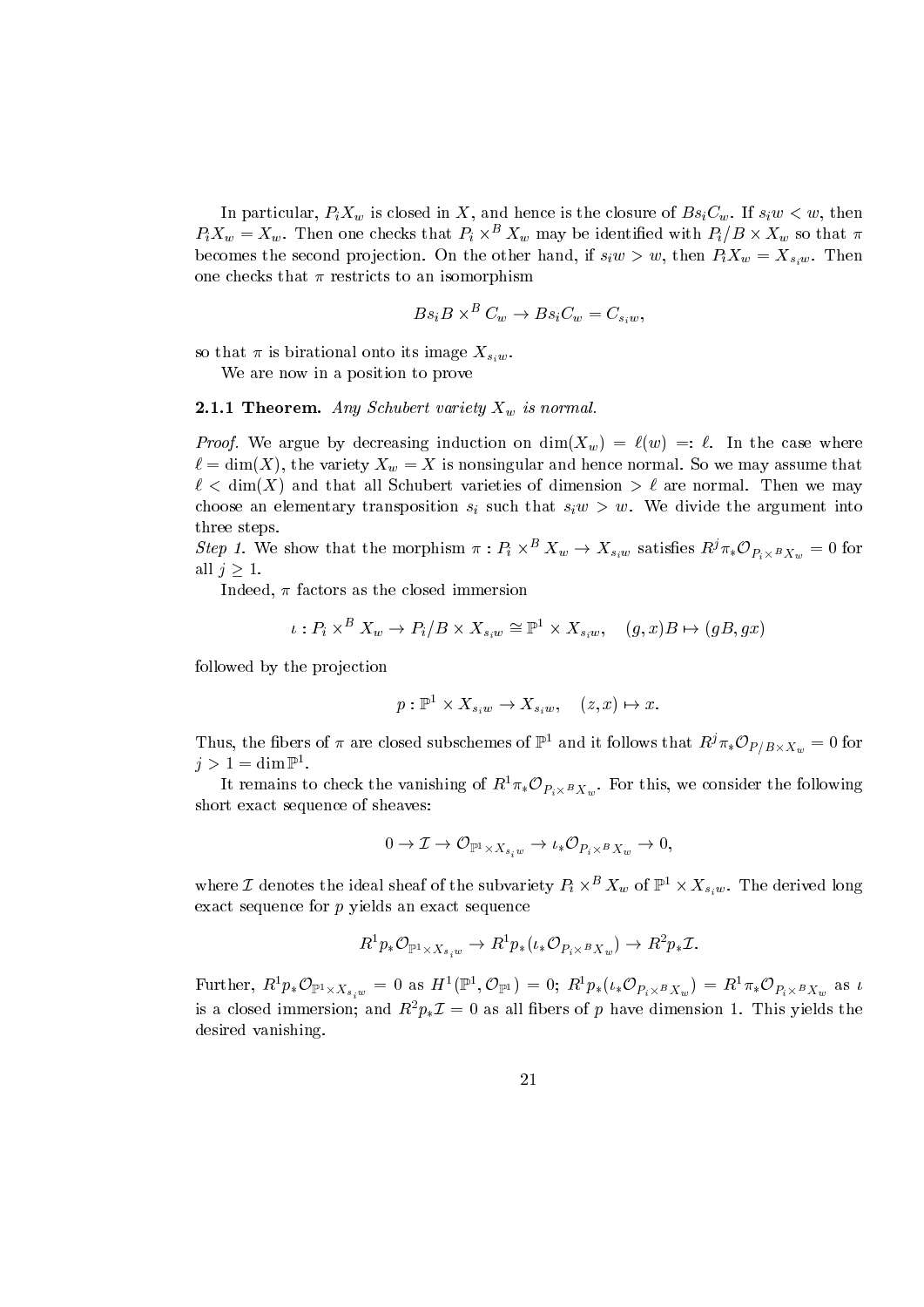Step 2. We now analyze the normalization map

$$
\nu: \tilde X_w \to X_w.
$$

We have an exact sequence of sheaves

$$
0 \to \mathcal{O}_{X_w} \to \nu_* \mathcal{O}_{\tilde{X}_w} \to \mathcal{F} \to 0,
$$

where F is a coherent sheaf with support the non-normal locus of  $X_w$ . Further, the action of B on  $X_w$  lifts to an action on  $X_w$  so that  $\nu$  is equivariant. Thus, both sheaves  $\mathcal{O}_{X_w}$  and  $\nu_*\mathcal{O}_{\tilde{X}_w}$  are B-linearized; hence  $\mathcal F$  is B-linearized as well. (See [8] §2 for details on linearized sheaves.)

Now any B-linearized coherent sheaf G on  $X_w$  yields an "induced "  $P_i$ -linearized sheaf  $P_i \times^B \mathcal{G}$  on  $P_i \times^B X_w$  (namely, the unique  $P_i$ -linearized sheaf which pulls back to the Blinearized sheaf G under the inclusion  $X_w \cong B \times^B X_w \to P_i \times^B X_w$ ). Further, the assignment  $\mathcal{G} \mapsto P_i \times^B \mathcal{G}$  is exact. Therefore, one obtains a short exact sequence of  $P_i$ -linearized sheaves on  $P_i \times^B X_w$ :

$$
0 \to \mathcal{O}_{P_i \times^B X_w} \to (P_i \times^B \nu)_* \mathcal{O}_{P_i \times^B \tilde{X}_w} \to P_i \times^B \mathcal{F} \to 0.
$$

Apply  $\pi_*$ , we obtain an exact sequence of sheaves on  $X_{s,w}$ :

$$
0 \to \pi_*\mathcal{O}_{P_i \times^B X_w} \to \pi_*(P_i \times^B \nu)_*\mathcal{O}_{P_i \times^B \tilde{X}_w} \to \pi_*(P_i \times^B \mathcal{F}) \to R^1\pi_*\mathcal{O}_{P_i \times^B X_w}.
$$

Now  $\pi_* \mathcal{O}_{P_i \times B_{X_w}} = \mathcal{O}_{X_{s_i w}}$  by Zariski's main theorem, since  $\pi : P_i \times^B X_w \to X_{s_i w}$  is a proper birational morphism, and  $X_{s_iw}$  is normal by the induction assumption. Likewise,  $(\mathcal{F}_{*}(P_{i} \times B_{\nu})_{*} \mathcal{O}_{P_{i} \times B_{\tilde{X}_{w}}} = \mathcal{O}_{X_{s_{i}w}}$ . Further,  $R^{1}\pi_{*}\mathcal{O}_{P_{i} \times B_{X_{w}}} = 0$  by Step 1. It follows that  $\pi_*(P_i \times^B \mathcal{F}) = 0.$ 

Step 3. Finally, we assume that  $X_w$  is non-normal and we derive a contradiction.

Recall that the support of F is the non-normal locus of  $X_w$ . By assumption, this is a non-empty B-invariant closed subset of X. Thus, the irreducible components of  $\text{supp}(\mathcal{F})$ are certain Schubert varieties  $X_v$ . Choose such a v and let  $\mathcal{F}_v$  denote the subsheaf of  $\mathcal F$ consisting of sections killed by the ideal sheaf of  $X_v$  in  $X_w$ . Then  $supp(\mathcal{F}_v) = X_v$ , since  $X_v$ is an irreducible component of supp $(\mathcal{F})$ . Further,  $\pi_*(P_i \times^B \mathcal{F}_v) = 0$ , since  $\mathcal{F}_v$  is a subsheaf of  $\mathcal F$ .

Now choose the elementary transposition  $s_i$  such that  $v < s_i v$ . Then  $w < s_i w$  (otherwise,  $P_i X_w = X_w$ , so that  $P_i$  stabilizes the non-normal locus of  $X_w$ ; in particular,  $P_i$ stabilizes  $X_v$ , whence  $s_i v < v$ ). Thus, the morphism  $\pi : P_i \times^B X_v \to X_{s_i v}$  restricts to an isomorphism above  $C_{s_i v}$ . Since  $\text{supp}(P_i \times^B \mathcal{F}_v) = P_i \times^B X_v$ , it follows that the support of  $\pi_*(P_i \times^B \mathcal{F}_v)$  contains  $C_{s_i v}$ , i.e., this support is the whole  $X_{s_i v}$ . In particular,  $\pi_*(P_i \times^B \mathcal{F}_v)$ is non-zero, which yields the desired contradiction.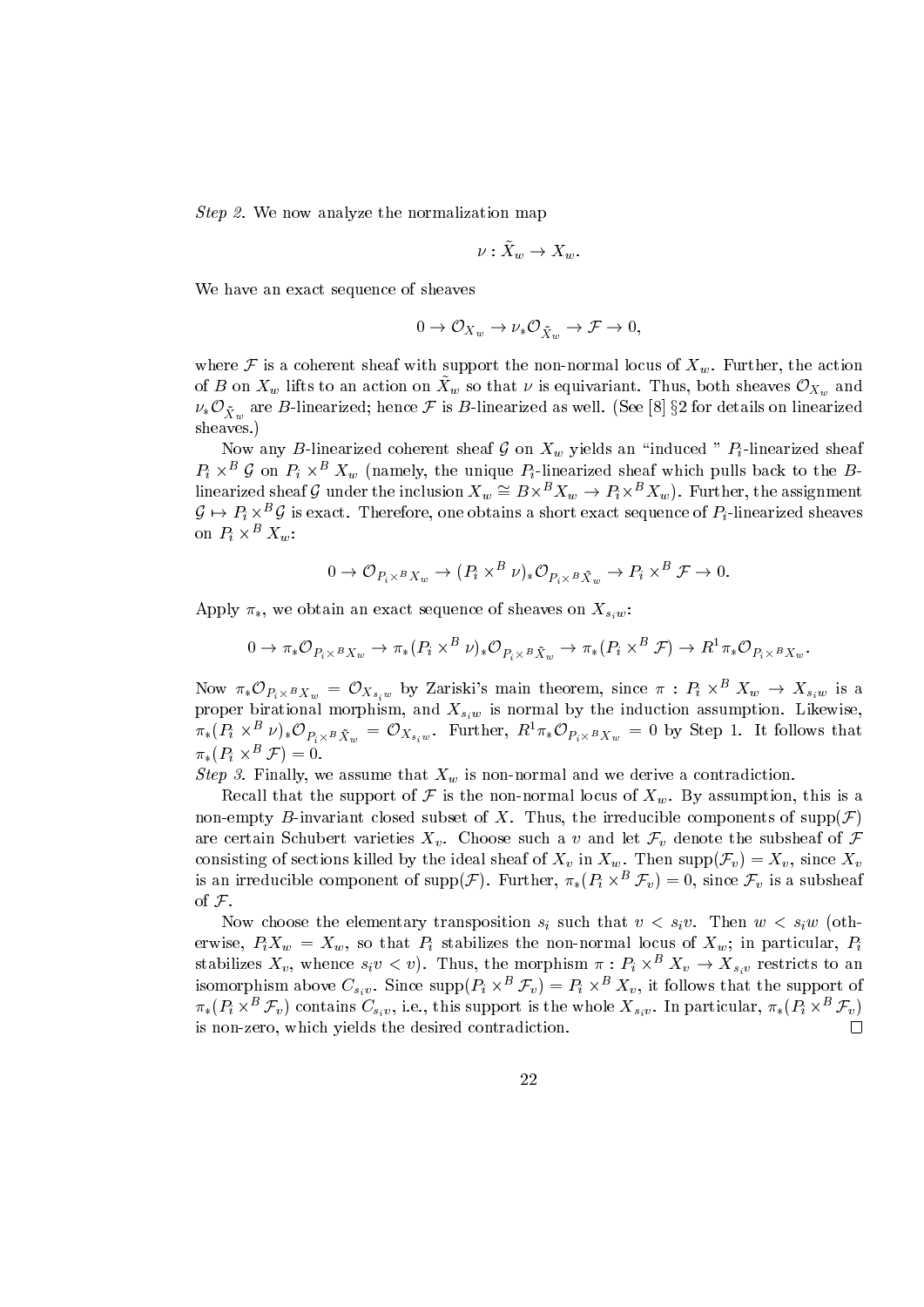### 2.2 Rationality of singularities

Let  $w \in W$ . If  $w \neq id$  then there exists a simple transposition  $s_{i_1}$  such that  $\ell(s_{i_1}w)$  =  $\ell(w) - 1$ . Applying this to  $s_{i1}w$  and iterating this process, we obtain a decomposition

$$
w = s_{i_1} s_{i_2} \cdots s_{i_\ell}, \quad \text{where} \quad \ell = \ell(w).
$$

We then say that the sequence of simple transpositions

$$
\underline{w}:=(s_{i_1},s_{i_2},\ldots,s_{i_\ell})
$$

is a reduced decomposition of w.

For such a decomposition, we have  $X_w = P_{i_1} X_{s_{i_1}w} = P_{i_1} P_{i_2} \cdots P_{i_\ell}/B$ . We put  $v := s_{i_1}w$ and  $\underline{v} := (s_{i_2}, \ldots, s_{i_\ell}),$  so that  $\underline{w} = (s_{i_1}, \underline{v})$  and  $X_w = P_{i_1} X_v$ . We define inductively the Bott-Samelson variety  $Z_w$  by

$$
Z_{\underline{w}} := P_{i_1} \times^B Z_{\underline{v}}.
$$

Thus,  $Z_{\underline{w}}$  is equipped with an equivariant fibration to  $P_{i_1}/B \cong \mathbb{P}^1$  with fiber  $Z_{\underline{v}}$  at the base point. Further,  $Z_{\underline{w}}$  is the quotient of the product  $P_{i_1} \times \cdots \times P_{i_\ell}$  by the action of  $B^\ell$  via

$$
(b_1, b_2, \ldots, b_{\ell-1}, b_{\ell})(g_1, g_2, \ldots, g_{\ell}) = (g_1b_1^{-1}, b_1g_2b_2^{-1}, \ldots, b_{\ell-1}g_{\ell}b_{\ell}^{-1}).
$$

The following statement is easily checked.

**2.2.1 Proposition.** (i) The space  $Z_w$  is a nonsingular projective B-variety of dimension  $\ell,$  where  $B$  acts via  $g(g_1,g_2,\ldots,g_\ell)B^\ell:=(gg_1,g_2,\ldots,g_\ell)B^\ell.$  For any subsequence  $\underline{v}$  of  $\underline{w},$ we have a closed B-equivariant immersion  $Z_{\underline{v}} \to Z_{\underline{w}}$ . (ii) The map

$$
Z_{\underline{w}} \to (G/B)^{\ell} = X^{\ell}, \quad (g_1, g_2, \dots, g_{\ell})B^{\ell} \to (g_1B, g_1g_2B, \dots, g_1 \cdots g_{\ell}B)
$$

is a closed B-equivariant embedding. (iii) The map

$$
\varphi: Z_{\underline{w}} = Z_{s_{i_1},...,s_{i_\ell}} \to Z_{s_{i_1},...,s_{i_{\ell-1}}}, \quad (g_1,...,g_{\ell-1},g_\ell)B^\ell \mapsto (g_1,...,g_{\ell-1})B^{\ell-1}
$$

is a B-equivariant locally trivial fibration with fiber  $P_{i_\ell}/B \cong \mathbb{P}^1$ . (iv) The map

$$
\pi = \pi_{\underline{w}} : Z_{\underline{w}} \to P_{i_1} \cdots P_{i_\ell}/B = X_w, \quad (g_1, \ldots, g_\ell) B^\ell \mapsto g_1 \cdots g_\ell B,
$$

is a proper B-equivariant morphism, and restricts to an isomorphism over  $C_w$ . In particular,  $\pi$  is birational.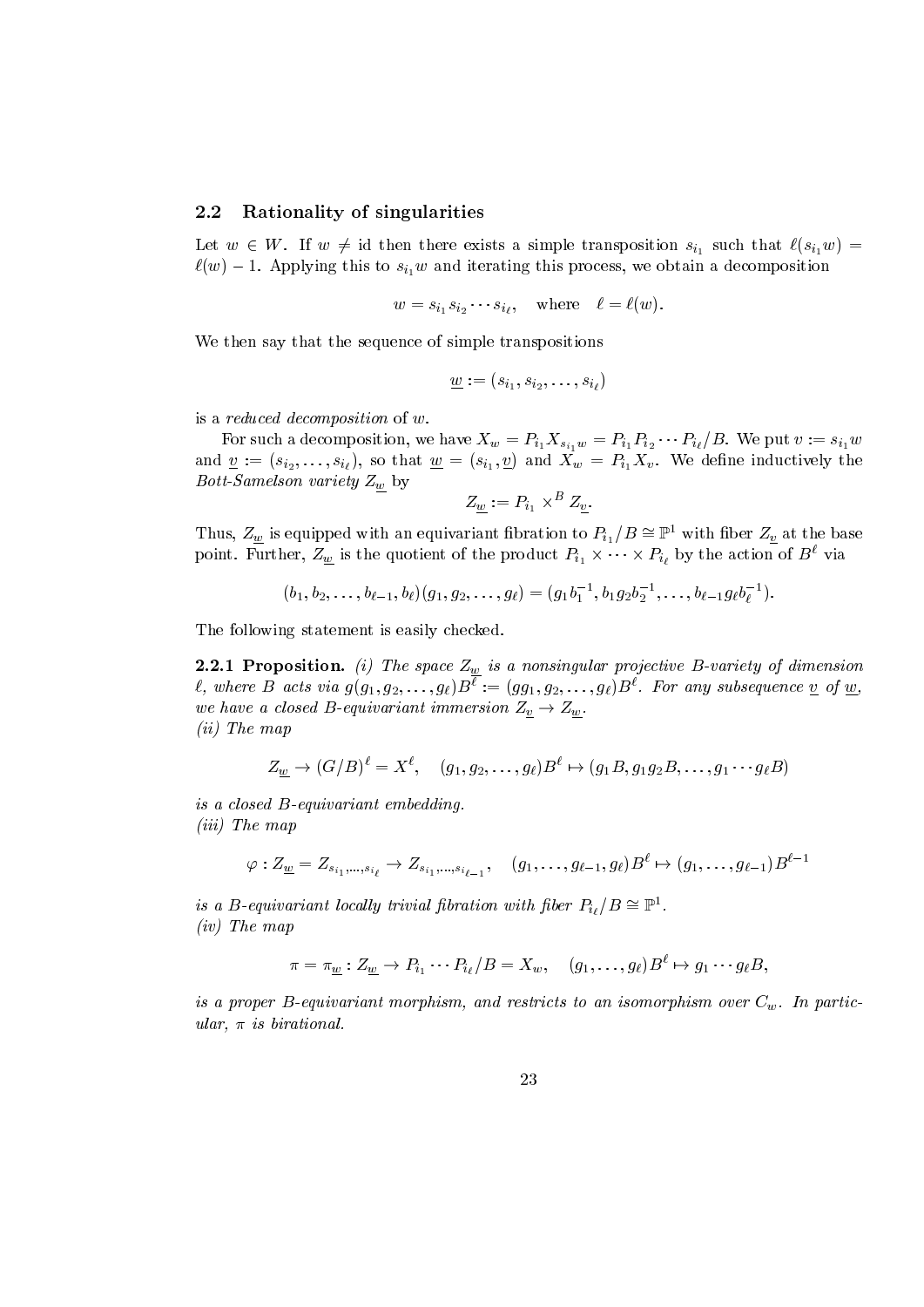An interesting combinatorial consequence of this proposition is the following description of the Bruhat order (which may also be proved directly).

**2.2.2 Corollary.** Let  $v, w \in W$ . Then  $v \leq w$  if and only if there exist a reduced decomposition  $\underline{w} = (s_{i_1}, \ldots, s_{i_\ell})$ , and a subsequence  $\underline{v} = (s_{j_1}, \ldots, s_{j_m})$  with product v. Then there exists a reduced subsequence  $\underline{v}$  with product v.

As a consequence,  $v < w$  if and only if there exists a sequence  $(v_1, \ldots, v_k)$  in W such that  $v = v_1 < \cdots < v_k = w$ , and  $\ell(v_{j+1}) = \ell(v_j) + 1$  for all j.

*Proof.* Since  $\pi$  is a proper T-equivariant morphism, any fiber at a T-fixed point contains a fixed point (by Borel's fixed point theorem, see e.g.  $[66]$  Theorem 6.2.6). But the fixed points in  $X_w$  (resp.  $Z_w$ ) correspond to the  $v \in W$  such that  $v \leq w$  (resp. to the subsequences of  $w$ ). This proves the first assertion.

If  $v = s_{j_1} \cdots s_{j_m}$ , then the product  $Bs_{j_1}B \cdots Bs_{j_m}B/B$  is open in  $X_v$ . By induction on m, it follows that there exists a reduced subsequence  $(s_{k_1}, \ldots, s_{k_n})$  of  $(s_{j_1}, \ldots, s_{j_m})$ such that  $Bs_{k_1}B \cdots Bs_{k_n}B/B$  is open in  $X_v$ ; then  $v = s_{k_1} \cdots s_{k_n}$ . This proves the second assertion.

The final assertion follows from the second one. Alternatively, one may observe that the complement  $X_w \setminus C_w$  has pure codimension one in  $X_w$ , since  $C_w$  is an affine open subset of  $X_w$ . Thus, for any  $v < w$  there exists  $x \in W$  such that  $v \le x < w$  and  $\ell(x) = \ell(w) - 1$ . Now induction on  $\ell(w) - \ell(v)$  completes the proof.  $\Box$ 

**2.2.3 Theorem.** The morphism  $\pi: Z_{\underline{w}} \to X_w$  satisfies  $\pi_* \mathcal{O}_{Z_{\underline{w}}} = \mathcal{O}_{X_w}$ , and  $R^j \pi_* \mathcal{O}_{Z_{\underline{w}}} = 0$ for all  $j \geq 1$ .

*Proof.* We argue by induction on  $\ell = \ell(w)$ , the case where  $\ell = 0$  being trivial. For  $\ell \geq 1$ , we may factor  $\pi = \pi_w$  as

$$
P_{i_1} \times^B \pi_{\underline{v}} : P_{i_1} \times^B Z_{\underline{v}} \to P_{i_1} \times^B X_v, \quad (g, z)B \mapsto (g, \pi_{\underline{v}}(z))B
$$

followed by the map

$$
\pi_1: P_{i_1} \times^B X_v \to X_w, \quad (g, x)B \mapsto gx.
$$

By the induction assumption, the morphism  $\pi_v$  satisfies the conclusions of the theorem. It follows easily that so does the induced morphism  $P_{i_1} \times^B \pi_{\underline{v}}$ . But the same holds for the morphism  $\pi_1$ , by the first step in the proof of Theorem 2.1.1. Now the Grothendieck spectral sequence for the composition  $\pi_1 \circ (P_{i_1} \times^B \pi_{\underline{v}}) = \pi_{\underline{w}}$  (see [28] Chapter II) yields the desired statements.  $\Box$ 

Thus,  $\pi$  is a desingularization of the Schubert variety  $X_w$ , and the latter has rational singularities in the following sense (see [34] p. 49).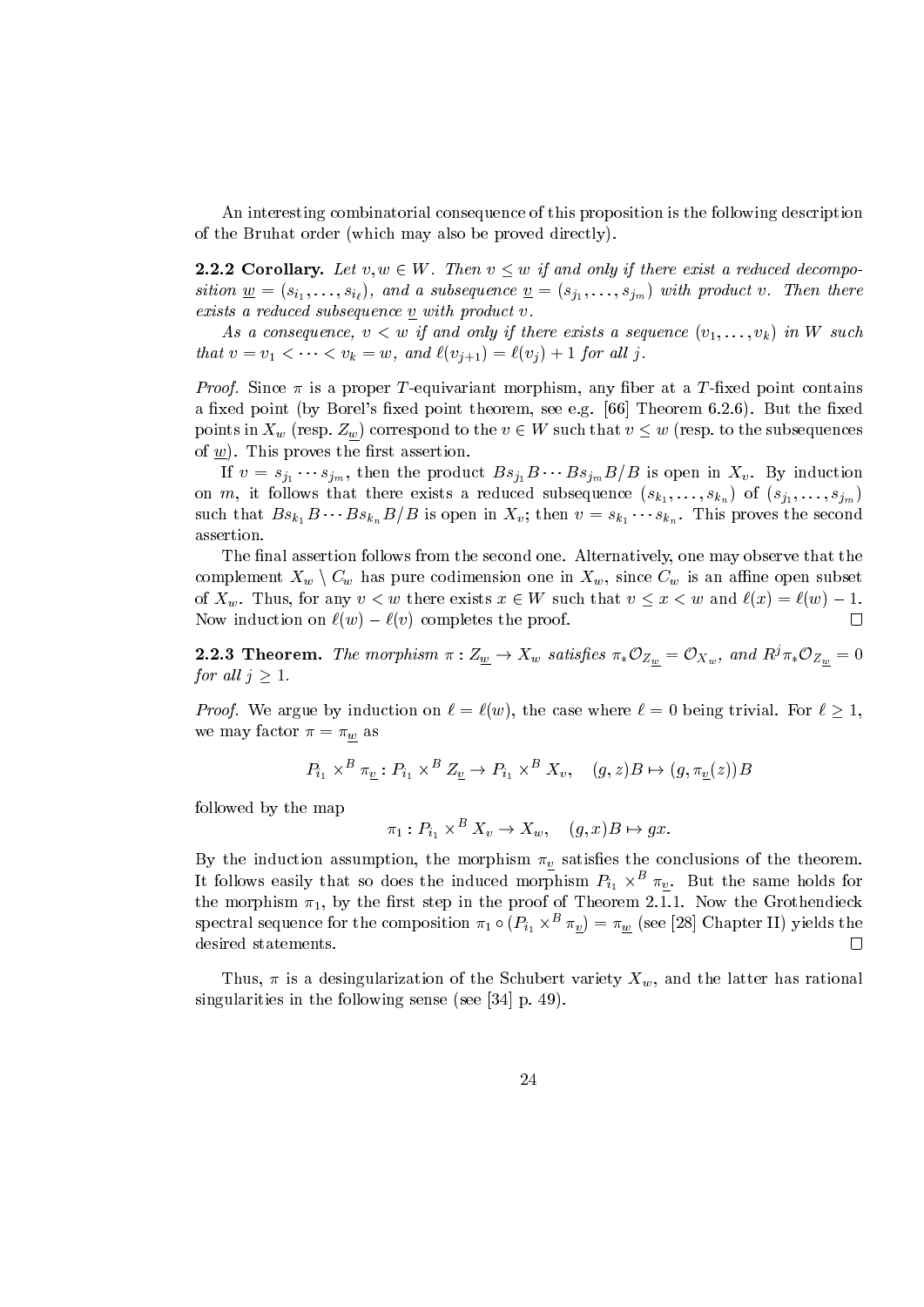**2.2.4 Definition.** A *desingularization* of an algebraic variety Y consists of a nonsingular algebraic variety Z together with a proper birational morphism  $\pi : Z \rightarrow Y$ . We say that Y has rational singularities, if there exists a desingularization  $\pi : Z \to Y$  satisfying  $\pi_* \mathcal{O}_Z = \mathcal{O}_Y$  and  $R^j \pi_* \mathcal{O}_Z = 0$  for all  $j \geq 1$ .

Note that the equality  $\pi_* \mathcal{O}_Z = \mathcal{O}_Y$  is equivalent to the normality of Y, by Zariski's main theorem. Also, one can show that Y has rational singularities if and only if  $\pi_* \mathcal{O}_Z = \mathcal{O}_Y$ and  $R^j \pi_* \mathcal{O}_Z = 0$  for all  $j \geq 1$ , where  $\pi : Z \to Y$  is any desigularization.

Next we recall the definition of the *canonical sheaf*  $\omega_Y$  of a normal variety Y. Let  $\iota: Y^{\text{reg}} \to Y$  denote the inclusion of the nonsingular locus, then  $\omega_Y := \iota_* \omega_{Y^{\text{reg}}}$ , where  $\omega_{Y^{reg}}$  denotes the sheaf of differential forms of maximal degree on the nonsingular variety  $Y^{\text{reg}}$ . Since the sheaf  $\omega_{Y^{\text{reg}}}$  is invertible and codim $(Y - Y^{\text{reg}}) \geq 2$ , the canonical sheaf is the sheaf of local sections of a Weil divisor  $K_Y$ : the *canonical divisor*, defined up to linear equivalence. If, in addition, Y is Cohen-Macaulay, then  $\omega_Y$  is its dualizing sheaf.

For any desingularization  $\pi : Z \to Y$  where Y is normal, we have an injective trace map  $\pi_* \omega_Z \to \omega_Y$ . Further,  $R^j \pi_* \omega_Z = 0$  for any  $j \geq 1$ , by the Grauert-Riemenschneider theorem (see [19] p. 59). We may now formulate the following characterization of rational singularities, proved e.g. in [34] p. 50.

**2.2.5 Proposition.** Let Y be a normal variety. Then Y has rational singularities if and only if: Y is Cohen-Macaulay and  $\pi_* \omega_Z = \omega_Y$  for any desingularization  $\pi : Z \to Y$ .

In particular, any Schubert variety  $X_w$  is Cohen-Macaulay, and its dualizing sheaf may be determined from that of a Bott-Samelson desingularization  $Z_w$ . To describe the latter, put  $Z := Z_w$  and for  $1 \leq j \leq \ell$ , let  $Z^j \subset Z$  be the Bott-Samelson subvariety associated with the subsequence  $\underline{w}^j := (s_{i_1} \ldots, \widehat{s_{i_j}}, \ldots, s_{i_\ell})$  obtained by suppressing  $s_{i_j}$ .

**2.2.6 Proposition.** (i) With the preceding notation,  $Z^1, \ldots, Z^\ell$  may be identified with nonsingular irreducible divisors in Z, which meet transversally at a unique point (the class of  $B^{\ell}$ ).

(ii) The complement in Z of the boundary

$$
\partial Z:=Z^1\cup\cdots\cup Z^\ell
$$

 $equals \pi^{-1}(C_w) \cong C_w.$ (iii) The classes  $[Z^j]$ ,  $j = 1, \ldots, \ell$ , form a basis of the Picard group of Z.

Indeed, (i) follows readily from the construction of  $Z$ ; (ii) is a consequence of Proposition 2.2.1, and (iii) is checked by the argument of Proposition 1.4.1.

Next put

$$
\partial X_w := X_w \setminus C_w = \bigcup_{v \in W, v < w} X_v,
$$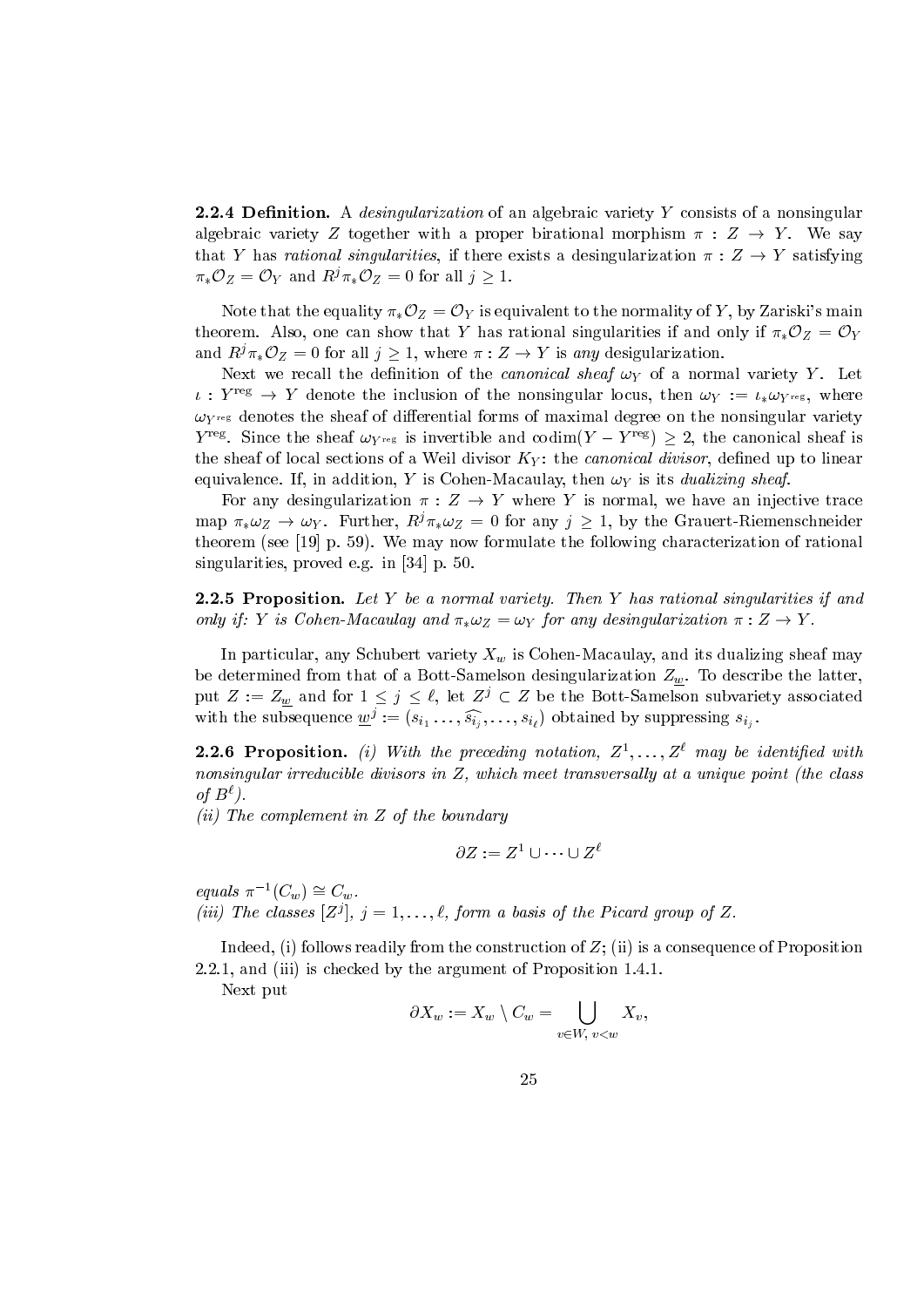this is the boundary of  $X_w$ . By Corollary 2.2.2,  $\partial X_w$  is the union of all Schubert divisors in  $X_w$ . Further,  $\pi^{-1}(\partial X_w) = \partial Z$  (as sets).

We may now describe the dualizing sheaves of Bott-Samelson and Schubert varieties.

**2.2.7 Proposition.** (i)  $\omega_Z \cong (\pi^* L_{-\rho})(-\partial Z)$ . (ii)  $\omega_{X_w} \cong L_{-\rho}|_{X_w}(-\partial X_w)$ . In particular,  $\omega_X \cong L_{-2\rho}$ . (iii) The reduced subscheme  $\partial X_w$  is Cohen-Macaulay.

*Proof.* (i) Consider the curves  $C_j := Z_{s_j} = P_j/B$  for  $j = 1, ..., \ell$ . We may regard each  $C_j$ as a subvariety of Z, namely, the transversal intersection of the  $Z^k$  for  $k \neq j$ . We claim that any divisor D on Z such that  $\langle [D], [C_j] \rangle = 0$  for all j is principal.

To see this, note that  $\langle [Z^j], [C_j] \rangle = 1$  for all j, by Proposition 2.2.6. On the other hand,  $\langle [Z^j], [C_k] \rangle = 0$  for all  $j < k$ . Indeed, we have a natural projection  $\varphi_j : Z = Z_{s_{i_1},...,s_{i_\ell}} \to$  $Z_{s_{i_1},...,s_{i_j}}$  such that  $Z^j$  is the pull-back of the corresponding divisor  $Z^j_{s_{i_1},...,s_{i_j}}$ . Moreover,  $\varphi_j$ maps  $C_k$  to a point whenever  $k > j$ . Since the  $[Z^j]$  generate freely Pic $(Z)$  by Proposition 2.2.6, our claim follows.

By this claim, it suffices to check the equality of the degrees of the line bundles  $\omega_Z(\partial Z)$ and  $\pi^* L_{-\rho}$  when restricted to each curve  $C_j$ . Now we obtain

$$
\omega_Z(\partial Z)|_{C_j} \cong \omega_{C_j}(\partial C_j),
$$

by the adjunction formula. Further,  $C_j \cong \mathbb{P}^1$ , and  $\partial C_j$  is one point, so that  $\omega_{C_j}(\partial C_j) \cong$  $\mathcal{O}_{\mathbb{P}^1}(-1)$ . On the other hand,  $\pi$  maps  $C_j$  isomorphically to the Schubert curve  $X_{s_j}$ , and  $\mathcal{L}_{\rho}|_{X_{s_j}} \cong \mathcal{O}_{\mathbb{P}^1}(1)$ , so that  $\pi^* L_{-\rho}|_{C_j} \cong \mathcal{O}_{\mathbb{P}^1}(-1)$ . This shows the desired equality.

(ii) Since  $X_w$  has rational singularities, we have  $\omega_{X_w} = \pi_* \omega_Z$ . Further, the projection formula yields  $\omega_{X_w} \cong L_{-\rho} \otimes \pi_* \mathcal{O}_Z(-\partial Z)$ , and  $\pi_* \mathcal{O}_Z(-\partial Z) \cong \mathcal{O}_{X_w}(-\partial X_w)$  as  $\pi^{-1}(\partial X_w) =$  $\partial Z$ .

(iii) By (ii), the ideal sheaf of  $\partial X_w$  in  $X_w$  is locally isomorphic to the dualizing sheaf  $\omega_{X_w}$ . Therefore, this ideal sheaf is Cohen-Macaulay of depth  $\dim(X_w)$ . Now the exact sequence

$$
0 \to \mathcal{O}_{X_w}(-\partial X_w) \to \mathcal{O}_{X_w} \to \mathcal{O}_{\partial X_w} \to 0
$$

 $\Box$ 

yields that the sheaf  $\mathcal{O}_{\partial X_w}$  is Cohen-Macaulay of depth  $\dim(X_w) - 1 = \dim(\partial X_w)$ .

We also determine the Picard group  $Pic(X_w)$  and divisor class group  $Cl(X_w)$  of any Schubert variety. These groups are related by an injective map  $Pic(X_w) \to Cl(X_w)$  which may fail to be surjective (e.g., for  $X_{24} \subset \text{Gr}(4, 2)$ ).

**2.2.8 Proposition.** (i) The classes of the Schubert divisors in  $X_w$  form a basis of the divisor class group  $\text{Cl}(X_w)$ .

(ii) The restriction  $Pic(X) \to Pic(X_w)$  is surjective, and its kernel consists of the classes  $L_{\lambda}$ , where the weight  $\lambda$  satisfies  $\lambda_i = \lambda_{i+1}$  whenever  $s_i \leq w$ . Further, each globally generated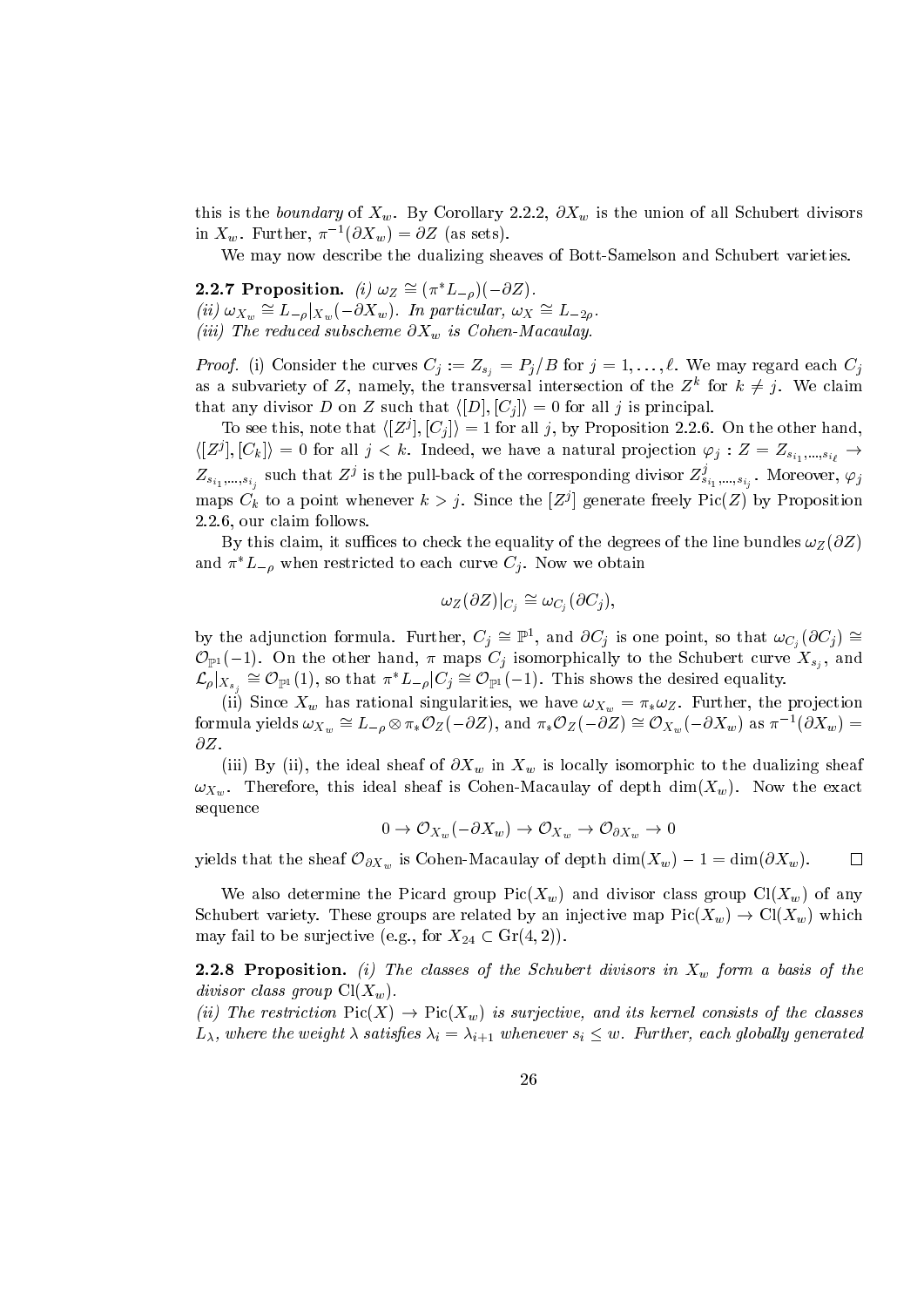(resp. ample) line bundle on  $X_w$  extends to a globally generated (resp. ample) line bundle on X.

(iii) The map  $Pic(X_w) \to Cl(X_w)$  sends the class of any  $L_\lambda$  to  $\sum (\lambda_i - \lambda_j) X_{ws_{ij}}$  (the sum over the pairs  $(i, j)$  such that  $1 \leq i < j \leq n$  and  $X_{ws_{ij}}$  is a Schubert divisor in  $\ddot{X}_w$ ).

(iv) A canonical divisor for  $X_w$  is  $-\sum (j-i+1)$   $X_{ws_{ij}}$  (the sum as above). In particular, a canonical divisor for the full flag variety X is  $-2\sum_{i=1}^{n-1} X_{w_0 s_i}$ .

Proof. (i) is proved by the argument of Proposition 1.4.1.

(ii) Let L be a line bundle in  $X_w$  and consider its pull-back  $\pi^*L$  under a Bott-Samelson desingularization  $\pi: Z_w \to X_w$ . By the argument of Proposition 2.2.7, the class of  $\pi^* L$  in  $\mathrm{Pic}(Z_w)$  is uniquely determined by its intersection numbers  $\langle c_1(\pi^*L), [C_j] \rangle$ . Further, the restriction  $\pi: C_j \to \pi(C_j)$  is an isomorphism onto a Schubert curve, and all Schubert curves in  $X_w$  arise in this way. Thus,  $\langle c_1(\pi^*L), [C_j] \rangle$  equals either 0 or  $\langle c_1(L), [X_{s_i}] \rangle$  for some *i* such that  $X_{s_i} \subseteq X_w$ , i.e.,  $s_i \leq w$ . We may find a weight  $\lambda$  such that  $\lambda_i - \lambda_{i+1} = \langle c_1(L), [X_{s_i}] \rangle$ for all such indices *i*; then  $\pi^* L_\lambda = \pi^* L$  in Pic $(Z_{\underline{w}})$ , whence  $L = L_\lambda$  in Pic $(X_{\underline{w}})$ .

If, in addition, L is globally generated (resp. ample), then  $\langle c_1(L), [X_{s_i}] \rangle \geq 0$  (resp.  $> 0$ ) for each Schubert curve  $X_{s_i} \subseteq X_w$ . Thus, we may choose  $\lambda$  to be dominant (resp. regular dominant).

 $\Box$ 

(iii) follows readily from Proposition 1.4.5, and (iv) from Proposition 2.2.7.

### 2.3 Cohomology of line bundles

The aim of this subsection is to prove the following

**2.3.1 Theorem.** Let  $\lambda$  be a dominant weight and let  $w \in W$ . Then the restriction map  $H^0(\lambda) \to H^0(X_w, L_\lambda)$  is surjective. Further,  $H^j(X_w, L_\lambda) = 0$  for any  $j \geq 1$ .

*Proof.* We first prove the second assertion in the case where  $X_w = X$  is the full flag variety. Then  $\omega_X \cong L_{-2\rho}$ , so that  $\omega_X^{-1} \otimes L_\lambda \cong L_{\lambda+2\rho}$  is ample. Thus, the assertion follows from the Kodaira vanishing theorem:  $H^{j}(X, \omega_X \otimes \mathcal{L}) = 0$  for  $j \geq 1$ , where  $\mathcal L$  is any ample line bundle on any projective nonsingular variety X.

Next we prove the second assertion for arbitrary  $X_w$ . For this, we will apply a generalization of the Kodaira vanishing theorem to a Bott-Samelson desingularization of  $X_w$ . Specifically, choose a reduced decomposition  $\underline{w}$  and let  $\pi : Z_w \to X_w$  be the corresponding morphism. Then the projection formula yields isomorphisms

$$
R^i\pi_*(\pi^*L_\lambda)\cong L_\lambda\otimes R^i\pi_*\mathcal{O}_{Z_{\underline{w}}}
$$

for all  $i \geq 0$ . Together with Theorem 2.2.3 and the Leray spectral sequence for  $\pi$ , this yields isomorphisms

$$
H^j(Z_w, \pi^* L_\lambda) \cong H^j(X, L_\lambda)
$$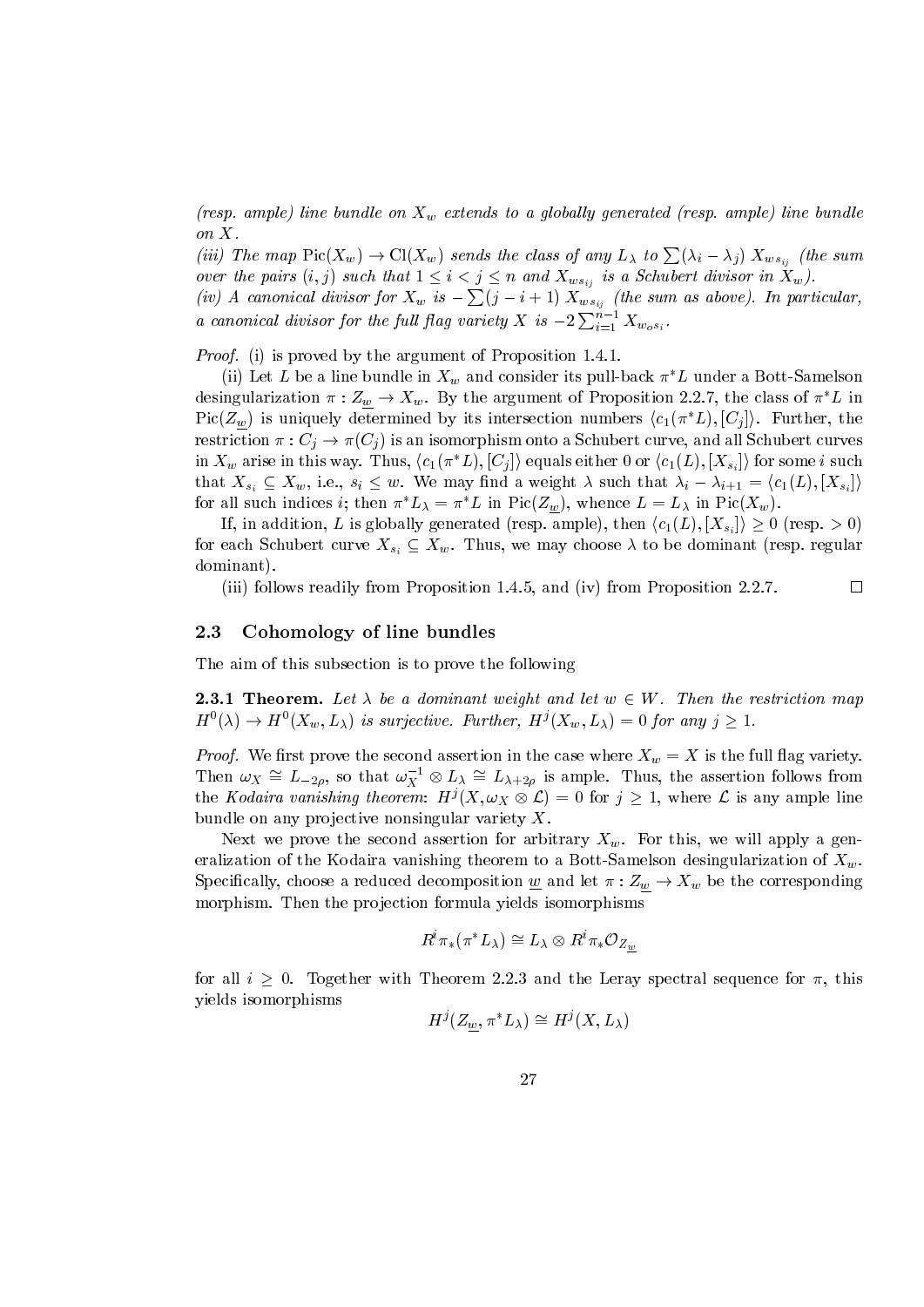for all  $j \geq 0$ .

We now recall a version of the Kawamata-Viehweg vanishing theorem, see [19]  $\S5$ . Consider a nonsingular projective variety Z, a line bundle  $\mathcal L$  on Z, and a family  $(D_1, \ldots, D_\ell)$  of nonsingular divisors on Z intersecting transversally. Put  $D := \sum_i \alpha_i D_i$ , where  $\alpha_1, \ldots, \alpha_\ell$ are positive integers. Let N be an integer such that  $N > \alpha_i$  for all i, and put  $\mathcal{M} := \mathcal{L}^N(-D).$ Assume that some positive tensor power of the line bundle  $\mathcal M$  is globally generated, and that the corresponding morphism to a projective space is generically finite over its image (e.g., M is ample). Then  $H^j(Z, \omega_Z \otimes \mathcal{L}) = 0$  for all  $j \geq 1$ .

We apply this result to the variety  $Z := Z_{\underline{w}}$ , the line bundle  $\mathcal{L} := (\pi^* L_{\lambda+\rho})(\partial Z)$ , and the divisor  $D := \sum_i (N - b_i)Z^i$  where  $b_1, \ldots, b_\ell$  are positive integers such that  $\sum_i b_i Z^i$  is ample (these exist by Lemma 2.3.2 below). Then  $\mathcal{L}^N(-D) = (\pi^* L_{N(\lambda+\rho)})(b_1 Z^1 + \cdots + b_\ell Z^\ell)$ is ample, and  $\omega_Z \otimes \mathcal{L} = \pi^* L_\lambda$ . This yields the second assertion.

To complete the proof, it suffices to show that the restriction map  $H^0(X_w, L_\lambda) \to$  $H^0(X_v, L_\lambda)$  is surjective whenever  $w = s_i v > v$  for some elementary transposition  $s_i$ . As above, this reduces to checking the surjectivity of the restriction map  $H^0(Z, \pi^* L_\lambda) \to$  $H^0(Z^1, \pi^* L_\lambda)$ . For this, by the exact sequence

$$
0 \to H^0(Z, (\pi^* L_\lambda)(-Z^1)) \to H^0(Z, \pi^* L_\lambda) \to H^0(Z^1, \pi^* L_\lambda) \to H^1(Z, (\pi^* L_\lambda)(-Z^1)),
$$

it suffices in turn to show the vanishing of  $H^1(Z, (\pi^*L_\lambda)(-Z^1))$ .

We will deduce this again from the Kawamata-Viehweg vanishing theorem. Let  $a_1, \ldots, a_k$  $a_\ell$  be positive integers such that the line bundle  $(\pi^* L_{\lambda+a_1\rho})(a_2 Z^2 + \cdots + a_\ell Z^\ell)$  is ample (again, these exist by Lemma 2.3.2 below). Put  $\mathcal{L} := (\pi^* L_{\lambda+\rho})(Z^2 + \cdots + Z^{\ell})$  and  $D :=$  $\sum_{i=2}^{\ell}(N-a_i)Z^i$ , where  $N > a_1, a_2, \ldots, a_{\ell}$ . Then  $\mathcal{L}^N(-D) = (\pi^*L_{N(\lambda+\rho)})(a_2 Z^2 + \cdots + a_{\ell} Z^{\ell})$ is ample, and  $\omega_Z \otimes \mathcal{L} = (\pi^* L_\lambda)(-Z^1)$ . Thus, we obtain  $H^j(Z, (\pi^* L_\lambda)(-Z^1)) = 0$  for all  $\Box$  $j \geq 1$ .

**2.3.2 Lemma.** Let  $Z = Z_w$  with boundary divisors  $Z^1, \ldots, Z^{\ell}$ . Then there exist positive integers  $a_1, \ldots, a_\ell$  such that the line bundle  $(\pi^* L_{a_1 \rho})(a_2 Z^2 + \cdots + a_\ell Z^\ell)$  is ample. Further, there exist positive integers  $b_1, \ldots, b_\ell$  such that the divisor  $b_1 Z^1 + \cdots + b_\ell Z^\ell$  is ample.

*Proof.* We prove the first assertion by induction on  $\ell$ . If  $\ell = 1$ , then  $\pi$  embeds Z into X, so that  $\pi^* L_{a_1 \rho}$  is ample for any  $a_1 > 0$ . In the general case, the map

$$
\varphi: Z \to Z^{\ell} = (P_{i_1} \times \cdots \times P_{i_{\ell-1}})/B^{\ell-1}, \quad (g_1, \ldots, g_{\ell})B^{\ell} \mapsto (g_1, \ldots, g_{\ell-1})B^{\ell-1}
$$

fits into a cartesian square

$$
\begin{array}{ccc}\nZ & \xrightarrow{\varphi} & Z^{\ell} \\
\pi & & \psi \downarrow \\
G/B & \xrightarrow{f} & G/P_{i_{\ell}},\n\end{array}
$$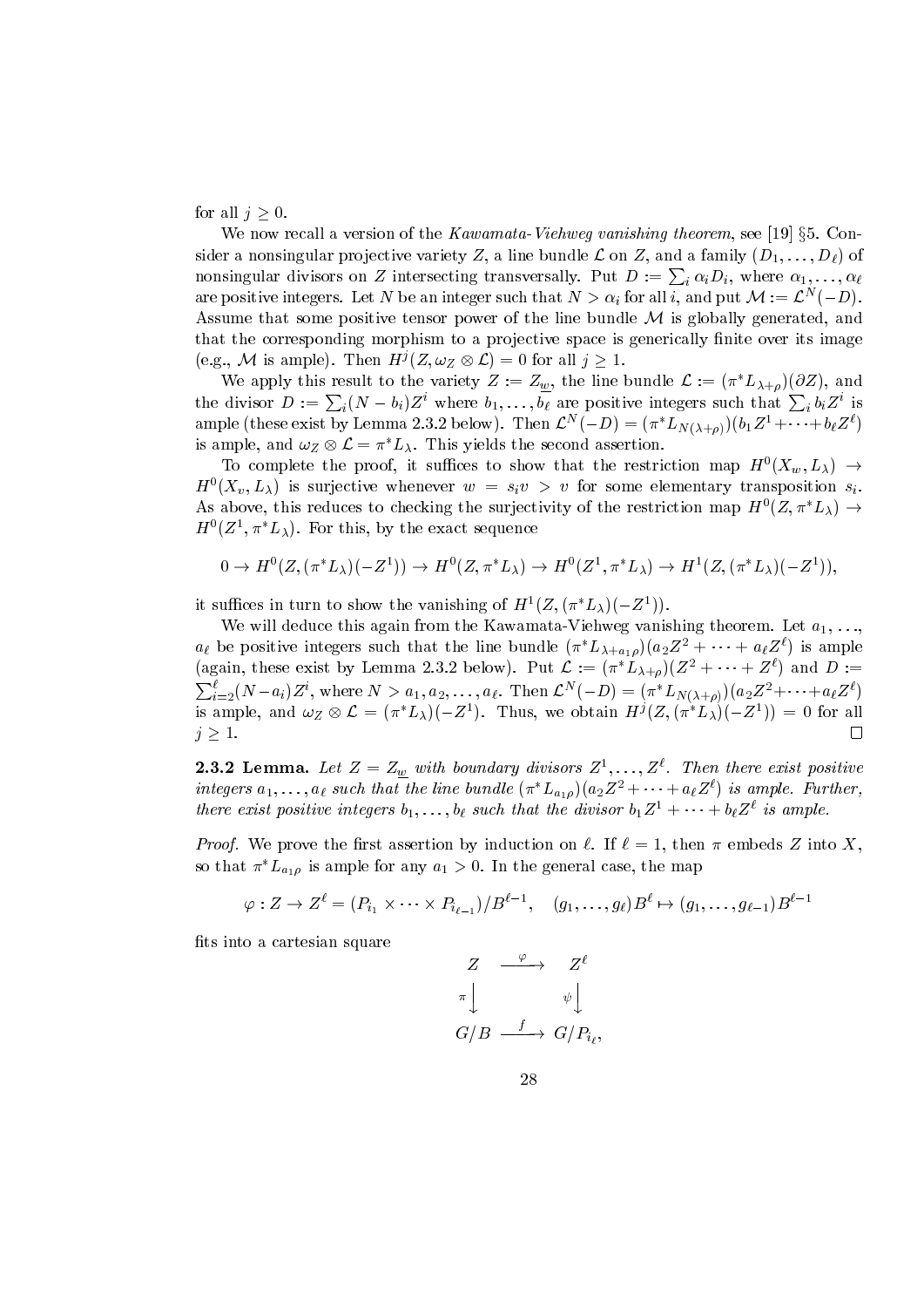where  $\psi((g_1, \ldots, g_{\ell-1})B^{\ell-1}) = g_1 \cdots g_{\ell-1}P_{i_{\ell}}$ . Further, the boundary divisors  $Z^{1,\ell}, \ldots, Z^{1,\ell}$  $Z^{\ell-1,\ell}$  of  $Z^{\ell}$  satisfy  $\varphi^* Z^{i,\ell} = Z^i$ . Denote by

$$
\pi_{\ell}: Z^{\ell} = Z_{(s_{i_1},...,s_{i_{\ell-1}})} \to X_{s_{i_1}\cdots s_{i_{\ell-1}}} = X_{ws_{i_{\ell}}}
$$

the natural map. By the induction assumption, there exist positive integers  $a_1, a_2, \ldots, a_{\ell-1}$ such that the line bundle  $(\pi_{\ell}^* L_{a_1 \rho})(a_2 Z^{1,\ell} + \cdots + a_{\ell-1} Z^{\ell-1,\ell})$  is very ample on  $Z^{\ell}$ . Hence its pull-back

$$
\varphi^*((\pi_\ell^*L_{a_1\rho})(a_2Z^{2,\ell}+\cdots+a_{\ell-1}Z^{\ell-1,\ell}))=(\varphi^*\pi_\ell^*L_{a_1\rho})(a_2Z^2+\cdots+a_{\ell-1}Z^{\ell-1})
$$

is a globally generated line bundle on  $Z$ . Thus, it suffices to show that the line bundle  $\pi^* L_{b\rho} \otimes (\varphi^* \pi_\ell^* L_{-a_1 \rho})(a_1 Z^\ell)$  is globally generated and  $\varphi$ -ample for  $b \gg a_1$ . (Indeed, if M is a globally generated,  $\varphi$ -ample line bundle on Z, and  $\mathcal N$  is an ample line bundle on  $Z^\ell$ , then  $M \otimes \varphi^* \mathcal{N}$  is ample on Z). Equivalently, it suffices to show that  $\pi^* L_{c\rho} \otimes \pi^* L_{\rho} \otimes (\varphi^* \pi^* L_{-\rho})(Z^{\ell})$ is globally generated and  $\varphi$ -ample for  $c \gg 0$ . But we have by Proposition 2.2.6:

$$
\pi^* L_\rho \otimes (\varphi^* \pi_\ell^* L_{-\rho})(Z^\ell) = \omega_Z^{-1}(-\partial Z) \otimes \varphi^* (\omega_{Z^\ell}(\partial Z^\ell))(Z^\ell) = \omega_Z^{-1} \otimes \varphi^* \omega_{Z^\ell} = \omega_\varphi^{-1} = \pi^* \omega_f^{-1},
$$

where  $\omega_{\varphi}$  (resp.  $\omega_{f}$ ) denotes the relative dualizing sheaf of the morphism  $\varphi$  (resp. f). Further,  $L_{c\rho}\otimes \omega_f^{-1}$  is very ample on  $G/B$  for  $c\gg 0$ , as  $L_\rho$  is ample. Thus,  $\pi^*(L_{c\rho}\otimes \omega_f^{-1})$ is globally generated and  $\varphi$ -ample. This completes the proof of the first assertion.

The second assertion follows by recalling that the restriction of  $L_{\rho}$  to  $X_w$  admits a section vanishing exactly on  $\partial X_w$  (Remark 1.4.6 2). Thus,  $\pi^*L_\rho$  admits a section vanishing exactly on  $\partial Z = Z^1 \cup \cdots \cup Z^{\ell}$ .  $\Box$ 

Next we consider a regular dominant weight  $\lambda$  and the corresponding very ample homogeneous line bundle  $L_{\lambda}$ . This defines a projective embedding

$$
X \to \mathbb{P}(H^0(X, L_\lambda)^*) = \mathbb{P}(V(\lambda))
$$

and, in turn, a subvariety  $\tilde{X} \subseteq V(\lambda)$ , invariant under the action of  $G \times \mathbb{C}^*$ , where  $\mathbb{C}^*$  acts by scalar multiplication. We say that  $\tilde{X}$  is the *affine cone over* X associated with this projective embedding. Likewise, we have the affine cones  $\tilde{X}_w$  over Schubert varieties.

**2.3.3 Corollary.** For any regular dominant weight  $\lambda$ , the affine cone over  $X_w$  in  $V(\lambda)$ has rational singularities. In particular,  $X_w$  is projectively normal in its embedding into  $\mathbb{P}(V(\lambda)).$ 

*Proof.* Consider the total space  $Y_w$  of the line bundle  $L_{\lambda}^{-1}|_{X_w}$ . We have a proper morphism

$$
\pi: Y_w \to \tilde{X}_w
$$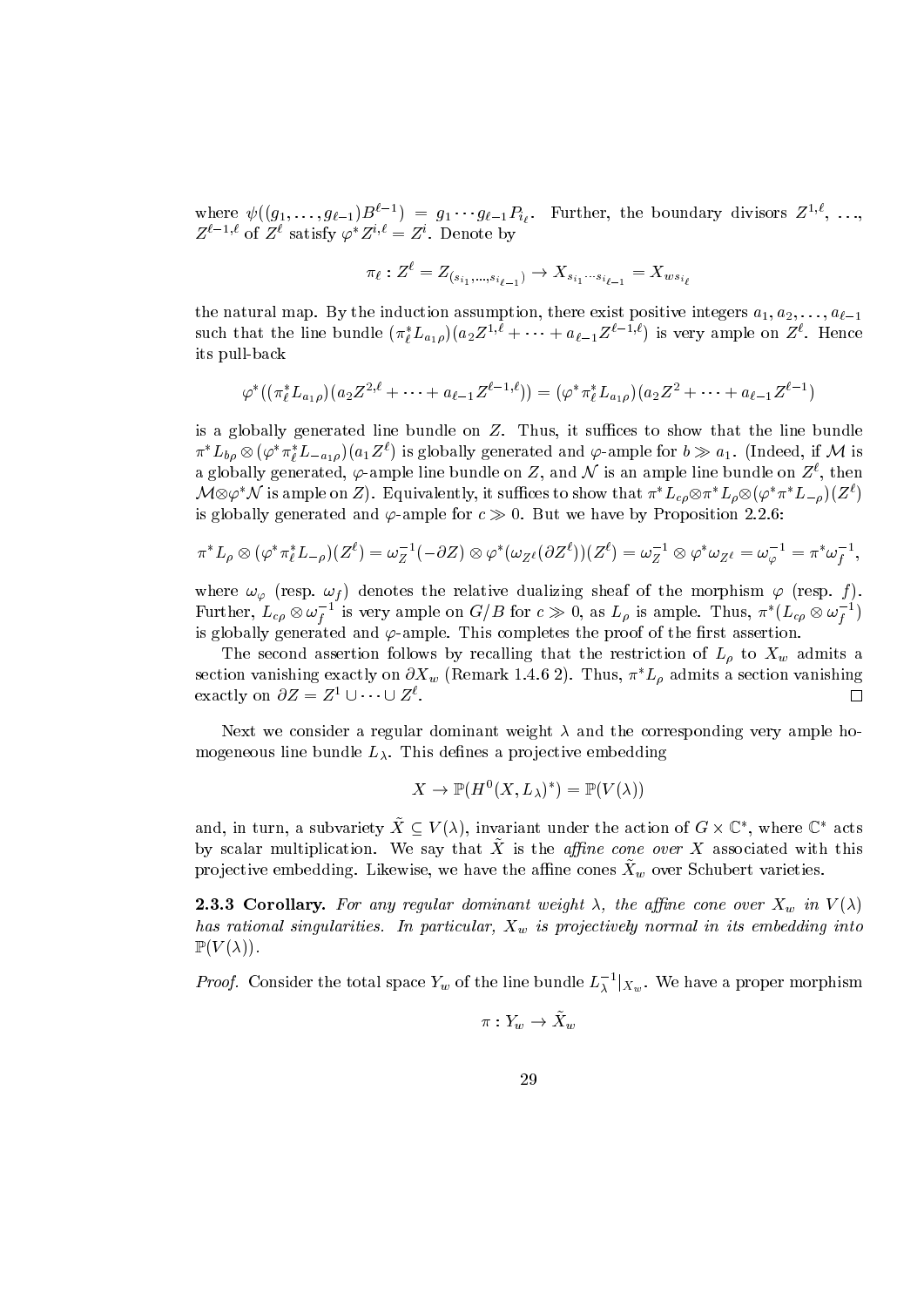which maps the zero section to the origin, and restricts to an isomorphism from the complement of the zero section to the complement of the origin. In particular,  $\pi$  is birational. Further,  $Y_w$  has rational singularities, since it is locally isomorphic to  $X_w \times \mathbb{C}$ . Thus, it suffices to show that the natural map  $\mathcal{O}_{\tilde{X}_w} \to \pi_* \mathcal{O}_{Y_w}$  is surjective, and  $R^j \pi_* \mathcal{O}_{Y_w} = 0$  for any  $j \geq 1$ . Since  $\tilde{X}_w$  is affine, this amounts to: the algebra  $H^0(Y_w, \mathcal{O}_{Y_w})$  is generated by the image of  $H^0(\lambda)$ , and  $H^j(Y_w, \mathcal{O}_{Y_w}) = 0$  for  $j \ge 1$ . Further, since the projection  $f: Y_w \to X_w$ is affine and satisfies

$$
f_*\mathcal{O}_{Y_w}=\bigoplus_{n=0}^\infty L_\lambda^{\otimes n}=\bigoplus_{n=0}^\infty L_{n\lambda},
$$

we obtain

$$
H^j(Y_w, \mathcal{O}_{Y_w}) = \bigoplus_{n=0}^{\infty} H^j(X_w, L_{n\lambda}).
$$

So  $H^{j}(Y_{w}, \mathcal{O}_{Y_{w}}) = 0$  for  $j \geq 1$ , by Theorem 2.3.1. To complete the proof, it suffices to show that the algebra  $\bigoplus_{n=0}^{\infty} H^0(X_w, L_{n\lambda})$  is generated by the image of  $H^0(\lambda)$ . Using the surjectivity of the restriction maps  $H^0(L_{n\lambda}) \to H^0(X_w, L_{n\lambda})$  (Theorem 2.3.1 again), it is enough to consider the case where  $X_w = X$ . Now the multiplication map

$$
H^0(\lambda)^{\otimes n} \to H^0(n\lambda), \quad \sigma_1 \otimes \cdots \otimes \sigma_n \mapsto \sigma_1 \cdots \sigma_n
$$

is a non-zero morphism of G-modules. Since  $H^0(n\lambda)$  is simple, this morphism is surjective, which completes the proof.  $\Box$ 

Notes. In their full generality, the results of this section were obtained by many mathematicians during the mid-eighties. Their most elegant proofs use reduction to positive characteristics and the techniques of Frobenius splitting, see [55], [62], [63].

Here we have presented alternative proofs: for normality and rationality of singularities, we rely on an argument of Seshadri [65] simplied in [8], which is also valid in arbitrary characteristics. For cohomology of line bundles, our approach (based on the Kawamata-Viehweg vanishing theorem) is a variant of that of Kumar; see [39].

The construction of the Bott-Samelson varieties is due to ... Bott and Samelson [4] in the framework of compact Lie groups, and to Hansen [29] and Demazure [14] in our algebrogeometric setting. The original construction of Bott and Samelson is also presented in [18] with applications to the multiplication of Schubert classes.

The line bundles on Bott-Samelson varieties have been studied by Lauritzen and Thomsen in [45]; in particular, they determined the globally generated (resp. ample) line bundles. On the other hand, the description of the Picard group and divisor class group of Schubert varieties is due to Mathieu in  $[53]$ ; it extends readily to any Schubert variety Y in any flag variety  $X = G/P$ . One may also show that the boundary of Y is Cohen-Macaulay, see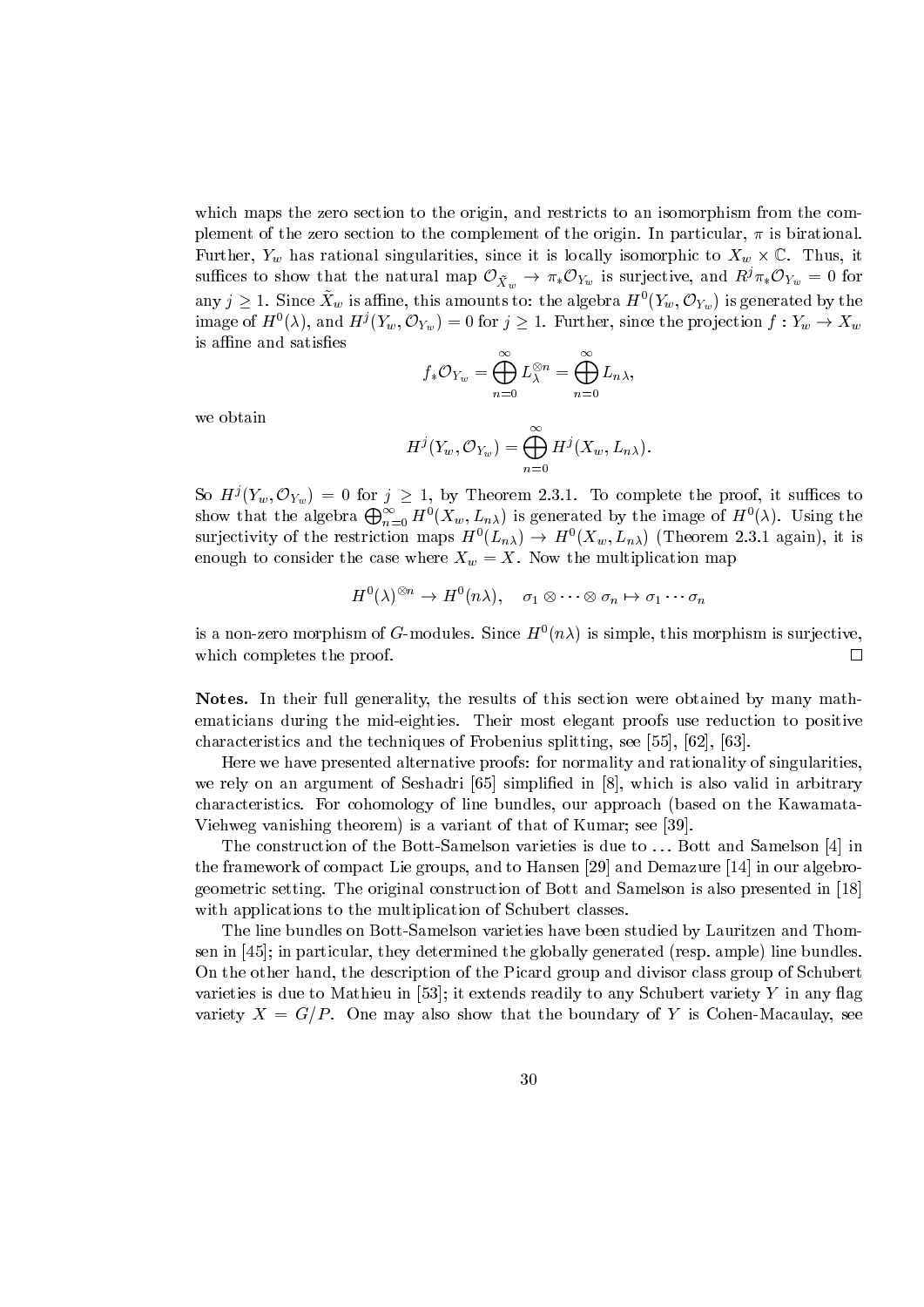[8] Lemma 4. But a simple formula for the dualizing sheaf of Y is only known in the case where  $X$  is the full flag variety.

An important open question is the explicit determination of the singular locus of a Schubert variety, and of the corresponding generic singularities (i.e., the singularities along each irreducible component of the singular locus). The book [1] by Billey and Lakshmibai is a survey of this question, which was recently solved (independently and simultaneously) by several mathematicians in the case of the general linear group; see [2], [13], [33], [50], [51]. The generic singularities of Richardson varieties are also worth investigating.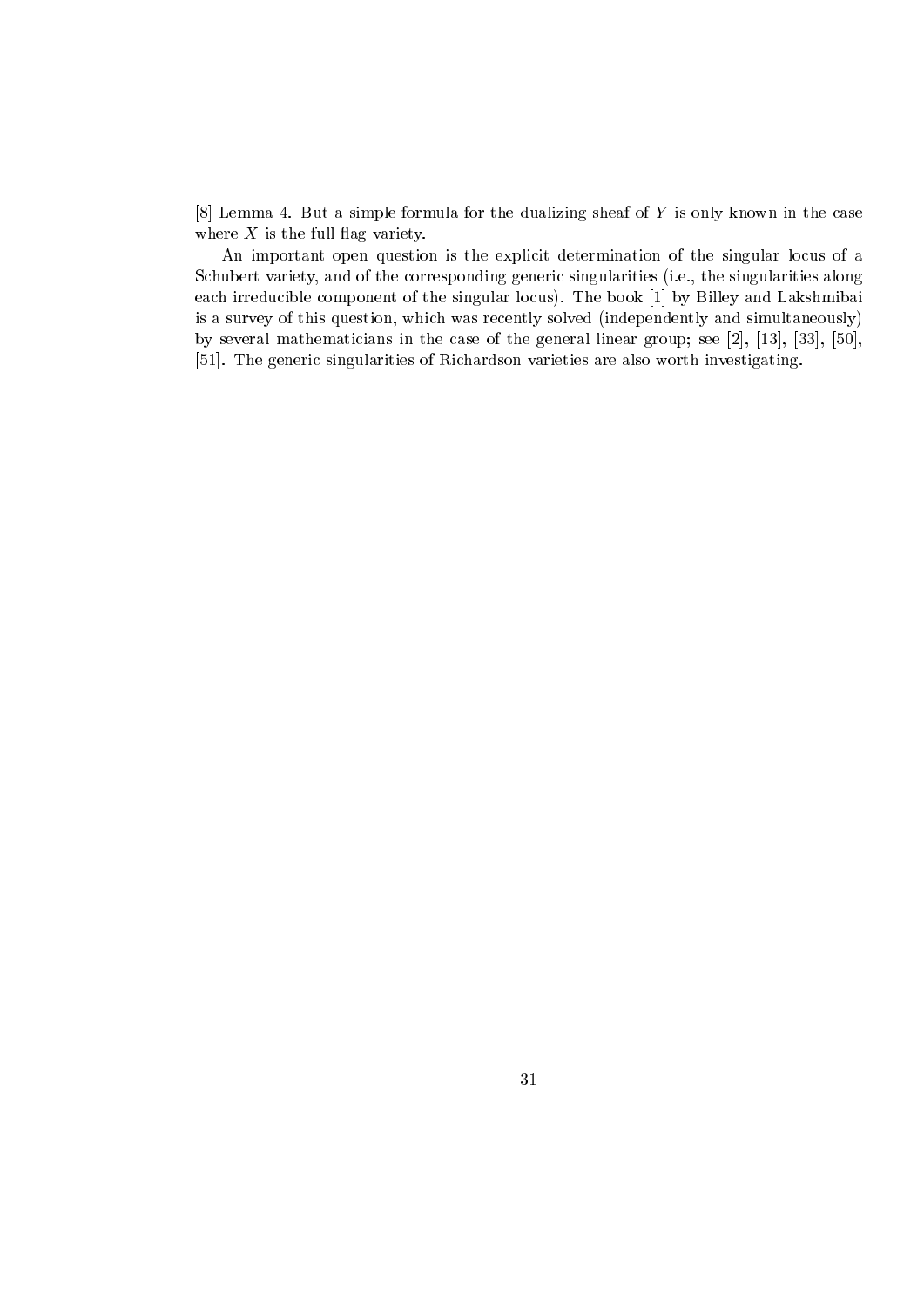# 3 The diagonal of a flag variety

Let  $X = G/B$  be the full flag variety and denote by  $\text{diag}(X)$  the diagonal in  $X \times X$ . In this section, we construct a degeneration of  $diag(X)$  in  $X \times X$  to the union of all products  $X_w \times X^w$ , where the  $X_w$  (resp.  $X^w$ ) are the Schubert (resp. opposite Schubert) varieties.

Specifically, we construct a subvariety  $\mathcal{X} \subseteq X \times X \times \mathbb{P}^1$  such that the fiber of the ا<br>د خ projection  $\pi : \mathcal{X} \to \mathbb{P}^1$  at any  $t \neq 0$  is isomorphic to diag(X), and we show that the fiber at 0 (resp.  $\infty$ ) is the union of all  $X_w \times X^w$  (resp.  $X^w \times X_w$ ). For this, we use the normality of  $X$  which is deduced from a general normality criterion for varieties with group actions, obtained in turn by adapting the argument for the normality of Schubert varieties.

Then we turn to applications to the Grothendieck ring  $K(X)$ . After a brief presentation of the definition and main properties of Grothendieck rings, we obtain two additive bases of  $K(X)$  which are dual for the bilinear pairing given by the Euler characteristic of the product. Further applications will be given in Section 4.

### 3.1 A degeneration of the diagonal

We begin by determining the cohomology class of  $diag(X)$  in  $X \times X$ , where X is the full flag variety.

**3.1.1 Lemma.** We have  $[\text{diag}(X)] = \sum_{w \in W} [X_w \times X^w]$  in  $H^*(X \times X)$ .

Proof. By the results in Subsection 1.3 and the Künneth isomorphism, a basis for the abelian group  $H^*(X \times X)$  consists of the classes  $[X_w \times X^v]$ , where  $v, w \in W$ . Further, the dual basis (with respect to the Poincaré duality pairing) consists of the  $[X^w \times X_v]$ . Thus, we may write

$$
[\operatorname{diag}(X)] = \sum_{v,w \in W} a_{wv} [X_w \times X^v],
$$

where the coefficients  $a_{wv}$  are given by

$$
a_{wv} = \langle [\text{diag}(X)], [X^w \times X_v] \rangle.
$$

Further, since  $X^w$  meets  $X_v$  properly along  $X_v^w$  with intersection multiplicity 1, it follows that  $\text{diag}(X)$  meets  $X^w \times X_v$  properly along  $\text{diag}(X_v^w)$  in  $X \times X$  with intersection multiplicity 1. This yields

$$
[\operatorname{diag}(X)] \cup [X^w \times X_v] = [\operatorname{diag}(X_w^v)].
$$

And since  $\dim(X_v^w) = 0$  if and only if  $v = w$ , we see that  $a_{wv}$  equals 1 if  $v = w$ , and 0 otherwise.  $\Box$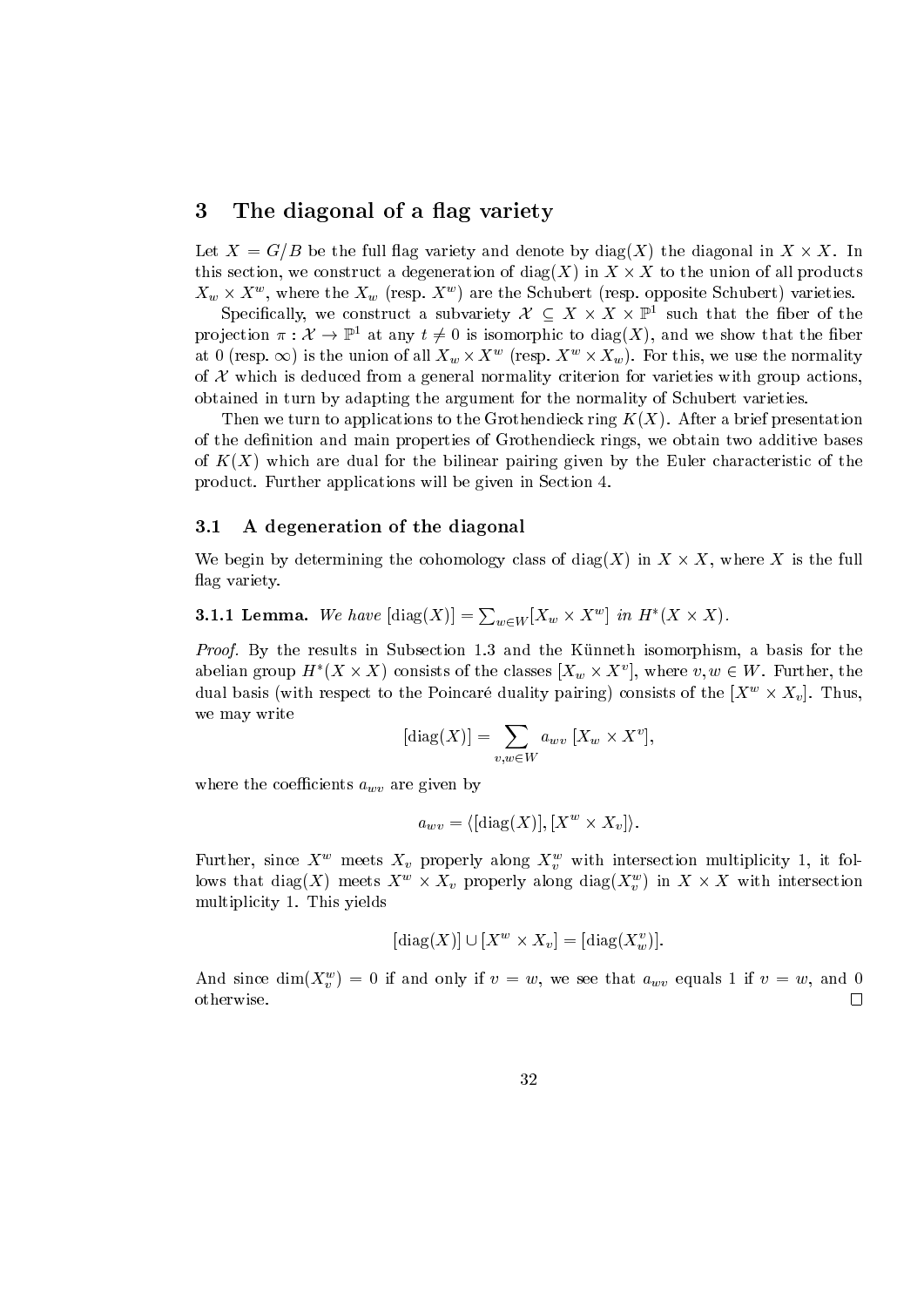This formula suggests the existence of a degeneration of diag(X) to  $\bigcup_{w \in W} X_w \times X^w$ . We now construct such a degeneration. The idea is to move  $diag(X)$  in  $X \times X$  by a general one-parameter subgroup of the torus T acting on  $X \times X$  via its action on the second copy, and to take limits.

Specically, let

$$
\lambda: \mathbb{C}^* \to T, \quad t \mapsto (t^{a_1}, \dots, t^{a_n})
$$

where  $a_1, \ldots, a_n$  are integers satisfying  $a_1 > \cdots > a_n$ . Define X to be the closure in  $X \times X \times \mathbb{P}^1$  of the subset

$$
\{(x,\lambda(t)x,t) \mid x \in X, \ t \in \mathbb{C}^*\} \subseteq X \times X \times \mathbb{C}^*.
$$

Then  $\mathcal{X}$  is a projective variety, and the fibers of the projection  $\pi : \mathcal{X} \to \mathbb{P}^1$  may be identified with closed subschemes of  $X \times X$ . Further, the fiber  $\pi^{-1}(1)$  equals diag(X). In fact,  $\pi^{-1}(\mathbb{C}^*)$  is identified with diag(X)  $\times \mathbb{C}^*$  via  $(x, y, t) \mapsto (x, \lambda(t^{-1})x, t)$ , and this  $\downarrow$ identifies the restriction of  $\pi$  with the projection  $\text{diag}(X) \times \mathbb{C}^* \to \mathbb{C}^*$ .

**3.1.2 Theorem.** We have equalities of subschemes of  $X \times X$ :

$$
\pi^{-1}(0) = \bigcup_{w \in W} X_w \times X^w \quad and \quad \pi^{-1}(\infty) = \bigcup_{w \in W} X^w \times X_w.
$$

*Proof.* By symmetry, it suffices to prove the first equality. We begin by showing the inclusion  $\bigcup_{w \in W} X_w \times X^w \subseteq \pi^{-1}(0)$ . Equivalently, we claim that  $C_w \times C^w \subset \pi^{-1}(0)$  for all  $w \in W$ .

For this, we analyze the structure of  $X \times X$  in a neighborhood of the base point  $(F_w, F_w)$ of  $C_w \times C^w$  (recall that  $F_w$  denotes the image under w of the standard flag F). By Proposition 1.3.5,  $wC^{id}$  is a T-invariant open neighborhood of  $F_w$  in X, isomorphic to  $wU^-w^{-1}$ . Further,  $C_w = UF_w \cong (wU^-w^{-1} \cap U)F_w$  is identified via this isomorphism with the subgroup  $wU^-w^{-1} \cap U$ . Likewise,  $C^w$  is identified with the subgroup  $wU^-w^{-1} \cap U^-$ , and the product map in the group  $wU^-w^{-1}$ 

$$
(wU^-w^{-1} \cap U) \times (wU^-w^{-1} \cap U^-) \to wU^-w^{-1}
$$

is an isomorphism. Further, each factor is isomorphic to an affine space.

The group  $\mathbb{C}^*$  acts on  $wU^-w^{-1}$  via its homomorphism  $t \mapsto (t^{a_1}, \ldots, t^{a_n})$  to T and the action of T on  $wU^-w^{-1}$  by conjugation. In fact, this action is linear, and hence  $wU^-w^{-1}$ decomposes into a direct sum of weight subspaces. Using the assumption that  $a_1 > \cdots > a_n$ , one checks that the sum of all positive weight subspaces is  $wU^{-}w^{-1} \cap U = C_w$ ; likewise, the sum of all negative weight subspaces is  $C^w$ . In other words,

$$
C_w = \{ x \in wU^-w^{-1} \mid \lim_{t \to 0} \lambda(t)x = \text{id} \}, \quad C^w = \{ y \in wU^-w^{-1} \mid \lim_{t \to \infty} \lambda(t)y = \text{id} \}.
$$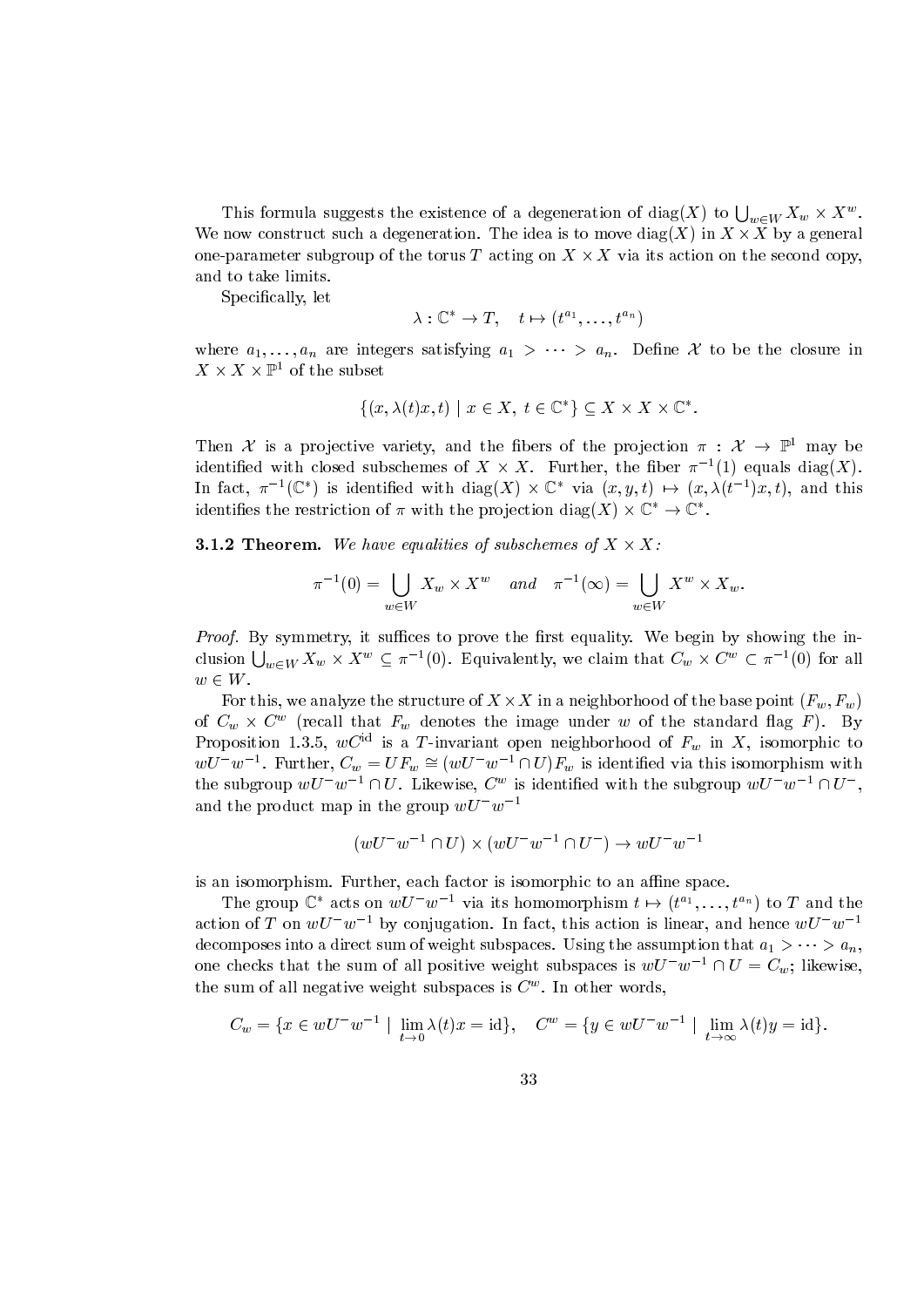Now identify our neighborhood  $wC^{id} \times wC^{id}$  with  $C_w \times C^w \times C_w \times C^w$ . Take arbitrary  $x \in C_w$  and  $y \in C^w$ , then

$$
(x, \lambda(t)^{-1}y, \lambda(t)x, y) \rightarrow (x, id, id, y)
$$
 as  $t \rightarrow 0$ .

By the definition of X, it follows that  $\pi^{-1}(0)$  contains the point  $(x, id, id, y)$ , identified with  $(x, y) \in X \times X$ . This proves the claim.

From this claim, it follows that  $\pi^{-1}(0)$  contains  $\bigcup_{w \in W} X_w \times X^w$  (as schemes). On the other hand, the cohomology class of  $\pi^{-1}(0)$  equals that of  $\pi^{-1}(1)$ , i.e.,  $\sum_{w \in W} [X_w \times X^w]$ by Lemma 3.1.1. Further, the cohomology class of any non-empty subvariety of  $X \times X$  is a positive integer combination of classes  $[X_w \times X^v]$  by Proposition 1.3.6. It follows that the irreducible components of  $\pi^{-1}(0)$  are exactly the  $X_w\times X^w,$  and that the corresponding multiplicities are all 1. Thus, the scheme  $\pi^{-1}(0)$  is generically reduced.

To complete the proof, it suffices to show that  $\pi^{-1}(0)$  is reduced. Since  $\pi$  may be regarded as a regular function on  $\mathcal{X}$ , it suffices in turn to show that  $\mathcal{X}$  is normal. In the next subsection, this will be deduced from a general normality criterion for varieties with group action.  $\Box$ 

To apply Theorem 3.1.2, we will also need to analyze the structure sheaf of the special fiber  $\pi^{-1}(0)$ . This is the content of the following statement.

### **3.1.3 Proposition.** The sheaf  $\mathcal{O}_{\pi^{-1}(0)}$  admits a filtration with associated graded

$$
\bigoplus_{w\in W}\mathcal{O}_{X_w}\otimes\mathcal{O}_{X^w}(-\partial X^w).
$$

*Proof.* We may index the finite partially ordered set  $W = \{w_1, \ldots, w_N\}$  so that  $i \leq j$ whenever  $w_i \leq w_j$  (then  $w_N = w_o$ ). Put

$$
Z_i := X_{w_i} \times X^{w_i} \quad \text{and} \quad Z_{\geq i} := \bigcup_{j \geq i} Z_j,
$$

where  $1 \leq i \leq N$ . Then  $Z_{\geq 1} = \pi^{-1}(0)$  and  $Z_{\geq N} = X_{w_o} \times X^{w_o} = X \times \{w_o F\}$ . Further, the  $Z_{\geq i}$  form a decreasing filtration of  $\pi^{-1}(0)$ . This yields exact sequences

$$
0 \to \mathcal{I}_i \to \mathcal{O}_{Z_{\geq i}} \to \mathcal{O}_{Z_{\geq i+1}} \to 0,
$$

where  $\mathcal{I}_i$  denotes the ideal sheaf of  $Z_{\geq i+1}$  in  $Z_{\geq i}$ . In turn, these exact sequences yield an increasing filtration of the sheaf  $\mathcal{O}_{\pi^{-1}(0)}$  with associated graded  $\bigoplus_i \mathcal{I}_i$ . Since  $Z_{\geq i} =$  $Z_{\geq i+1} \cup Z_i$ , we may identify  $\mathcal{I}_i$  with the ideal sheaf of  $Z_i \cap Z_{\geq i+1}$  in  $Z_i = X_{w_i} \times X^{w_i}$ . To complete the proof, it suffices to show that

$$
Z_i \cap Z_{\geq i+1} = X_{w_i} \times \partial X^{w_i}.
$$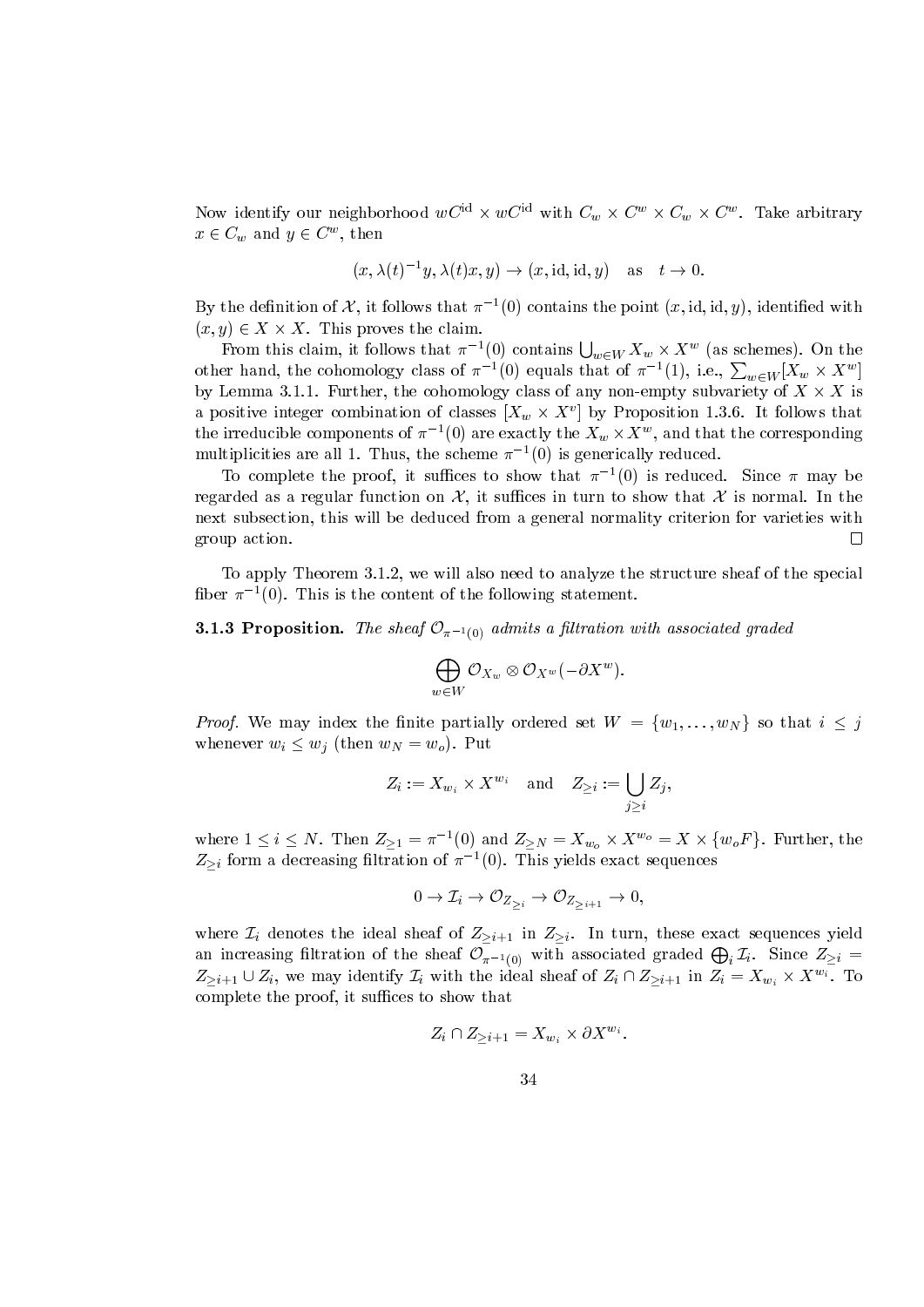We first check the inclusion " $\subseteq$ ". Note that  $Z_i \cap Z_{\geq i+1}$  is invariant under  $B \times B^-$ , and hence is a union of products  $X_u \times X_v$  for certain  $u, v \in W$ . We must have  $u \leq w_i \leq v$ (since  $X_u \times X^v \subseteq Z_i$ ) and  $w_i \neq v$  (since  $X_u \times X^v \subseteq Z_{\geq i+1}$ ). Thus,  $X_u \times X^v \subseteq X_{w_i} \times \partial X^{w_i}$ . To check the opposite inclusion, note that if  $X^v \subseteq \partial \bar{X}^{w_i}$  then  $v > w_i$ , so that  $v = w_j$  with  $j > i$ . Thus,  $X_{w_i} \times X^v \subset X_{w_j} \times X^{w_j} \subseteq Z_{\geq i+1}$ .  $\Box$ 

### 3.2 A normality criterion

Let G be a connected linear algebraic group acting on an algebraic variety Z. Let  $Y \subset Z$ be a subvariety, invariant under the action of a Borel subgroup  $B \subseteq G$ , and let  $P \supset B$  be a parabolic subgroup of  $G$ . Then, as in Subsection 2.1, we may define the "induced" variety  $P \times^B Y$ . It is equipped with a P-action and with P-equivariant maps  $\pi : P \times^B Y \to Z$ (a proper morphism with image PY), and  $f: P \times^B Y \to P/B$  (a locally trivial fibration with fiber Y). If, in addition, P is a minimal parabolic subgroup (i.e.,  $P/B \cong \mathbb{P}^1$ ), and if  $PY \neq Y$ , then  $\dim(PY) = \dim(Y) + 1$ , and the morphism  $\pi$  is generically finite over its image  $PY$ .

We say that  $Y$  is *multiplicity-free* if it satisfies the following conditions:

(i)  $GY = Z$ .

(ii) Either  $Y = Z$ , or Z contains no G-orbit.

(iii) For all minimal parabolic subgroups  $P \supset B$  such that  $PY \neq Y$ , the morphism  $\pi$ :  $P \times^B Y \to PY$  is birational, and the variety PY is multiplicity-free.

(This defines indeed the class of multiplicity-free subvarieties by induction on the codimension, starting with  $Z$ ).

For example, Schubert varieties are multiplicity-free. Further, the proof of their normality given in Subsection 2.1 readily adapts to show the following

**3.2.1 Theorem.** Let Y be a B-invariant subvariety of a G-variety Z. If Z is normal and Y is multiplicity-free, then Y is normal.

Next we obtain a criterion for multiplicity-freeness of any B-stable subvariety of  $Z := G$ , where G acts by left multiplication. Note that the B-stable subvarieties  $Y \subseteq G$  correspond to the subvarieties V of the full flag variety  $G/B$ , by taking  $V := \{g^{-1}B \mid g \in Y\}.$ 

**3.2.2 Lemma.** With the preceding notation, Y is multiplicity-free if and only if  $[V]$  is a multiplicity-free combination of Schubert classes, i.e., the coefficients of  $[V]$  in the basis  $\{[X_w]\}\$ are either 0 or 1. Equivalently,  $\langle [V], [X^w] \rangle \leq 1$  for all w.

*Proof.* Clearly, Y satisfies conditions (i) and (ii) of multiplicity-freeness. For condition (iii), consider a minimal parabolic subgroup  $P \supset B$  and the natural map  $f : G/B \to G/P$ . Then the subvariety of G associated with  $f^{-1}f(V)$  is PY. As a consequence,  $PY \neq Y$  if and only if the restriction  $f|_V: V \to f(V)$  is generically finite. Further, the fibers of  $f|_V$  may be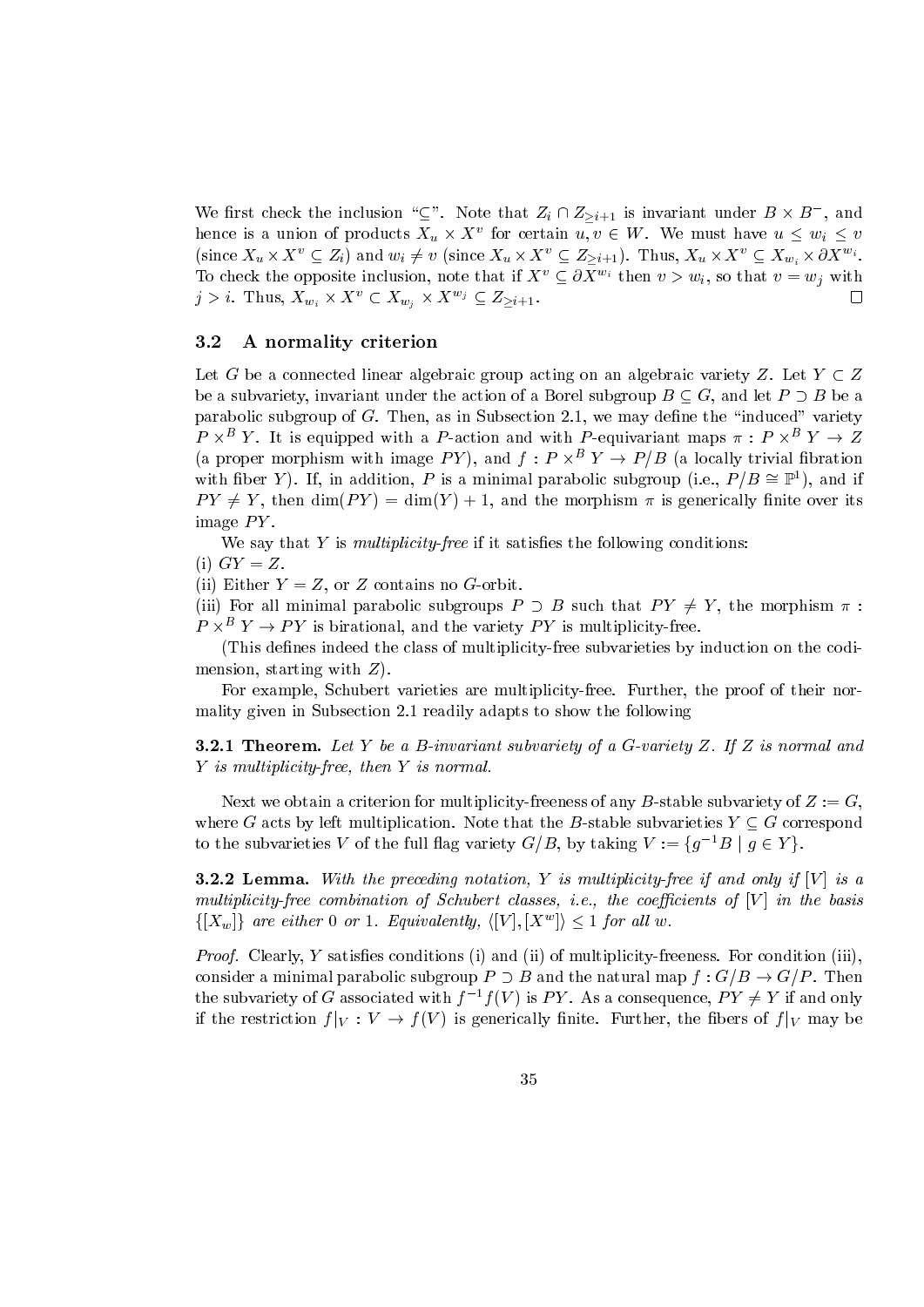identified with those of the natural map  $\pi : P \times^B Y \to P Y$ ; in particular, both morphisms have the same degree d. Note that  $d = 1$  if and only if  $\pi$  (or, equivalently,  $f|_V$ ) is birational.

Let  $X_w \subseteq G/B$  be a Schubert variety of positive dimension. We may write  $X_w =$  $P_1 \cdots P_\ell/B$ , where  $(P_1, \ldots, P_\ell)$  is a sequence of minimal parabolic subgroups, and  $\ell =$ dim(Xw). Put  $P := P_\ell$  and  $X_v := P_1 \cdots P_{\ell-1}/B$ . Then  $X_w = f^{-1}f(X_w)$ , and the restriction  $X_v \to f(X_v) = f(X_w)$  is birational. We thus obtain the equalities of intersection numbers

$$
\langle [V], [X_w] \rangle_{G/B} = \langle [V], f^{-1}[f(X_w)] \rangle_{G/B} = \langle f_*[V], [f(X_w)] \rangle_{G/P} = d \langle [f(V)], [f(X_w)] \rangle_{G/P} = d \langle [f^{-1}f(V), [X_v] \rangle_{G/B},
$$

as follows from the projection formula and from the equalities  $f_*[V] = d[f(V)]$ ,  $f_*[X_v] =$  $[f(X_v)]= [f(X_w)]$ . From these equalities, it follows that [V] is a multiplicity-free combination of Schubert classes if and only if:  $d = 1$  and  $[f^{-1}f(V)]$  is a multiplicity-free combination of Schubert classes, for any minimal parabolic subgroup P such that  $PY \neq Y$ . Now the proof is completed by induction on  $\text{codim}_{G/B}(V) = \text{codim}_G(Y)$ .  $\Box$ 

We may now complete the proof of Theorem 3.1.2 by showing that  $\mathcal X$  is normal. Consider first the group  $G\times G,$  the Borel subgroup  $B\times B,$  and the variety  $Z:=G\times G,$  where  $G\times G$ acts by left multiplication. Then the subvariety  $Y := (B \times B) \text{ diag}(G)$  is multiplicity-free. (Indeed, Y corresponds to the variety  $V = diag(X) \subset X \times X$ , where  $X = G/B$ . By Lemma 3.1.1, the coefficients of  $\text{diag}(X)$  in the basis of Schubert classes are either 0 or 1, so that Lemma 3.2.2 applies.)

Next consider the same group  $G \times G$  and take  $Z := G \times G \times \mathbb{P}^1$ , where  $G \times G$  acts via left multiplication on the factor  $G \times G$ . Let Y be the preimage in Z of the subvariety  $\mathcal{X} \subset X \times X \times \mathbb{P}^1$  under the natural map  $G \times G \times \mathbb{P}^1 \to X \times X \times \mathbb{P}^1$  (a locally trivial fibration). Clearly,  $Y$  satisfies conditions (i), (ii) of multiplicity-freeness. Further, condition (iii) follows from the fact that Y contains an open subset isomorphic to  $(B \times B)$  diag $(G) \times \mathbb{C}^*$ , together with the multiplicity-freeness of  $(B \times B)$  diag(G). Since Z is nonsingular, it follows that Y is normal by Theorem 3.2.1. Hence,  $\mathcal X$  is normal as well.

### 3.3 The Grothendieck group

For any scheme X, the Grothendieck group of coherent sheaves on X is the abelian group  $K_0(X)$  generated by symbols  $[\mathcal{F}],$  where  $\mathcal F$  is a coherent sheaf on X, subject to the relations  $[\mathcal{F}] = [\mathcal{F}_1] + [\mathcal{F}_2]$  whenever there exists an exact sequence of sheaves  $0 \to \mathcal{F}_1 \to \mathcal{F} \to \mathcal{F}_2 \to 0$ . (In particular,  $\mathcal{F}$ ) only depends on the isomorphism class of  $\mathcal{F}$ .) For example, any closed subscheme  $Y \subseteq X$  yields a class  $[\mathcal{O}_Y]$  in  $K(X)$ .

Likewise, we have the *Grothendieck group*  $K^0(X)$  *of vector bundles on* X, generated by symbols  $[E]$ , where E is a vector bundle on X, subject to the relations  $[E] = [E_1] + [E_2]$ whenever there exists an exact sequence of vector bundles  $0 \to E_1 \to E \to E_2 \to 0$ . The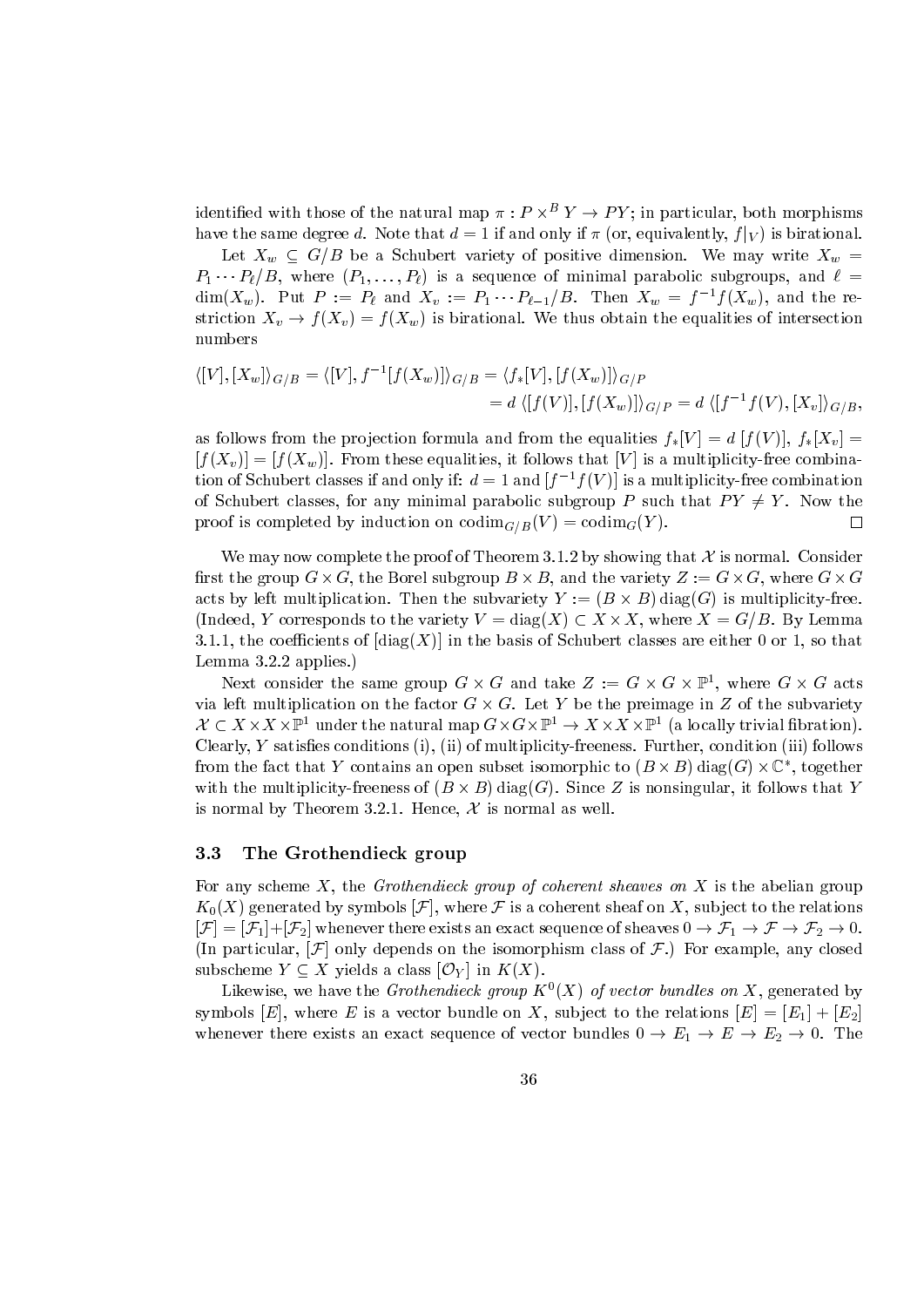tensor product of vector bundles yields a commutative, associative multiplication law on  $K^0(X)$  denoted by  $(\alpha, \beta) \mapsto \alpha \cdot \beta$ . With this multiplication,  $K^0(X)$  is a commutative ring, the identity element being the class of the trivial bundle of rank 1.

The duality of vector bundles  $E \mapsto E^{\vee}$  is compatible with the defining relations of  $K^0(X)$ . Thus, it yields a map  $K^0(X) \to K^0(X)$ ,  $\alpha \mapsto \alpha^{\vee}$ , which is an involution of the ring  $K^0(X)$ : the *duality involution*.

By associating with each vector bundle E its (locally free) sheaf of sections  $\mathcal{E}$ , we obtain a map

$$
\varphi: K^0(X) \to K_0(X).
$$

More generally, since tensoring with a locally free sheaf is exact, the ring  $K^0(X)$  acts on  $K_0(X)$  via

$$
[E] \cdot [\mathcal{F}] := [\mathcal{E} \otimes_{\mathcal{O}_X} \mathcal{F}],
$$

where E is a vector bundle on X with sheaf of sections  $\mathcal E$ , and  $\mathcal F$  is a coherent sheaf on X. This makes  $K_0(X)$  a module over  $K^0(X)$ ; further,  $\varphi(\alpha) = \alpha \cdot [\mathcal{O}_X]$  for any  $\alpha \in K^0(X)$ .

If  $Y$  is another scheme, then the external tensor product of sheaves (resp. vector bundles) yields product maps  $K_0(X) \times K_0(Y) \to K_0(X \times Y)$ ,  $K^0(X) \times K^0(Y) \to K^0(X \times Y)$ , compatible with the corresponding maps  $\varphi$ . We will denote both product maps by  $(\alpha, \beta) \mapsto$  $\alpha \times \beta$ .

If X is a nonsingular variety, then  $\varphi$  is an isomorphism. In this case, we identify  $K_0(X)$ with  $K^0(X)$ , and we denote this ring by  $K(X)$ , the Grothendieck ring of X. For any coherent sheaves  $\mathcal{F}, \mathcal{G}$  on X, we have

$$
[\mathcal{F}] \cdot [\mathcal{G}] = \sum_j (-1)^j [Tor_j^X(\mathcal{F}, \mathcal{G})].
$$

(This formula makes sense because the sheaves  $Tor_j^X(\mathcal{F}, \mathcal{G})$  are coherent, and vanish for  $j > \dim(X)$ ). In particular,  $|\mathcal{F}| \cdot |\mathcal{G}| = 0$  if the sheaves  $\mathcal F$  and  $\mathcal G$  have disjoint supports. Further,

$$
[\mathcal{F}]^{\vee} = \sum_{j} (-1)^{j} [Ext_{X}^{j}(\mathcal{F}, \mathcal{O}_{X})].
$$

In particular, if  $Y$  is an equidimensional Cohen-Macaulay subscheme of  $X$ , then

$$
[\mathcal{O}_Y]^\vee = (-1)^c \left[ Ext_X^c(\mathcal{O}_Y, \mathcal{O}_X) \right] = (-1)^c \left[ \omega_{Y/X} \right] = (-1)^c \left[ \omega_Y \right] \cdot \left[ \omega_X \right]^\vee,
$$

where c denotes the codimension of Y, and  $\omega_{Y/X} := \omega_Y \otimes \omega_X^{-1}$  denotes the relative dualizing sheaf of  $Y$  in  $X$ .

Returning to an arbitrary scheme X, any morphism of schemes  $f: X \rightarrow Y$  yields a pull-back map

$$
f^*: K^0(Y) \to K^0(X), [E] \mapsto [f^*E].
$$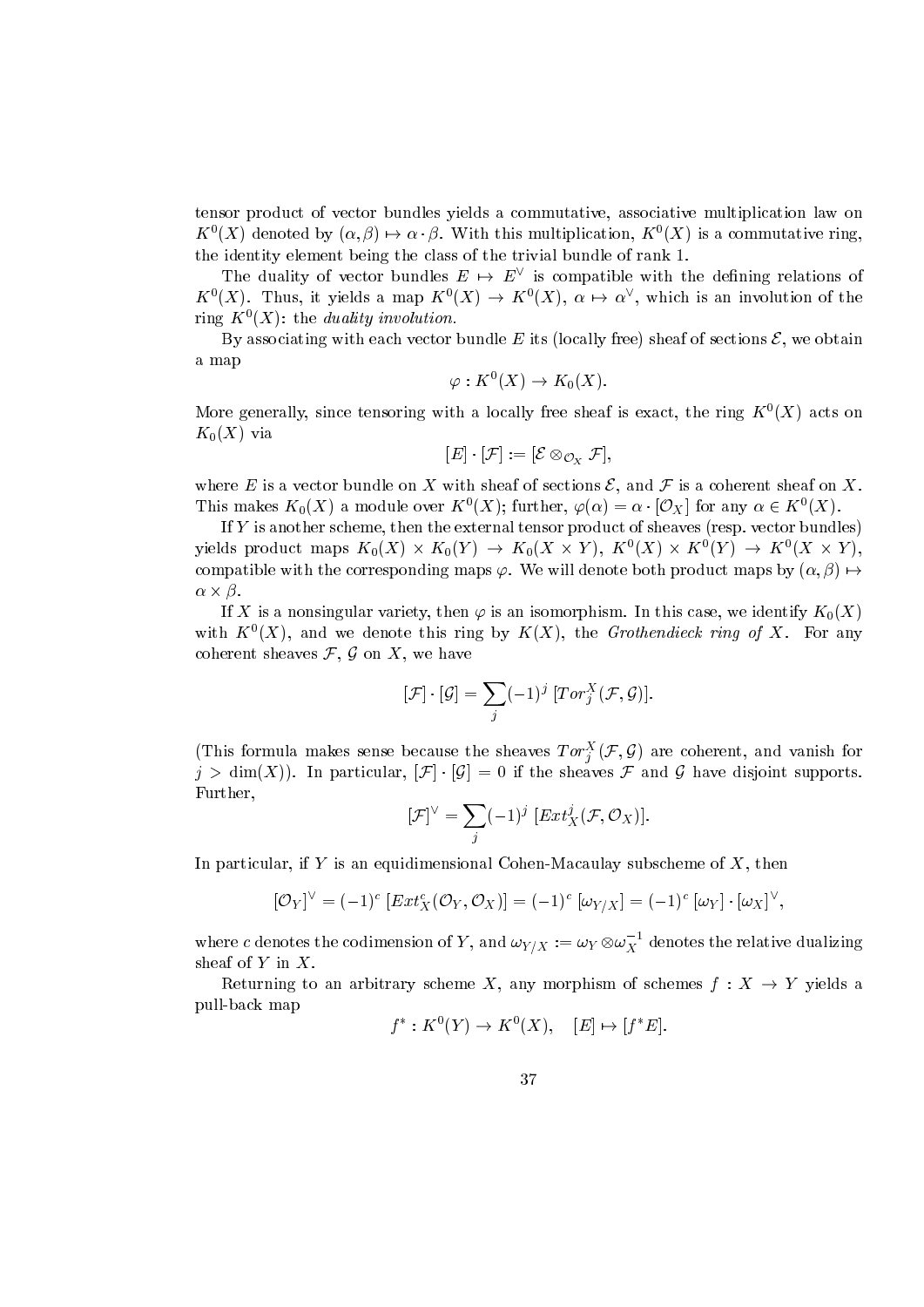If, in addition, f is flat, then it defines similarly a pull-back map  $f^*: K_0(Y) \to K_0(X)$ .

On the other hand, any *proper* morphism  $f: X \rightarrow Y$  yields a push-forward map

$$
f_*: K_0(X) \to K_0(Y), \quad [\mathcal{F}] \mapsto \sum_j (-1)^j [R^j f_*(\mathcal{F})].
$$

As above, this formula makes sense as the higer direct images  $R^jf_*(\mathcal{F})$  are coherent sheaves on Y, which vanish for  $j > dim(X)$ . Moreover, we have the projection formula

$$
f_*((f^*\alpha)\cdot\beta)=\alpha\cdot f_*\beta
$$

for all  $\alpha \in K^0(Y)$  and  $\beta \in K_0(X)$ .

In particular, if  $X$  is complete then we obtain a map

$$
\chi: K_0(X) \to \mathbb{Z}, \quad [\mathcal{F}] \mapsto \chi(\mathcal{F}) = \sum_j (-1)^j h^j(\mathcal{F}),
$$

where  $h^{j}(\mathcal{F})$  denotes the dimension of the j-th cohomology group of  $\mathcal{F}$ , and  $\chi$  stands for the Euler-Poincaré characteristic.

We will repeatedly use the following result of "homotopy invariance" in the Grothendieck group.

**3.3.1 Lemma.** Let X be a variety and let X be a subvariety of  $X \times \mathbb{P}^1$  with projections  $\frac{1}{\tau}$  $\pi: \mathcal{X} \to \mathbb{P}^1$  and  $p: \mathcal{X} \to X$ . Then the class  $[\mathcal{O}_{p(\pi^{-1}(z))}] \in K_0(X)$  is independent of  $z \in \mathbb{P}^1$ , if  $\pi$  is dominant.

*Proof.* The exact sequence  $0 \to \mathcal{O}_{\mathbb{P}^1}(-1) \to \mathcal{O}_{\mathbb{P}^1} \to \mathcal{O}_z \to 0$  of sheaves on  $\mathbb{P}^1$  shows that the class  $[\mathcal{O}_z] \in K_0(\mathbb{P}^1)$  is independent of z. Since  $\pi$  is flat, it follows that the class  $\pi^*[{\mathcal O}_z] = [{\mathcal O}_{\pi^{-1}(z)}] \in K_0({\mathcal X})$  is also independent of z, and the same holds for  $p_*[{\mathcal O}_{\pi^{-1}(z)}] \in$  $K_0(X)$  since p is proper. But  $p_*[O_{\pi^{-1}(z)}] = [O_{p(\pi^{-1}(z))}]$ , since p restricts to an isomorphism  $\pi^{-1}(z) \to p(\pi^{-1}(z)).$  $\Box$ 

Finally, we present a relation of  $K_0(X)$  to the Chow group  $A_*(X)$  of rational equivalence classes of algebraic cycles on  $X$  (graded by the dimension), see [22] Example 15.1.5. Define the *topological filtration* on  $K_0(X)$  by letting  $F_i K_0(X)$  to be the subgroup generated by coherent sheaves whose support has dimension at most j. Let  $Gr K_0(X)$  be the associated graded group. Then assigning to any subvariety  $Y \subseteq X$  the class  $[O_Y]$ passes to rational equivalence (as follows from Lemma 3.3.1) and hence denes a morphism  $A_*(X) \to \text{Gr } K_0(X)$  of graded abelian groups. This morphism is surjective; it is an isomorphism over the rationals if, in addition, X is nonsingular (see [22] Example 15.2.16).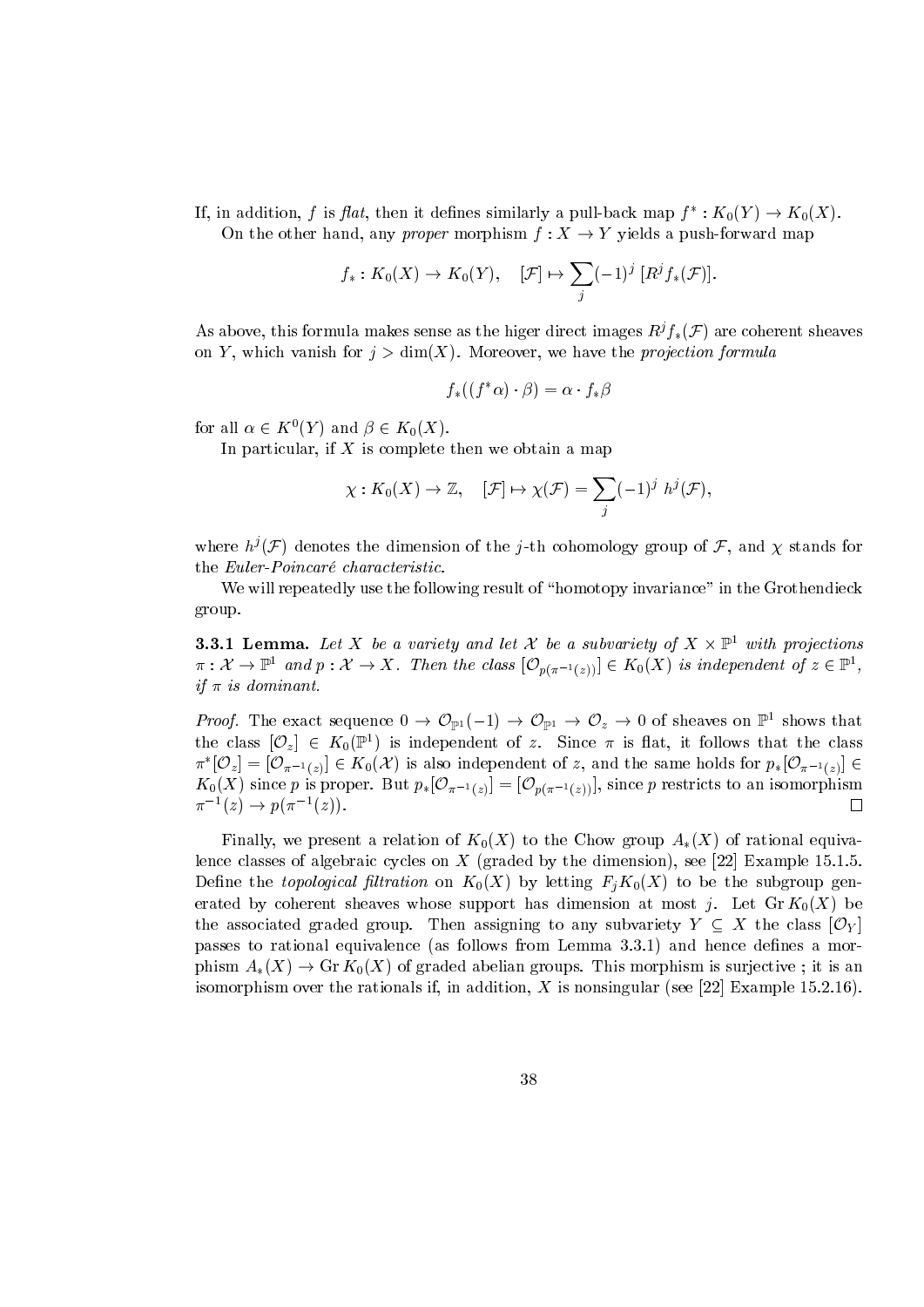### 3.4 The Grothendieck group of the flag variety

The Chow group of the full flag variety  $X$  is isomorphic to its cohomology group and, in particular, is torsion-free. It follows that the associated graded of the Grothendieck group (for the topological ltration) is isomorphic to the cohomology group; this isomorphism maps the image of the structure sheaf  $\mathcal{O}_Y$  of any subvariety, to the cohomology class [Y]. Thus, the following result may be viewed as a refinement in  $K(X \times X)$  of the equality  $[\text{diag}(X)] = \sum_{w \in W} [X_w \times X^w]$  in  $H^*(X \times X)$ .

**3.4.1 Theorem.** (i) In  $K(X \times X)$  holds

$$
[\mathcal{O}_{\text{diag}(X)}] = \sum_{w \in W} [\mathcal{O}_{Xw}] \times [\mathcal{O}_{X^w}(-\partial X^w)].
$$

(ii) The bilinear map

$$
K(X) \times K(X) \to \mathbb{Z}, \quad (\alpha, \beta) \mapsto \chi(\alpha \cdot \beta)
$$

is a nondegenerate pairing. Further,  $\{[O_{X_w}]\}, \{[O_{X^w}(-\partial X^w)]\}$  are bases of the abelian group  $K(X)$ , dual for this pairing.

*Proof.* (i) By Theorem 3.1.2 and Lemma 3.3.1, we have  $[O_{diag(X)}] = [O_{\bigcup_{w \in W} X_w \times X_w}]$ . Further,  $[\mathcal{O}_{\bigcup_{w\in W}X_w\times X_w}]=\sum_{w\in W}[\mathcal{O}_{X_w}]\times[\mathcal{O}_{X^w}(-\partial X^w)]$  by Proposition 3.1.3.

(ii) Let  $p_1, p_2 : X \times X \to X$  be the projections. Let  $\mathcal E$  be a locally free sheaf on X. Then we have by (i):

$$
\begin{aligned} [\mathcal{E}]_{\text{diag}(X)}] &= [p_2^* \mathcal{E}] \cdot [\mathcal{O}_{\text{diag}(X)}] \\ &= \sum_{w \in W} [p_2^* \mathcal{E}] \cdot [p_1^* \mathcal{O}_{X_w} \otimes p_2^* \mathcal{O}_{X^w}(-\partial X^w)] = \sum_{w \in W} [p_1^* \mathcal{O}_{X_w} \otimes p_2^* \mathcal{E}]_{X^w}(-\partial X^w)]. \end{aligned}
$$

Applying  $(p_1)_*$  to both sides and using the projection formula yields

$$
[\mathcal{E}] = \sum_{w \in W} \chi(\mathcal{E}|_{X^w}(-\partial X^w)) \; [\mathcal{O}_{X_w}].
$$

Since the group  $K(X)$  is generated by classes of locally free sheaves, it follows that

$$
\alpha = \sum_{w \in W} \chi(\alpha \cdot [\mathcal{O}_{X^w}(-\partial X^w)]) [\mathcal{O}_{X_w}]
$$

for all  $\alpha \in K(X)$ . Thus, the classes  $[\mathcal{O}_{X_w}]$  generate the group  $K(X)$ .

 $\sum_{w \in W} n_w [\mathcal{O}_{X_w}] = 0$  is a non-trivial relation in  $K(X)$ , then we may choose  $v \in W$  maximal To complete the proof, it suffices to show that these classes are linearly independent. If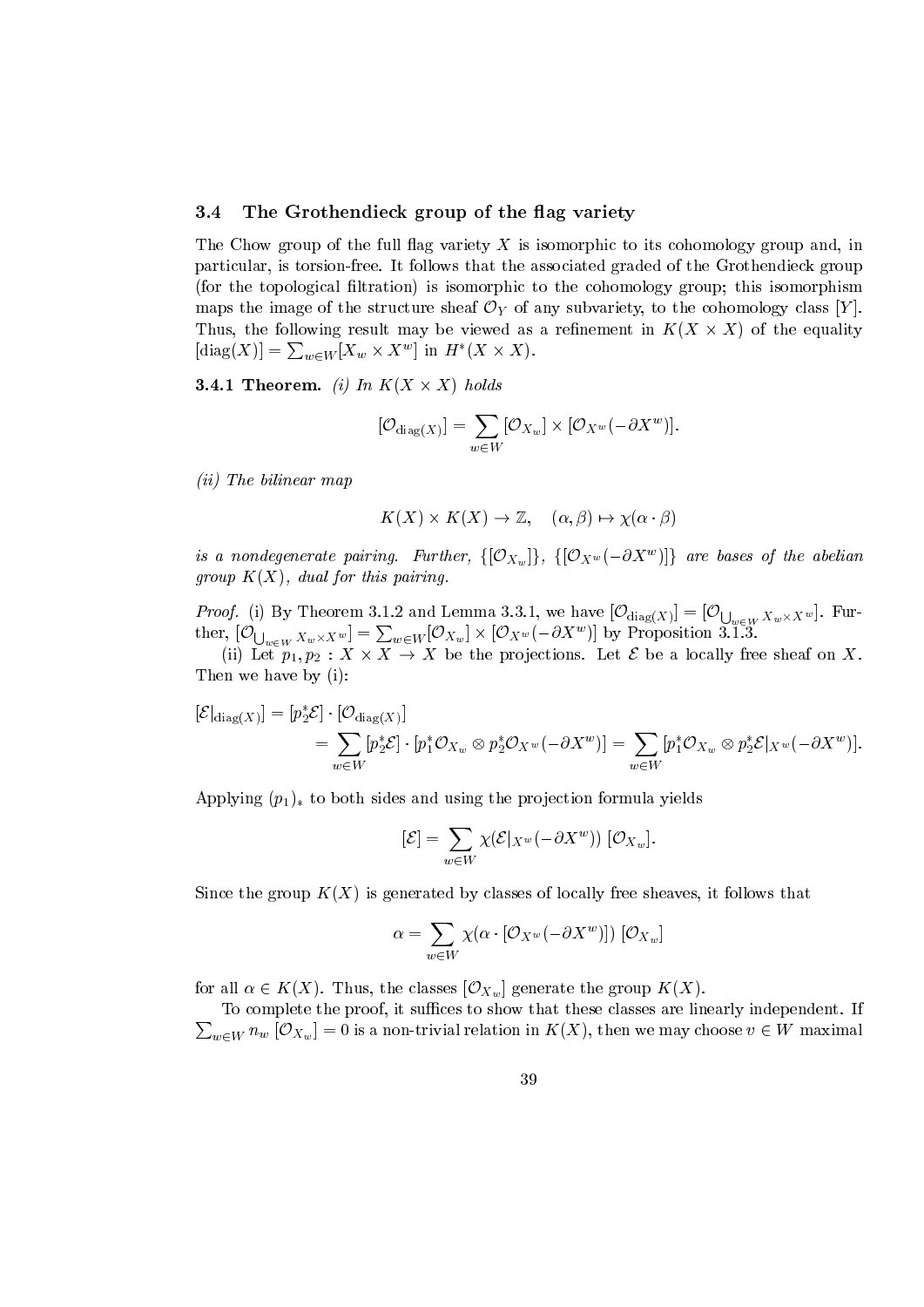such that  $n_v \neq 0$ . Now a product  $[O_{X_w}] \cdot [O_{X_v}]$  is non-zero only if  $X_w \cap X_v$  is non-empty, i.e.,  $v \leq w$ . Thus, we have by maximality of v:

$$
0 = \sum_{w \in W} n_w [\mathcal{O}_{X_w}] \cdot [\mathcal{O}_{X^v}] = n_v [\mathcal{O}_{X_v}] \cdot [\mathcal{O}_{X^v}].
$$

Further, we have  $[\mathcal{O}_{X_v}]\cdot[\mathcal{O}_{X_v}]=[\mathcal{O}_{vF}]$ . (Indeed,  $X_v$  and  $X^v$  meet transversally at the unique point vF; see Lemma 4.1.1 below for a more general result). Further,  $[O_{vF}]$  is non-zero since  $\chi(\mathcal{O}_{vF}) = 1$ ; a contradiction.  $\Box$ 

We put for simplicity

$$
\mathcal{O}_w := [\mathcal{O}_{X_w}]
$$
 and  $\mathcal{I}_w := [\mathcal{O}_{X_w}(-\partial X_w)].$ 

The  $\mathcal{O}_w$  are the *Schubert classes* in  $K(X)$ . Further,  $\mathcal{I}_w = [\mathcal{O}_{X_w}] - [\mathcal{O}_{\partial X_w}]$  by the exact sequence  $0 \to \mathcal{O}_{X_w}(-\partial X_w) \to \mathcal{O}_{X_w} \to \mathcal{O}_{\partial X_w} \to 0$ . We will express the  $\mathcal{I}_w$  in terms of the  $\mathcal{O}_w$ , and vice versa, in Proposition 4.3.2 below.

Define likewise

$$
\mathcal{O}^w:=[\mathcal{O}_{X^w}]\quad\text{and}\quad\mathcal{I}^w:=[\mathcal{O}_{X^w}(-\partial X^w)].
$$

In other words,  $\mathcal{O}^w = [\mathcal{O}_{w_0 X_{w_0 w}}]$  and  $\mathcal{I}^w = [\mathcal{O}_{w_0 X_{w_0 w}}(-w_0 \partial X_{w_0 w})]$ . But  $[\mathcal{O}_{gY}] = [\mathcal{O}_Y]$  for any  $g \in G$  and any subvariety  $Y \subseteq X$ . Indeed, this follows from Lemma 3.3.1 together with the existence of a connected chain of rational curves in  $G$  joining  $q$  to id (since the group G is generated by images of algebraic group homomorphisms  $\mathbb{C} \to G$  and  $\mathbb{C}^* \to G$ ). Thus,

$$
\mathcal{O}^w = \mathcal{O}_{w_0 w} \quad \text{and} \quad \mathcal{I}^w = \mathcal{I}_{w_0 w}.
$$

Now Theorem 3.4.1(ii) yields the equalities

$$
\alpha = \sum_{w \in W} \chi(\alpha \cdot \mathcal{I}^w) \mathcal{O}_w = \sum_{w \in W} \chi(\alpha \cdot \mathcal{O}_w) \mathcal{I}^w,
$$

for any  $\alpha \in K(X)$ .

**3.4.2 Remarks.** 1) Theorem 3.4.1 and the isomorphism  $\text{Gr } K(X) \cong H^*(X)$  imply that the classes  $\mathcal{O}_w$  ( $w \in W$ ,  $\ell(w) \leq j$ ) form a basis of  $F_iK(X)$ ; another basis of this group consists of the  $\mathcal{I}_w$   $(w \in W, \ell(w) \leq j)$ .

2) All results of this section extend to an arbitrary flag variety  $G/P$  by replacing W with the set  $W^P$  of minimal representatives.

**3.4.3 Examples.** 1) Consider the case where X is the projective space  $\mathbb{P}^n$ . Then the Schubert varieties are the linear subspaces  $\mathbb{P}^j$ ,  $0 \leq j \leq n$ , and the corresponding opposite Schubert varieties are the  $\mathbb{P}^{n-j}$ . Further,  $\partial \mathbb{P}^j = \mathbb{P}^{j-1}$  so that

$$
[\mathcal{O}_{\mathbb{P}^j}(-\partial \mathbb{P}^j)] = [\mathcal{O}_{\mathbb{P}^j}] - [\mathcal{O}_{\mathbb{P}^{j-1}}] = [\mathcal{O}_{\mathbb{P}^j}(-1)].
$$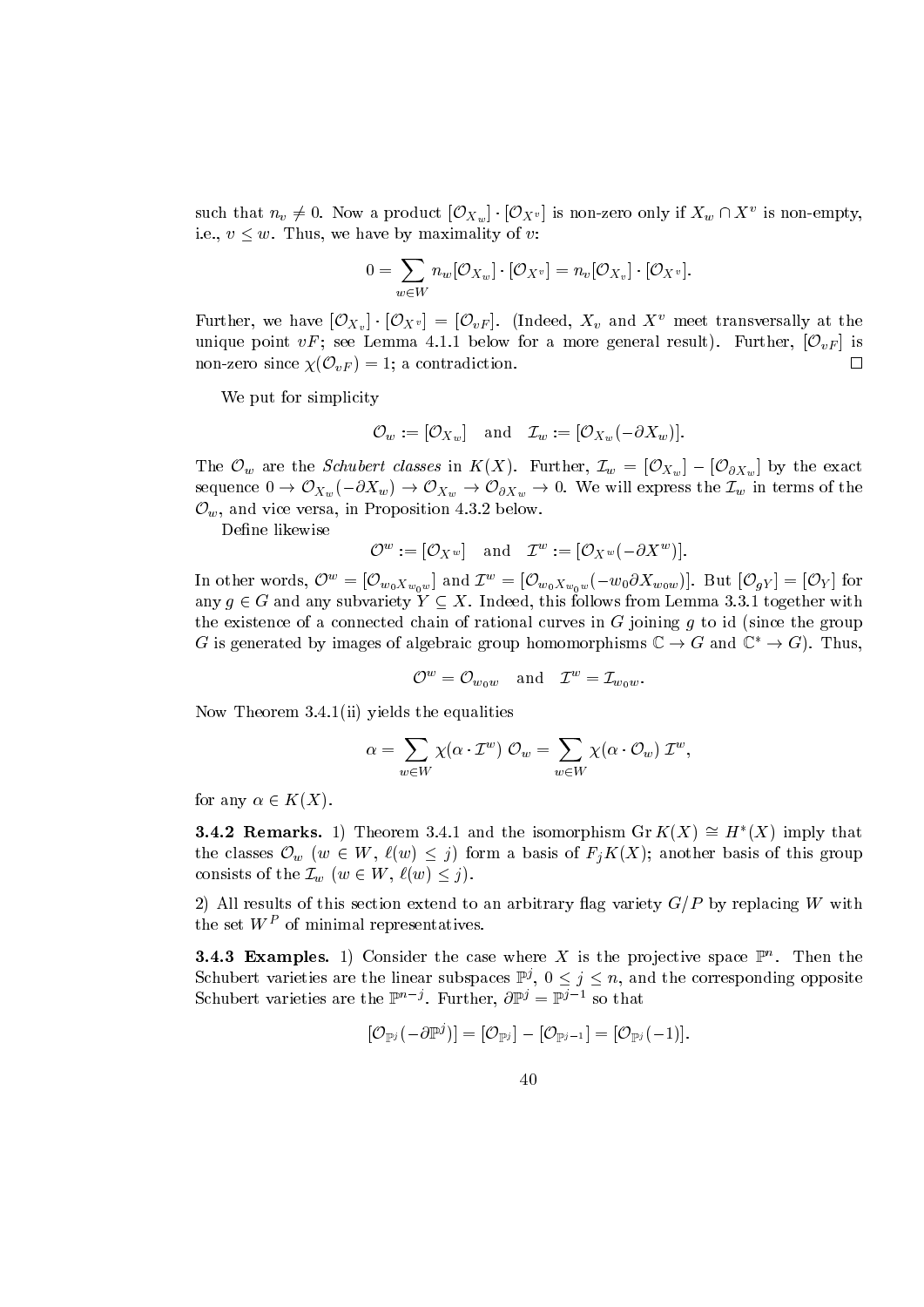Thus,  $\{[\mathcal{O}_{\mathbb{P}^j}]\}$  is a basis of  $K(\mathbb{P}^n)$  with dual basis  $\{[\mathcal{O}_{\mathbb{P}^{n-j}}(-1)]\}$ .

The group  $K(\mathbb{P}^n)$  may be described more concretely in terms of polynomials, as follows. For each coherent sheaf  $\mathcal F$  on  $\mathbb P^n$ , the function  $\mathbb Z \to \mathbb Z$ ,  $k \mapsto \chi(\mathcal F(k))$  is polynomial of degree equal to the dimension of the support of F; this defines the Hilbert polynomial  $P_{\mathcal{F}}(t) \in \mathbb{Q}[t]$ . Clearly,  $P_{\mathcal{F}}(t) = P_{\mathcal{F}_1}(t) + P_{\mathcal{F}_2}(t)$  for any exact sequence  $0 \to \mathcal{F}_1 \to \mathcal{F} \to \mathcal{F}_2 \to 0$ . Thus, the Hilbert polynomial yields an additive map

$$
P: K(\mathbb{P}^{n-1}) \to \mathbb{Q}[t], \quad [\mathcal{F}] \mapsto P_{\mathcal{F}}(t).
$$

Since  $\chi(\mathcal{O}_{\mathbb{P}^j}(k)) = \binom{k+j}{j}$  $_j^{(+)},$  it follows that P maps the basis  $\{[O_{\mathbb{P}^j}]\}$  to the linearly independent polynomials  $\{ \binom{t+j}{i} \}$  ${j \choose j}$ . Thus, P identifies  $K(\mathbb{P}^{n-1})$  with the additive group of polynomials of degree  $\leq n$  in one variable which take integral values at all integers. Note that  $P$  takes non-zero values at classes of non-trivial sheaves.

2) More generally, consider the case where X is a Grassmannian. Let  $L$  be the ample generator of  $Pic(X)$ , then the boundary of each Schubert variety  $X_I$  (regarded as a reduced Weil divisor on  $X_I$ ) is the divisor of the section  $p_I$  of  $L|_{X_I}$ ; see Remark 1.4.6.3. Thus, we have an exact sequence

$$
0 \to L^{-1}|_{X_I} \to \mathcal{O}_{X_I} \to \mathcal{O}_{\partial X_I} \to 0,
$$

where the map on the left is the multiplication by  $p_I$ . It follows that

$$
[\mathcal{O}_{X_I}(-\partial X_I)] = [L^{-1}|_{X_I}].
$$

Thus, the dual basis of the basis of Schubert classes  $\{\mathcal{O}_{X_I} := \mathcal{O}_I\}$  is the basis  $\{[L^{-1}] \cdot \mathcal{O}^I\}$ .

Notes. The cohomology class of the diagonal is discussed in [23] Appendix G, in a relative situation which yields a generalization of Lemma 3.1.1.

Our degeneration of the diagonal of a flag variety was first constructed in  $[5]$ , by using canonical compactications of adjoint semisimple groups; see [7] for further developments realizing these compactications as irreducible components of Hilbert schemes. The direct construction of 3.1 follows [9] with some simplifications. In  $[loc. cit.]$ , this degeneration was combined with vanishing theorems for unions of Richardson varieties, to obtain a geometric approach to standard monomial theory. Conversely, this theory also yields the degeneration of the diagonal presented here, see [41].

The normality criterion in 3.2 appears first in  $[8]$ . It is also proved there that a Binvariant multiplicity-free subvariety  $Y$  of a  $G$ -variety  $Z$  is normal and Cohen-Macaulay (resp. has rational singularities), if Y is normal and Cohen-Macaulay (resp. has rational singularities). This yields an alternative proof for the rationality of singularities of Schubert varieties.

The exposition in 3.3 is based on [3] regarding fundamental results on the Grothendieck ring  $K(X)$ , where X is any nonsingular variety, and on [22] regarding the relation of this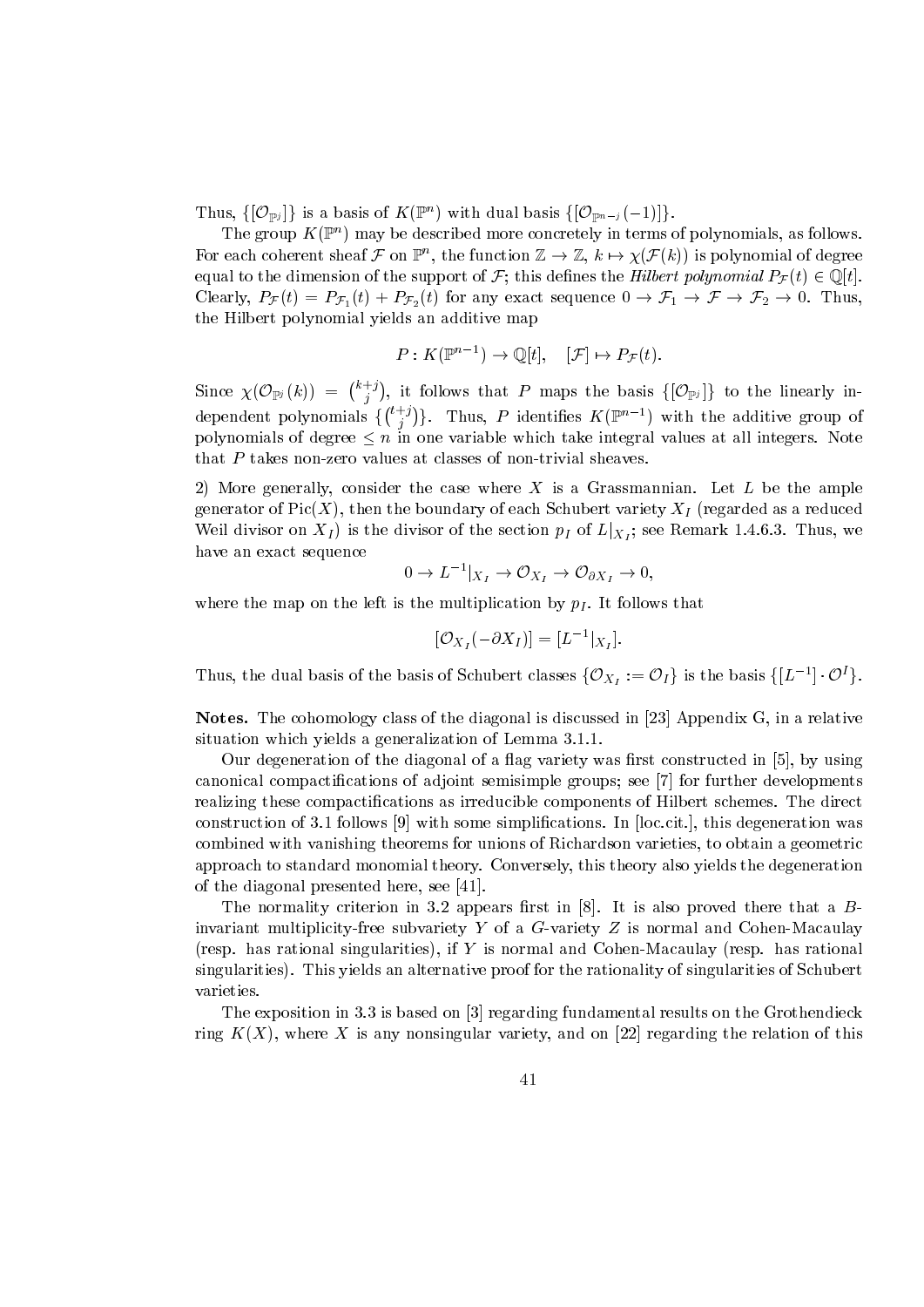ring to intersection theory on X. The reader will find another overview of K-theory in [11] together with several developments concerning degeneracy loci. In particular, a combinatorial expression for the structure constants of the Grothendieck ring of Grassmannians is presented there, after [10]. This yields another proof of the result in Example 3.4.3(ii); see the proof of Corollary 1 in [11].

The dual bases of the K-theory of the flag manifold presented in 3.4 appear in [43] for the variety of complete flags. In the general framework of  $T$ -equivariant  $K$ -theory of ag varieties, they were constructed by Kostant and Kumar [38]. In fact, our approach fits into this framework. Indeed, T acts on  $X \times X \times \mathbb{P}^1$  via  $t(x, y, z) = (tx, ty, z)$ . This  $\frac{1}{2}$ action commutes with the  $\mathbb{C}^*$ -action via  $\lambda$  and leaves  $\mathcal X$  invariant; clearly, the morphism  $\pi: \mathcal{X} \to \mathbb{P}^1$  is T-invariant as well. Thus,  $\pi$  is a degeneration of T-varieties. Further, the filtration of  $\mathcal{O}_{\pi^{-1}}(0)$  constructed in Proposition 3.1.3 is also T-invariant. So Theorem 3.4.1 extends readily to the T-equivariant Grothendieck group.

The idea of determining the (equivariant) class of a subvariety by an (equivariant) degeneration to a union of simpler subvarieties plays an essential role in the articles of Graham [25] on the structure constants of the equivariant cohomology ring of flag varieties, and of Knutson and Miller [36] on Schubert polynomials. These polynomials are special representatives of Schubert classes in the cohomology ring of the variety of complete flags. They were introduced by Lascoux and Schützenberger [42], [44] and given geometric interpretations in [24], [36]. Likewise, the Grothendieck polynomials are special representatives of Schubert classes in the Grothendieck ring of the complete flag variety, see [43] and [11].

It would be very interesting to have further examples of varieties with a torus action, where the diagonal admits an equivariant degeneration to a reduced union of products of subvarieties. The Bott-Samelson varieties should provide such examples; their T-equivariant Grothendieck ring has been described by Willems [69] with applications to equivariant Schubert calculus that generalize results of Duan [17].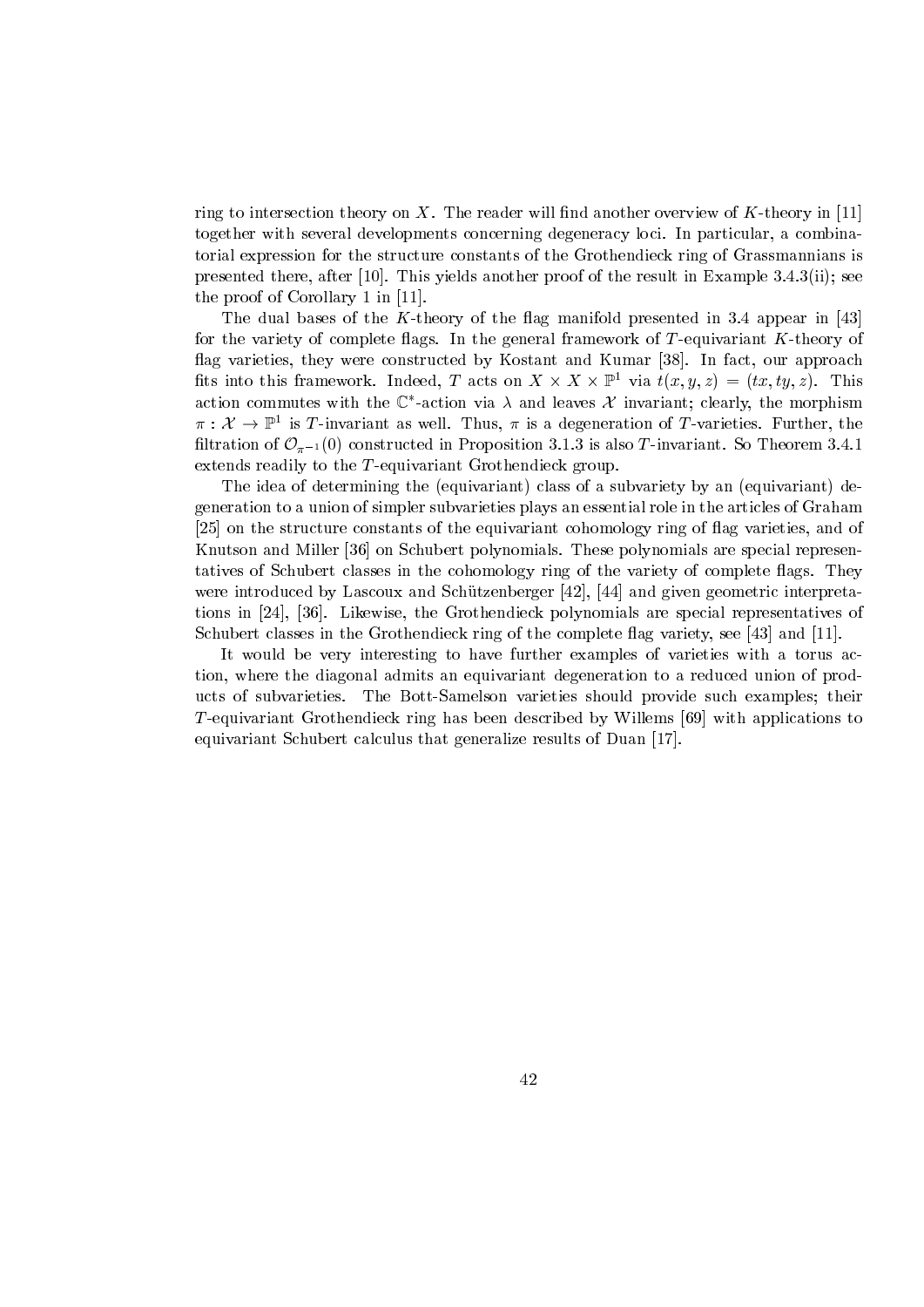### 4 Positivity in the Grothendieck group of the 
ag variety

Let Y be a subvariety of the full flag variety  $X = G/B$ . By the results of Section 3, we may write in the Grothendieck group  $K(X)$ :

$$
[\mathcal{O}_Y] = \sum_{w \in W} c^w(Y) \mathcal{O}_w,
$$

where the  $\mathcal{O}_w = [\mathcal{O}_{X_w}]$  are the Schubert classes. Further,  $c^w(Y) = 0$  unless  $\dim(Y) \ge$  $\dim(X_w) = \ell(w)$ , and we have in the cohomology group  $H^*(X)$ :

$$
[Y] = \sum_{w \in W, \ \ell(w) = \dim(Y)} c^w(Y) [X_w].
$$

By Proposition 1.3.6, it follows that  $c^w(Y) = #(Y \cap gX^w)$  for general  $g \in G$ , if  $\ell(w) =$ dim(Y); in particular,  $c^w(Y) \geq 0$  in this case.

One may ask for the signs of the integers  $c^w(Y)$ , where w is arbitrary. In this section, we show that these signs are alternating, i.e.,

$$
(-1)^{\dim(Y) - \ell(w)} c^w(Y) \ge 0,
$$

whenever Y has rational singularities (but not for arbitrary Y, see Remark 4.1.4.2).

We also show that the Richardson varieties have rational singularities, and we generalize to these varieties the results of Section 2 for cohomology groups of homogeneous line bundles on Schubert varieties. From this, we deduce that the structure constants of the ring  $K(X)$ in its basis of Schubert classes have alternating signs as well, and we present several related positivity results.

Finally, we obtain a version in  $K(X)$  of the Chevalley formula, that is, we decompose the product  $[L_{\lambda}] \cdot \mathcal{O}_w$  in the basis of Schubert classes, where  $\lambda$  is any dominant weight, and  $X_w$  is any Schubert variety.

### 4.1 The class of a subvariety

In this subsection, we sketch a proof of the alternation of signs for the coefficients  $c^w(Y)$ . By Theorem 3.4.1, we have

$$
c^{w}(Y) = \chi([\mathcal{O}_{Y}] \cdot [\mathcal{O}_{X^{w}}(-\partial X^{w})]) = \chi([\mathcal{O}_{Y}] \cdot [\mathcal{O}_{X^{w}}]) - \chi([\mathcal{O}_{Y}] \cdot [\mathcal{O}_{\partial X^{w}}]).
$$

Our first aim is to obtain a more tractable formula for  $c^w(Y)$ . For this, we need the following version of a lemma of Fulton and Pragacz (see [23] p. 108).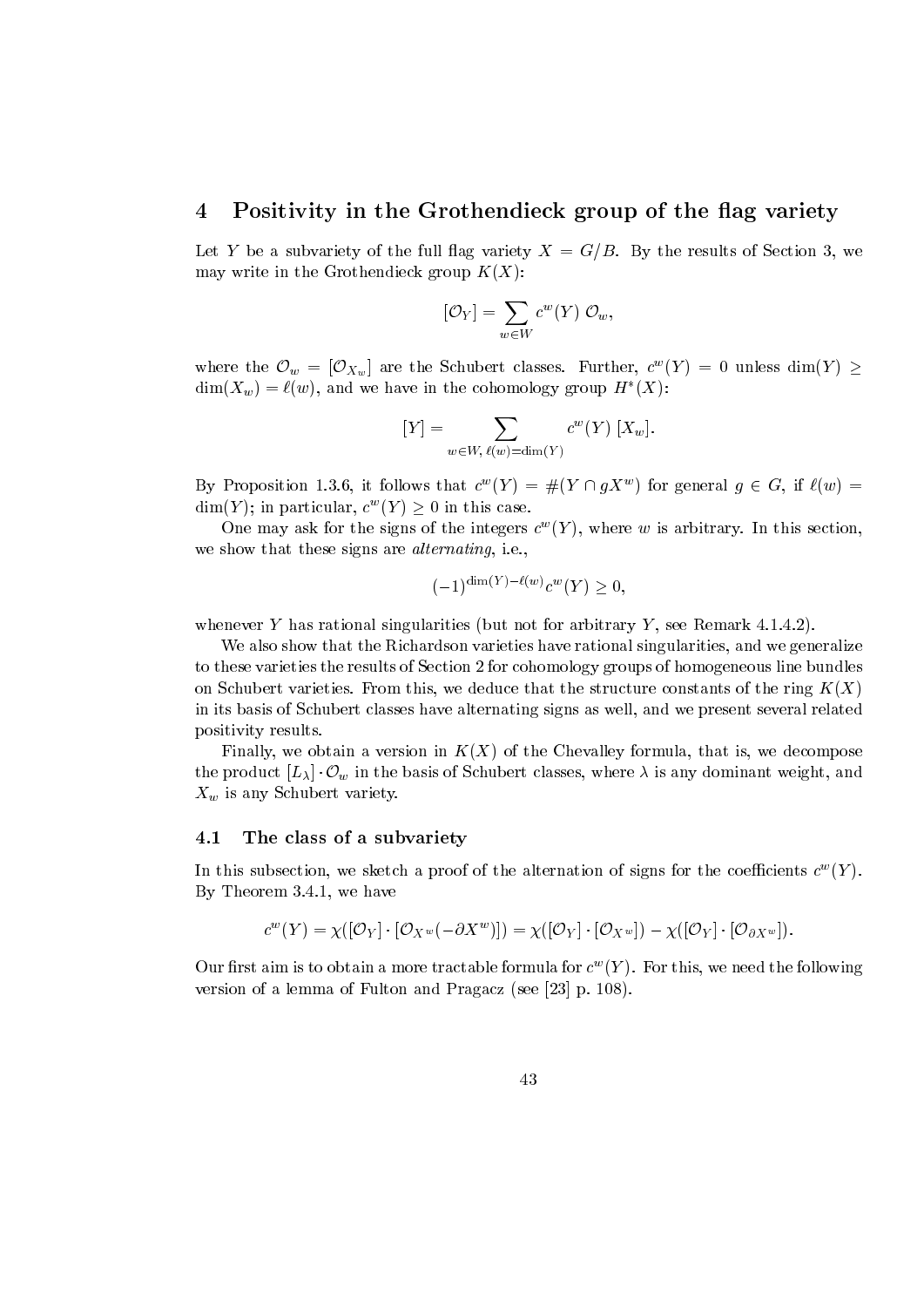4.1.1 Lemma. Let Y, Z be equidimensional Cohen-Macaulay subschemes of a nonsingular variety X. If Y meets Z properly in X, then the scheme-theoretic intersection  $Y \cap Z$  is equidimensional and Cohen-Macaulay, of dimension  $\dim(Y) + \dim(Z) - \dim(X)$ . Further,

$$
Tor_i^X(\mathcal{O}_Y,\mathcal{O}_Z)=0=Tor_i^X(\omega_Y,\omega_Z)
$$

for any  $j \geq 1$ , and  $\omega_{Y \cap Z} = \omega_Y \otimes \omega_Z \otimes \omega_X^{-1}$ . Thus, we have in  $K(X)$ :

$$
[\mathcal{O}_{Y\cap Z}] = [\mathcal{O}_Y] \cdot [\mathcal{O}_Z] \quad and \quad [\omega_{Y\cap Z}] = [\omega_Y] \cdot [\omega_Z] \cdot [\omega_X^{-1}].
$$

We also need another variant of Kleiman's transversality theorem (Lemma 1.3.1):

**4.1.2 Lemma.** Let Y be a Cohen-Macaulay subscheme of the flag variety X and let  $w \in W$ . Then Y meets properly  $gX^w$  for general  $g \in G$ ; further,  $Y \cap gX^w$  is equidimensional and Cohen-Macaulay.

If, in addition, Y is a variety with rational singularities, then  $Y \cap gX^w$  is a disjoint union of varieties with rational singularities (again, for general  $g \in G$ ).

We refer to  $[8]$  p. 142–144 for the proof of these results. Together with the fact that the boundary of any Schubert variety is Cohen-Macaulay (Corollary 2.2.7), they imply that

$$
c^{w}(Y) = \chi(\mathcal{O}_{Y \cap gX^{w}}) - \chi(\mathcal{O}_{Y \cap g\partial X^{w}})
$$
  
=  $\chi(\mathcal{O}_{Y \cap gX^{w}}(-Y \cap g\partial X^{w})) = \sum_{j=0}^{\dim(Y \cap gX^{w})} (-1)^{j} h^{j}(\mathcal{O}_{Y \cap gX^{w}}(-Y \cap g\partial X^{w})).$ 

Further,  $\dim(Y \cap qX^w) = \dim(Y) + \dim(X^w) - \dim(X) = \dim(Y) - \ell(w)$ . Thus, the assertion on the sign of  $c^w(Y)$  will result from the following vanishing theorem, which holds in fact for any partial flag variety  $X$ .

**4.1.3 Theorem.** Let  $Y \subseteq X$  be a subvariety with rational singularities and let  $Z \subseteq X$  be a Schubert variety. Then we have for general  $g \in G$ :

$$
H^j(Y \cap gZ, \mathcal{O}_{Y \cap gZ}(-Y \cap g\partial Z)) = 0 \quad \text{whenever} \quad j < \dim(Y) + \dim(Z) - \dim(X).
$$

*Proof.* First we present the argument in the simplest case, where  $X = \mathbb{P}^n$  and Y is nonsingular. Then  $Z = \mathbb{P}^j$  and  $\mathcal{O}_Z(-\partial Z) = \mathcal{O}_{\mathbb{P}^j}(-1)$ , see Example 3.4.3.1. Thus,  $Y \cap gZ =: V$  is a general linear section of  $Y$ . By Bertini's theorem,  $V$  is nonsingular (and irreducible if its dimension is positive). Further,  $\mathcal{O}_{Y \cap qZ}(-Y \cap q\partial Z) = \mathcal{O}_V(-1)$ . Thus, we are reduced to showing the vanishing of  $H^j(V, \mathcal O(-1))$  for  $j < \dim(V),$  where  $V$  is a nonsingular subvariety of  $\mathbb{P}^n$ . But this follows from the Kodaira vanishing theorem.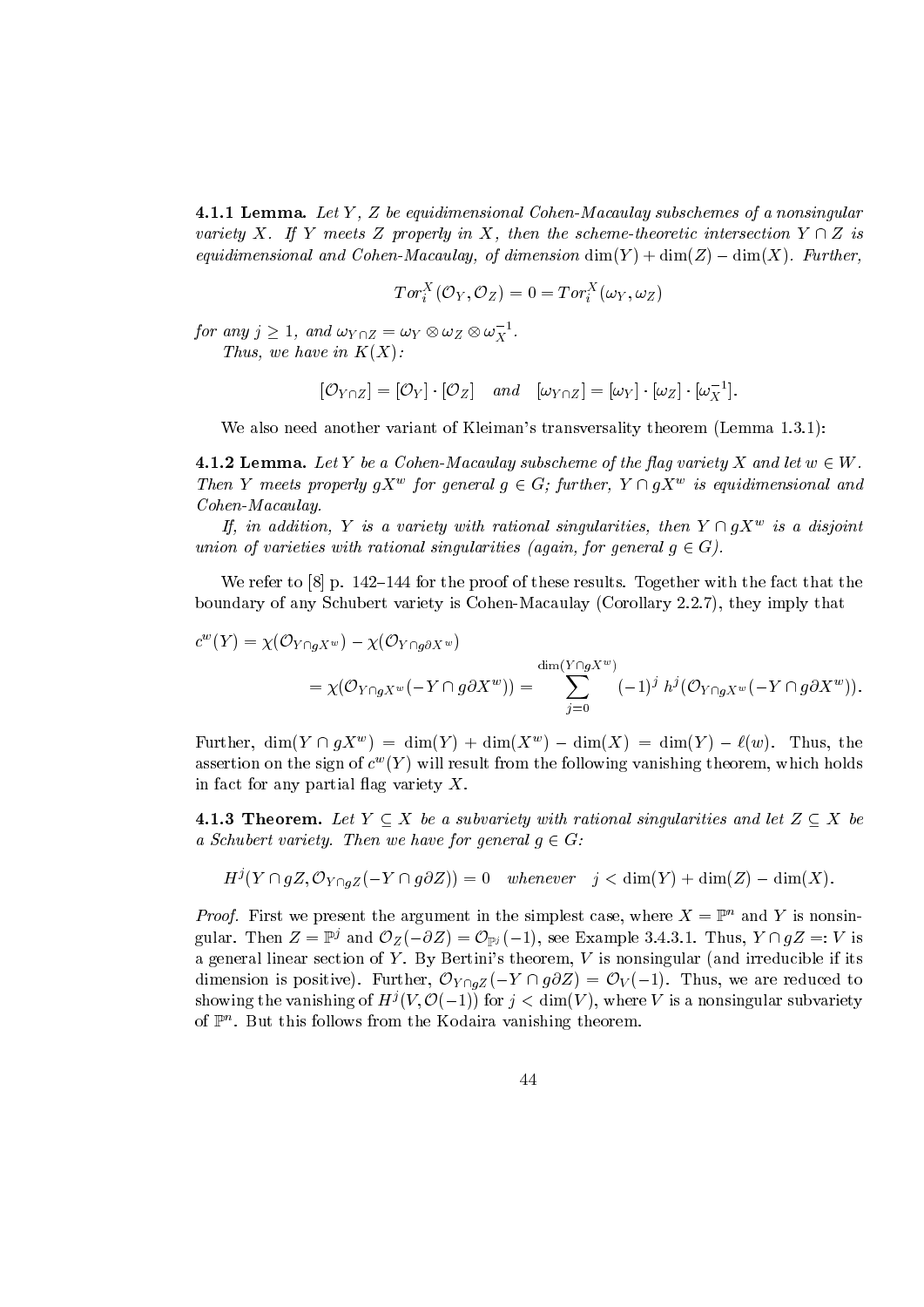Next we consider the case where  $X$  is a Grassmannian, and  $Y$  is allowed to have rational singularities. Let L be the ample generator of Pic(X) and recall that  $\mathcal{O}_Z(-\partial Z) = L^{-1}|_Z$ . It follows that  $\mathcal{O}_{Y \cap gZ}(-Y \cap g\partial Z) = L^{-1}|_{Y \cap gZ}$ . Further, by Lemma 4.1.2,  $Y \cap gZ$  is a disjoint union of varieties with rational singularities, of dimension  $\dim(Y) + \dim(Z) - \dim(X)$ . Thus, it suffices to show that  $H^{j}(V, L^{-1}) = 0$  whenever V is a variety with rational singularities, L is an ample line bundle on V, and  $j < dim(V)$ . Let  $\pi : \tilde{V} \to V$  be a desingularization and put  $\tilde{L} := \pi^* L$ . Since  $R^i \pi_* \mathcal{O}_{\tilde{V}} = 0$  for any  $i \geq 1$ , we obtain isomorphisms  $H^j(V, L^{-1}) \cong$  $H^{j}(\tilde{V}, \tilde{L}^{-1})$  for all j. Thus, the Grauert-Riemenschneider theorem (see [19] Corollary 5.6) yields the desired vanishing.

The proof for arbitrary flag varieties goes along similar lines, but is much more technical. Like in the proof of Theorem 2.3.1, one applies the Kawamata-Viehweg theorem to a desingularization of  $Y \cap gZ$ ; see [8] p. 153-156 for details.  $\Box$ 

4.1.4 Remarks. 1) As a consequence of Theorem 4.1.3, we have

$$
c^{w}(Y) = (-1)^{\dim(Y) - \ell(w)} h^{\dim(Y) - \ell(w)} (\mathcal{O}_{Y \cap gX^{w}}(-Y \cap g\partial X^{w})).
$$

By using Serre duality on  $Y \cap gX^w$ , it follows that

$$
c^{w}(Y) = (-1)^{\dim(Y) - \ell(w)} h^{0}(Y \cap gX^{w}, L_{\rho} \otimes \omega_{Y}).
$$

2) The property of alternation of signs for the coefficients of  $[O_Y]$  on Schubert varieties fails for certain (highly singular) subvarieties Y of a flag variety X. Indeed, there exist surfaces  $Y \subset X = \mathbb{P}^4$  such that the coefficient of  $[\mathcal{O}_Y]$  on  $[\mathcal{O}_x]$  (where x is any point of  $\mathbb{P}^4$ ) is arbitrarily negative.

Specifically, let  $d \geq 3$  be an integer and let C be the image of the morphism  $\mathbb{P}^1 \to \mathbb{P}^3$ ,  $(x, y) \mapsto (x^d, x^{d-1}y, xy^{d-1}, y^d)$  (a closed immersion). Then C is a nonsingular rational curve of degree d in  $\mathbb{P}^3$ . Regarding C as a curve in  $\mathbb{P}^4 \supset \mathbb{P}^3$ , choose  $x \in \mathbb{P}^4 \setminus \mathbb{P}^3$  and denote by  $Y \subset \mathbb{P}^4$  the projective cone over C with vertex x, that is, the union of all projective lines containing x and meeting C. Then Y is a surface, so that we have by Example 3.4.3.1:

$$
[\mathcal{O}_Y]=c_2(Y) [\mathcal{O}_{\mathbb{P}^2}]+c_1(Y) [\mathcal{O}_{\mathbb{P}^1}]+c_0(Y) [\mathcal{O}_x].
$$

We claim that  $c_0(Y) \leq 3 - d$ .

To see this, first notice that  $c_0(Y) = \chi(\mathcal{O}_Y(-1))$ , as  $\chi(\mathcal{O}_{\mathbb{P}^j}(-1)) = 0$  for all  $j \geq 1$ . Thus,

$$
c_0(Y) = \chi(\mathcal{O}_Y) - \chi(\mathcal{O}_{Y \cap \mathbb{P}^3}) = \chi(\mathcal{O}_Y) - \chi(\mathcal{O}_C) = \chi(\mathcal{O}_Y) - 1.
$$

To compute  $\chi(\mathcal{O}_Y)$ , consider the desingularization  $\pi : Z \to Y$ , where Z is the total space of the projective line bundle  $\mathbb{P}(\mathcal{O}_C \oplus \mathcal{O}_C(-1))$  on C (that is, the blow-up of x in Y). Then we have an exact sequence

$$
0 \to \mathcal{O}_Y \to \pi_* \mathcal{O}_Z \to \mathcal{F} \to 0,
$$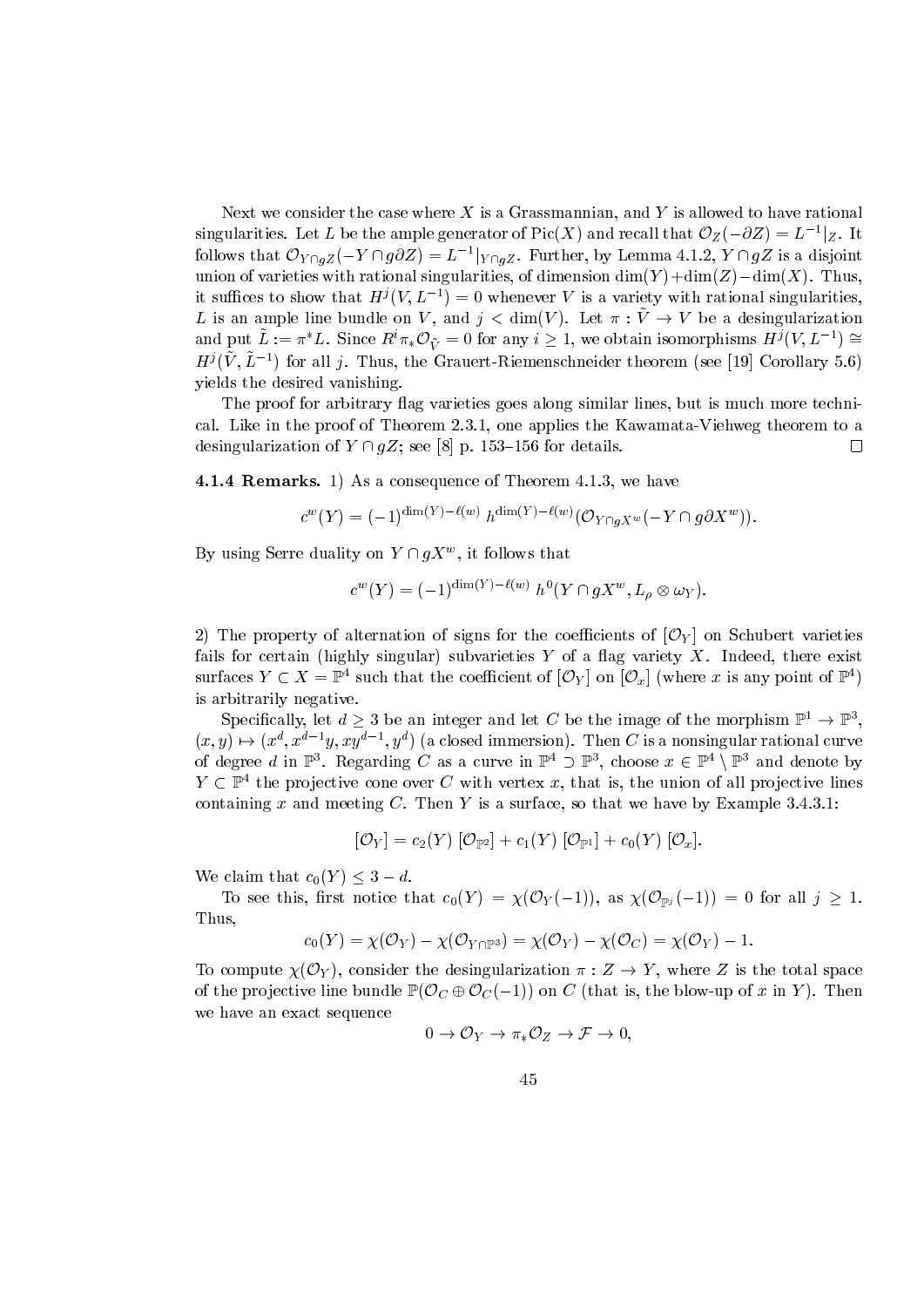where the sheaf F is supported at x. Further,  $R^i \pi_* \mathcal{O}_Z = 0$  for all  $i \geq 1$ . (Indeed, since the affine cone  $Y_0 := Y \setminus C$  is an affine neighborhood of x in Y, it suffices to show that  $H^{i}(Z_0, \mathcal{O}_{Z_0}) = 0$  for  $i \geq 1$ , where  $Z_0 := \pi^{-1}(Y_0)$ . Now  $Z_0$  is the total space of the line bundle  $\mathcal{O}_C(-1) \cong \mathcal{O}_{\mathbb{P}^1}(-d)$  on  $C \cong \mathbb{P}^1$ , whence

$$
H^i(Z_0, \mathcal{O}_{Z_0}) \cong \bigoplus_{n=0}^{\infty} H^i(\mathbb{P}^1, \mathcal{O}_{\mathbb{P}^1}(nd))
$$

for any  $i \geq 0$ .) Thus, we obtain  $\chi(\mathcal{O}_Y) = \chi(\mathcal{O}_Z) - \chi(\mathcal{F}) = 1 - h^0(\mathcal{F})$ , so that  $c_0(Y) =$  $-h^0(\mathcal{F})$ . Further,  $\mathcal{F}$  may be identified with the quotient  $(\pi_* \mathcal{O}_{Z_0})/\mathcal{O}_{Y_0}$ . Since  $Y_0 \subset \mathbb{C}^4$ is the affine cone over  $C \n\subset \mathbb{P}^3$ , this quotient is a graded vector space with component of degree 1 being  $H^0(\mathcal{O}_{\mathbb{P}^1}(d))/H^0(\mathcal{O}_{\mathbb{P}^3}(1)),$  of dimension  $d-3$ . Thus,  $h^0(\mathcal{F}) \geq d-3$ . This completes the proof of the claim.

On the other hand, for any surface  $Y \subset \mathbb{P}^n$ , the coefficient  $c_2(Y)$  is the degree of Y, a positive integer. Further, one checks that

$$
c_1(Y) = \chi(\mathcal{O}_Y(-1)) - \chi(\mathcal{O}_Y(-2)) = \chi(\mathcal{O}_{Y \cap \mathbb{P}^{n-1}}(-1)) = -h^1(\mathcal{O}_{Y \cap \mathbb{P}^{n-1}}(-1))
$$

for any hyperplane  $\mathbb{P}^{n-1}$  which does not contain Y. Thus,  $c_1(Y) \leq 0$ .

Likewise, one may check that the property of alternation of signs holds for any curve in any flag variety. In other words, the preceding counterexample has the smallest dimension.

#### 4.2 More on Richardson varieties

We begin with a vanishing theorem for these varieties that generalizes Theorem 2.3.1. Let v, w in W such that  $v \leq w$  and let  $X_w^v$  be the corresponding Richardson variety. Then  $X_w^v$ has two kinds of boundaries, namely

$$
(\partial X_w)^v := (\partial X_w) \cap X^v \quad \text{and} \quad (\partial X^v)_w := (\partial X^v) \cap X_w,
$$

where  $\partial X^v = X^v \setminus C^v = \bigcup_{u>v} X^u$  denotes the boundary of the opposite Schubert variety  $X^v$ . Define the total boundary by

$$
\partial X_w^v := (\partial X_w)^v \cup (\partial X^v)_w,
$$

this is a closed subset of pure codimension 1 in  $X_w^v$ . We may now state

**4.2.1 Theorem.** (i) The Richardson variety  $X_w^v$  has rational singularities, and its dualizing sheaf equals  $\mathcal{O}_{X_w^v}(-\partial X_w^v)$ . Further, we have in  $K(X)$ :

$$
[\mathcal{O}_{X_w^v}]=\mathcal{O}_w\cdot \mathcal{O}^v=\mathcal{O}_w\cdot \mathcal{O}_{w_ov}.
$$

(ii)  $H^j(X_w^v, L_\lambda) = 0$  for any  $j \ge 1$  and any dominant weight  $\lambda$ . (iii)  $H^j(X_w^v, L_\lambda(-( \partial X^v)_w)) = 0$  for any  $j \geq 1$  and any dominant weight  $\lambda$ . (iv)  $H^{j}(X_{w}^{v}, L_{\lambda}(-\partial X_{w}^{v})) = 0$  for any  $j \geq 1$  and any regular dominant weight  $\lambda$ .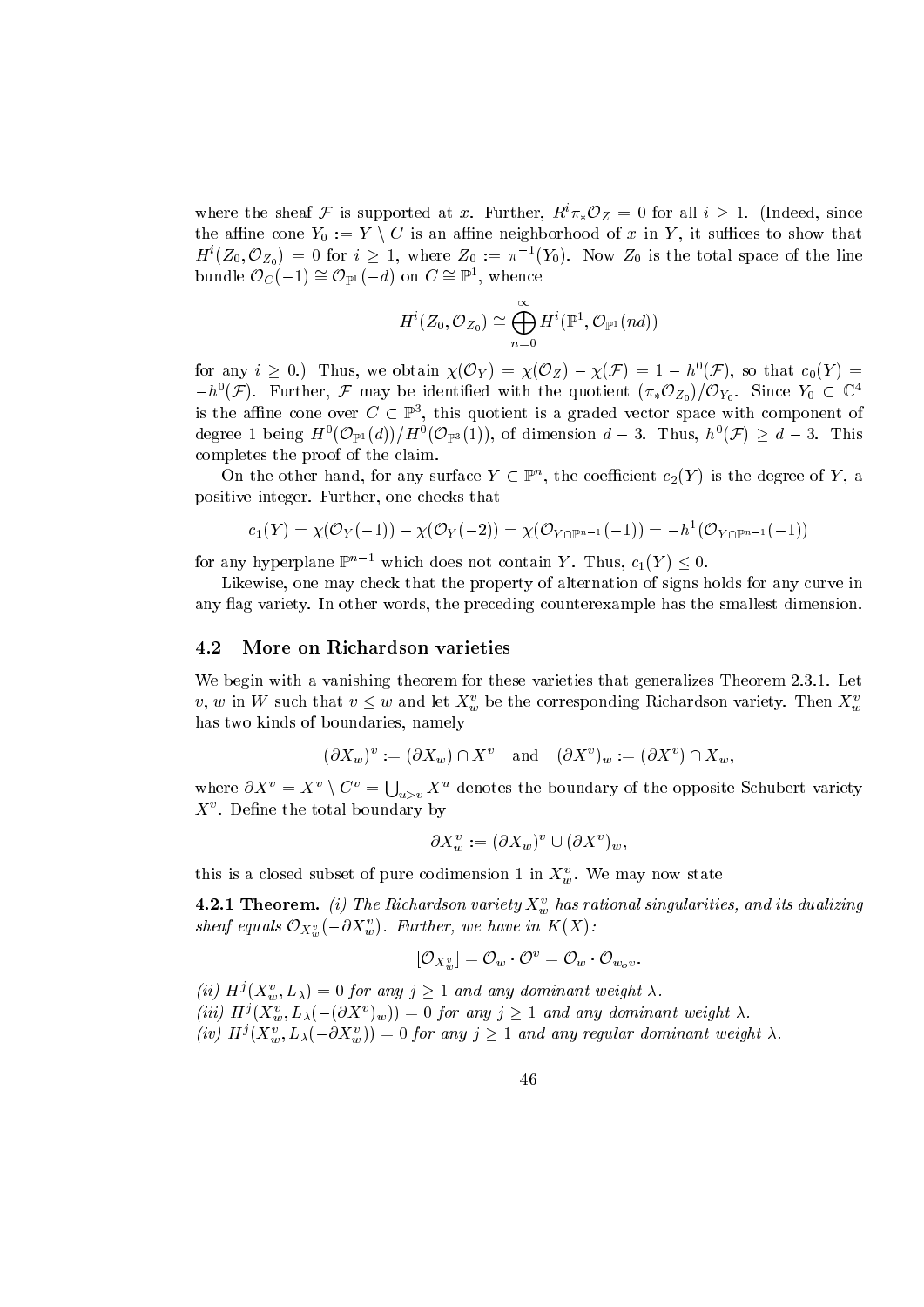Proof. (i) follows from the rationality of singularities of Schubert varieties and the structure of their dualizing sheaves, together with Lemmas 4.1.1 and 4.1.2.

(ii) We adapt the proof of Theorem 2.3.1 to this setting. Choose a reduced decomposition  $\underline{w}$  of w and let  $Z_w$  be the associated Bott-Samelson variety with morphism

$$
\pi_{\underline{w}}: Z_{\underline{w}} \to X_w.
$$

Likewise, a reduced decomposition  $\underline{v}$  of  $v$  yields an opposite Bott-Samelson variety  $Z^{\underline{v}}$ (defined via the opposite Borel subgroup  $B^-$  and the corresponding minimal parabolic subgroups) together with a morphism

$$
\pi^{\underline{v}}: Z^{\underline{v}} \to X^v.
$$

Now consider the fibered product

$$
Z = Z^{\underline{v}}_{\underline{w}} := Z_{\underline{w}} \times_X Z^{\underline{v}}
$$

with projection  $\pi = \pi \frac{v}{w}$ :  $Z_{\underline{w}}^{\underline{v}} \to X_{\underline{w}} \cap X^{\underline{v}} = X_{\underline{w}}^{\underline{v}}$ . Using Kleiman's transversality theorem, one checks that  $Z_{\underline{w}}^{\underline{v}}$  is a nonsingular variety and  $\pi$  is a desingularization of  $X_{w}^{v}$ . Let  $\partial Z$  be the union of the boundaries

$$
(\partial Z_{\underline{w}})^{\underline{v}} := \partial Z_{\underline{w}} \times_X Z_{\underline{v}}, \quad (\partial Z_{\underline{v}})^{\underline{w}} := Z_{\underline{w}} \times_X \partial Z_{\underline{v}}^{\underline{v}}.
$$

This is a union of irreducible nonsingular divisors intersecting transversally, and one checks that  $\omega_Z \cong \mathcal{O}_Z(-\partial Z)$ .

Since  $X_w^v$  has rational singularities, it suffices to show that  $H^j(Z, \pi^*\mathcal{L}_\lambda) = 0$  for  $j \geq 1$ . By Lemma 2.3.2 and the fact that Z is a subvariety of  $Z_w \times Z^{\underline{v}}$ , the boundary  $\partial Z$  is the support of an effective ample divisor  $E$  on  $Z$ . Applying the Kawamata-Viehweg theorem with  $D := N \partial Z - E$ , where N is a large integer, and  $\mathcal{L} := (\pi^* \mathcal{L}_\lambda)(\partial Z)$ , we obtain the desired vanishing as in the proof of Theorem 2.3.1.

(iii) is checked similarly : let now  $E$  be the pull-back on  $Z$  of an effective ample divisor on  $Z_w$  with support  $\partial Z_w$ . Let N be a large integer, and put  $\mathcal{L} := (\pi^* \mathcal{L}_\lambda)((\partial Z_w)^w)$ . Then the assumptions of the Kawamata-Viehweg theorem are still verified, since the projection  $Z \rightarrow Z_w$  is generically injective. Thus, we obtain

$$
H^{j}(Z, (\pi^* \mathcal{L}_{\lambda}) (-(\partial Z^{\underline{v}})_w)) = 0 \text{ for } j \ge 1.
$$

This implies in turn that

$$
R^j \pi_* \mathcal{O}_Z(-(\partial Z^{\underline{v}})_{\underline{w}}) = 0 \quad \text{for} \quad j \ge 1.
$$

Together with the isomorphism

$$
\pi_*\mathcal{O}_Z(-(\partial Z^{\underline{v}})_{\underline{w}})=\mathcal{O}_{X^v_w}(-(\partial X^v)_w)
$$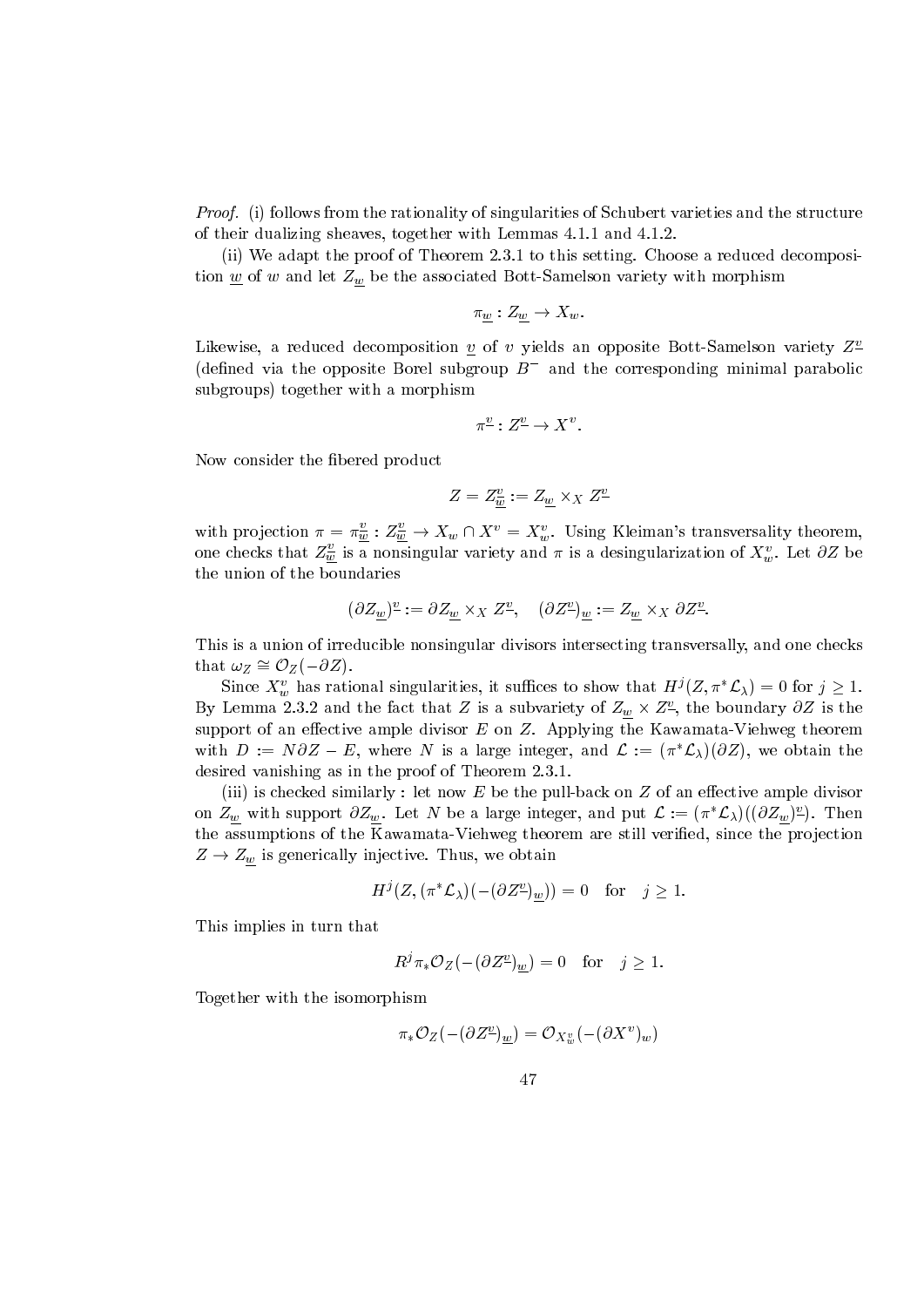and a Leray spectral sequence argument, this completes the proof.

Likewise, (iv) follows from the vanishing of  $H^j(Z, (\pi^*L_\lambda) \otimes \omega_Z)$  for  $j \geq 1$ . In turn, this is a consequence of the Grauert-Riemenschneider theorem, since  $L_{\lambda}$  is ample on  $X_w^v$ .  $\Box$ 

**4.2.2 Remarks.** 1) One may also show that the restriction  $H^0(\lambda) \to H^0(X_w^v, L_\lambda)$  is surjective for any dominant weight  $\lambda$ . As in Corollary 2.3.3, it follows that the affine cone over  $X_w^v$  has rational singularities in the projective embedding given by any ample line bundle on X. In particular,  $X_w^v$  is projectively normal in any such embedding.

2) Theorem 4.2.1 (iv) does not extend to all dominant weights  $\lambda$ . Indeed, for  $\lambda = 0$  we obtain

$$
H^j(X_w^v, \mathcal{O}_{X_w^v}(-\partial X_w^v)) = H^j(X_w^v, \omega_{X_w^v}).
$$

By Serre duality, this equals  $H^{\ell(w)-\ell(v)-j}(X_w^v, \mathcal{O}_{X_w^v})$ ; i.e.,  $\mathbb C$  if  $j = \ell(w) - \ell(v)$ , and 0 otherwise, by Theorem 4.2.1 (iii).

Next we adapt the construction of Section 3 to obtain a degeneration of the diagonal of any Richardson variety  $X_w^v$ . Let  $\lambda : \mathbb{C}^* \to T$  be as in Subsection 3.1 and let  $\mathcal{X}_w^v$  be the closure in  $X \times X \times \mathbb{P}^1$  of the subset

$$
\{(x,\lambda(t)x,t) \mid x \in X_w^v, t \in \mathbb{C}^*\} \subseteq X \times X \times \mathbb{C}^*.
$$

We still denote by  $\pi : \mathcal{X}_w^v \to \mathbb{P}^1$  the projection, then  $\pi^{-1}(\mathbb{C}^*)$  may again be identified with the product  $diag(X_w^v) \times \mathbb{C}^*$  above  $\mathbb{C}^*$ . Further, we have the following analogues of Theorem 3.1.2 and Proposition 3.1.3.

4.2.3 Proposition. (i) With the preceding notation, we have equalities of subschemes of  $X \times X$ :

$$
\pi^{-1}(0) = \bigcup_{x \in W, v \leq x \leq w} X_x^v \times X_w^x \quad and \quad \pi^{-1}(\infty) = \bigcup_{x \in W, v \leq x \leq w} X_w^x \times X_x^v.
$$

(ii) The sheaf  $\mathcal{O}_{\pi^{-1}(0)}$  admits a filtration with associated graded

$$
\bigoplus_{x\in W,\ v\leq x\leq w}\mathcal{O}_{X_x^v}\otimes\mathcal{O}_{X_w^x}(-(\partial X^x)_w).
$$

Therefore, we have in  $K(X \times X)$ :

$$
[\mathcal{O}_{\mathrm{diag}(X_w^v)}] = \sum_{x \in W, \ v \leq x \leq w} [\mathcal{O}_{X_x^v}] \times [\mathcal{O}_{X_w^x}(-(\partial X^x)_w)].
$$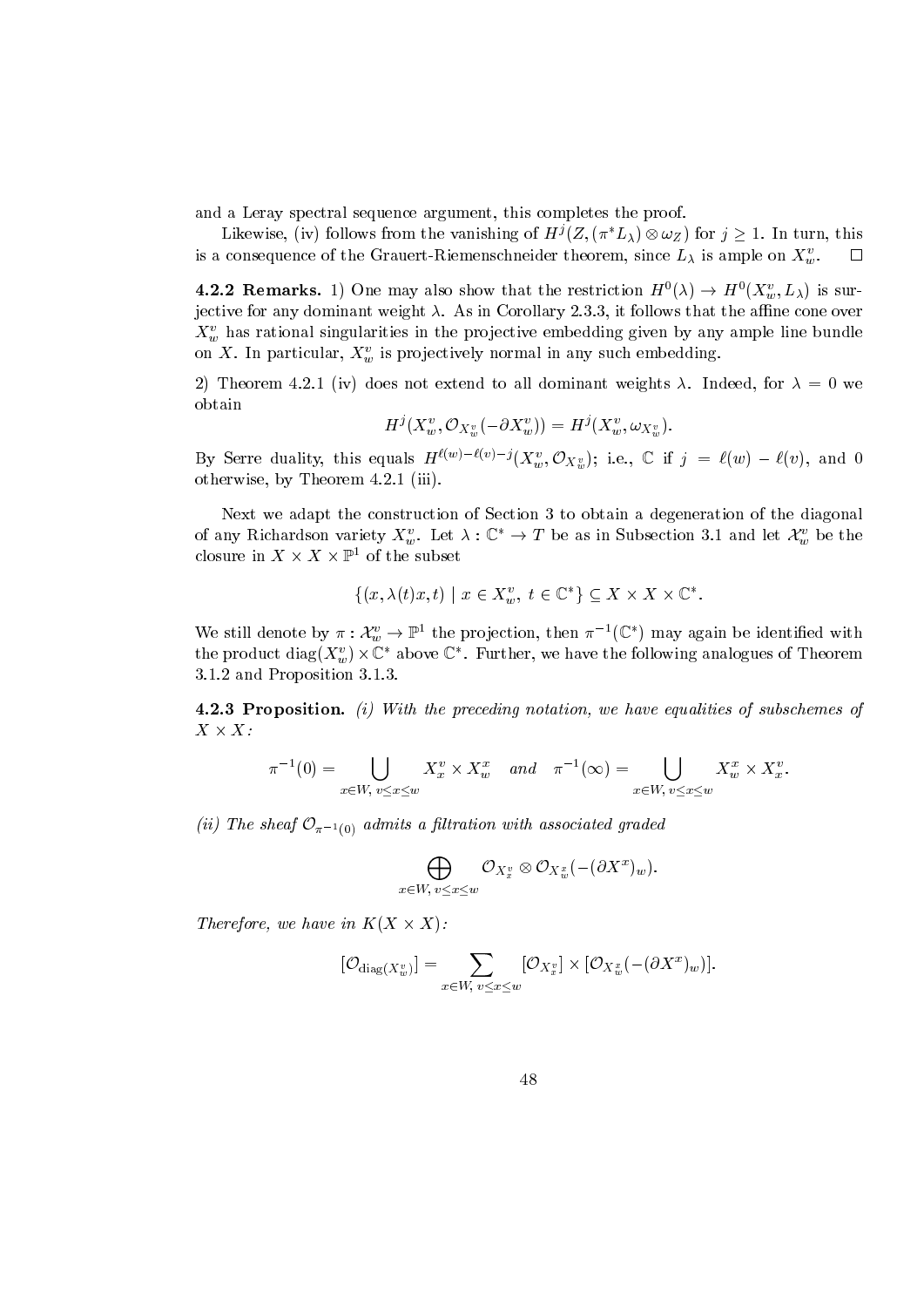Proof. Put

$$
Y_w^v := \bigcup_{x \in W} X_x^v \times X_w^x.
$$

By the argument of the proof of Theorem 3.1.2, we obtain the inclusion  $Y_w^v \subseteq \pi^{-1}(0)$ . Further, the proof of Proposition 3.1.3 shows that the structure sheaf  $\mathcal{O}_{Y_w^v}$  admits a filtration with associated graded given by (ii).

On the other hand, Lemma 3.3.1 implies the equality  $[O_{\pi^{-1}(0)}] = [O_{diag(X_w^v)}]$  in  $K(X \times$ X). Further, we have

$$
[\mathcal{O}_{\text{diag}(X_w^v)}] = [\mathcal{O}_{\text{diag}(X)}] \cdot [\mathcal{O}_{X^v \times X_w}]
$$

by Lemma 4.1.1, since  $diag(X)$  and  $X^v \times X_w$  meet properly in  $X \times X$  along  $diag(X_w^v)$ . Together with Theorem 3.4.1 and Lemma 4.1.1 again, this yields

$$
[\mathcal{O}_{\mathrm{diag}(X_w^v)}] = \sum_{x \in W} [\mathcal{O}_{X_x^v}] \times [\mathcal{O}_{X_w^x}(-(\partial X^x)_w)] = [\mathcal{O}_{Y_w^v}].
$$

Thus, the structure sheaves of  $Y_w^v$  and of  $\pi^{-1}(0)$  have the same class in  $K(X \times X)$ . But we have an exact sequence

$$
0 \to \mathcal{F} \to \mathcal{O}_{\pi^{-1}(0)} \to \mathcal{O}_{Y_w^v} \to 0,
$$

where F is a coherent sheaf on  $X \times X$ . So  $[\mathcal{F}] = 0$  in  $K(X \times X)$ , and it follows that  $\mathcal{F} = 0$ (e.g., by Example 3.4.3.1). In other words,  $Y_w^v = \pi^{-1}(0)$ . This proves (ii) and the first assertion of (i); the second assertion follows by symmetry.  $\Box$ 

### 4.3 Structure constants and bases of the Grothendieck group

Let  $c_{vw}^x$  be the structure constants of the Grothendieck ring  $K(X)$  in its basis  $\{\mathcal{O}_w\}$  of Schubert classes, that is, we have in  $K(X)$ :

$$
\mathcal{O}_v \cdot \mathcal{O}_w = \sum_{x \in W} c_{vw}^x \mathcal{O}_x.
$$

Then Theorem 4.2.1 (i) yields the equality  $c_{vw}^x = c^x(X_w^{w \circ v})$ . Together with Theorem 4.1.3, this implies a solution to Buch's conjecture:

**4.3.1 Theorem.** The structure constants  $c_{vw}^x$  satisfy

$$
(-1)^{\ell(v)+\ell(w)+\ell(x)+\ell(w_o)} c_{vw}^x \geq 0.
$$

Another consequence of Theorem 4.2.1 is the following relation between the bases  $\{\mathcal{O}_w\}$ and  $\{\mathcal{I}_w\}$  of the group  $K(X)$  introduced in 3.4.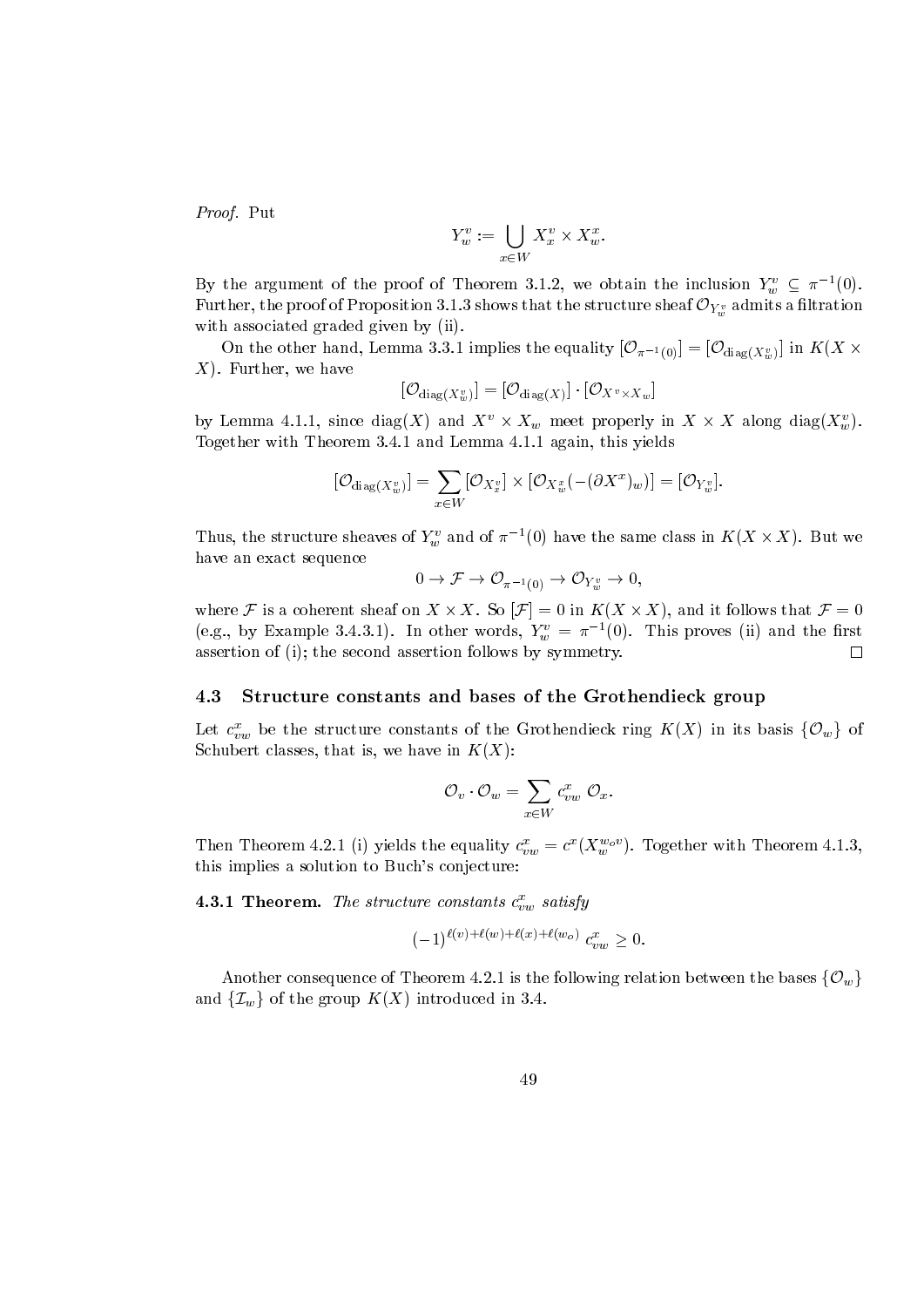**4.3.2 Proposition.** We have in  $K(X)$ 

$$
\mathcal{O}_w = \sum_{v \in W, v \le w} \mathcal{I}_v \quad and \quad \mathcal{I}_w = \sum_{v \in W, v \le w} (-1)^{\ell(w) - \ell(v)} \mathcal{O}_v.
$$

Proof. By Theorem 3.4.1, we have

$$
\mathcal{O}_w = \sum_{v \in W} \chi(\mathcal{O}_w \cdot \mathcal{O}^v) \mathcal{I}_v.
$$

Further,

$$
\chi(\mathcal{O}_w \cdot \mathcal{O}^v) = \chi(\mathcal{O}_{X_w^v}) = \sum_j (-1)^j h^j(\mathcal{O}_{X_w^v})
$$

equals 1 if  $v = w$ , and 0 otherwise, by Theorem 4.2.1.

Likewise, we obtain

$$
\mathcal{I}_w = \sum_{v \in W} \chi(\mathcal{I}_w \cdot \mathcal{I}^v) \mathcal{O}_v \quad \text{and} \quad \chi(\mathcal{I}_w \cdot \mathcal{I}^v) = \chi(\mathcal{O}_{X_w^v}(-\partial X_w^v)) = \chi(\omega_{X_w^v})
$$

by using the equalities  $\mathcal{I}_w = [\mathcal{O}_{X_w}] - [\mathcal{O}_{\partial X_w}], \mathcal{I}^v = [\mathcal{O}_{X^v}] - [\mathcal{O}_{\partial X^v}],$  together with Lemma 4.1.2 and Cohen-Macaulayness of Schubert varieties and their boundaries. Further, we have by Serre duality and Theorem 4.2.1:

$$
\chi(\omega_{X_w^v}) = (-1)^{\dim(X_w^v)} \; \chi(\mathcal{O}_{X_w^v}) = (-1)^{\ell(w)-\ell(v)}.
$$

 $\Box$ 

4.3.3 Remark. The preceding proposition implies that the Möbius function of the Bruhat order on W maps  $(v, w) \in W \times W$  to  $(-1)^{\ell(w)-\ell(v)}$  if  $v \leq w$ , and to 0 otherwise. We refer to [15] for a direct proof of this combinatorial fact.

Using the duality involution  $\alpha \mapsto \alpha^{\vee}$  of  $K(X)$ , we now introduce another natural basis of this group for which the structure constants become positive.

**4.3.4 Proposition.** (i) We have in  $K(X)$ 

$$
[L_{\rho}|_{X_w}(-\partial X_w)] = (-1)^{\ell(w_o)-\ell(w)} \mathcal{O}_w^{\vee}.
$$

In particular, the classes

$$
\mathcal{I}_w(\rho) := [L_{\rho}|_{X_w}(-\partial X_w)] = [L_{\rho}] \cdot \mathcal{I}_w
$$

form a basis of the Grothendieck group  $K(X)$ .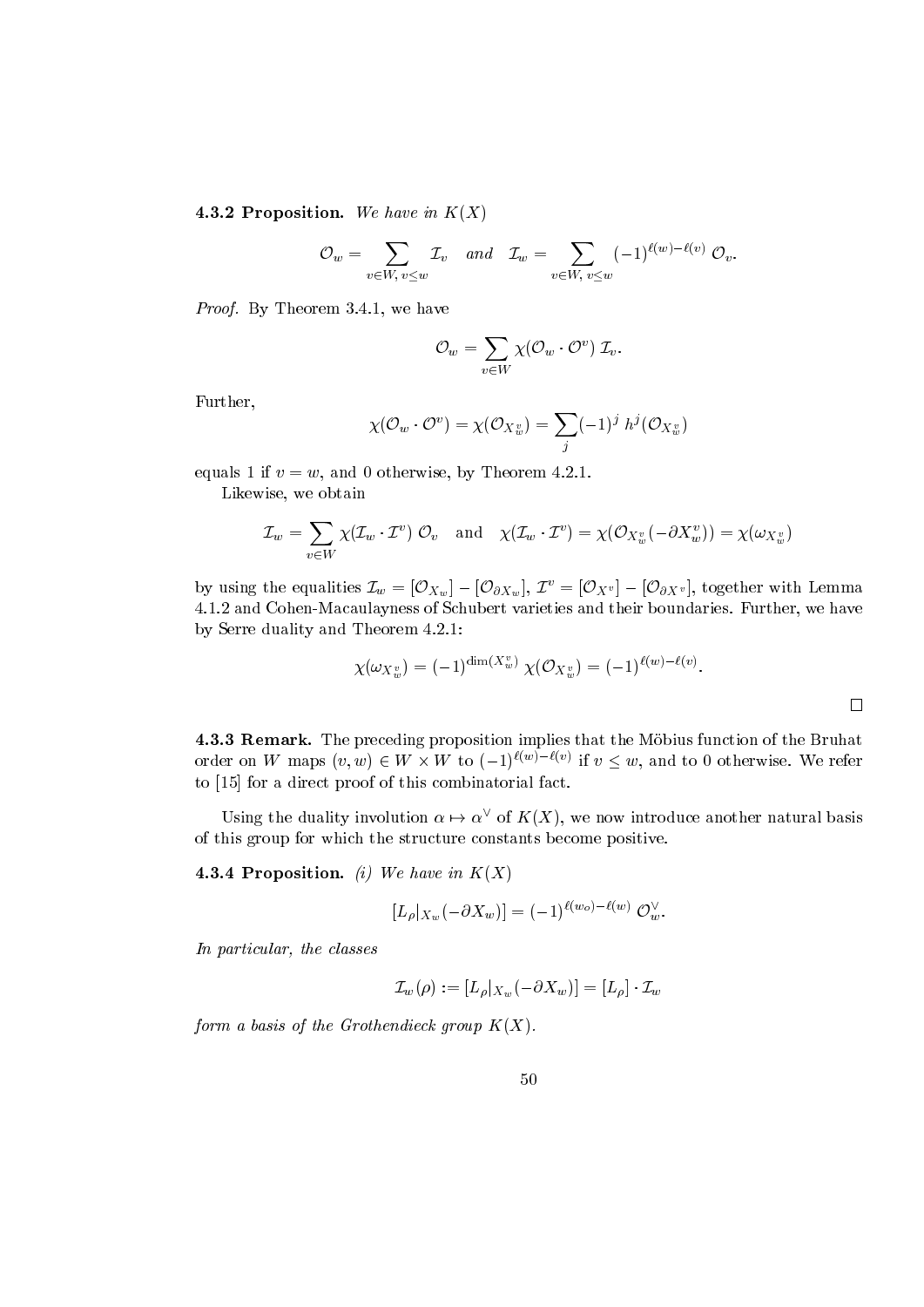(ii) For any Cohen-Macaulay subscheme Y of X with relative dualizing sheaf  $\omega_{Y/X}$  =  $\omega_Y \otimes \omega_X^{-1}$ , we have

$$
[\omega_{Y/X}] = \sum_{w \in W} (-1)^{\dim(Y) - \ell(w)} c^w(Y) \mathcal{I}_w(\rho).
$$

Thus, if Y is a variety with rational singularities, then the coordinates of  $\omega_{Y/X}$  in the basis  $\{\mathcal{I}_w(\rho)\}\$  are the absolute values of the  $c^w(Y)$ . (iii) The structure constants of  $K(X)$  in the basis  $\{\mathcal{I}_w(\rho)\}\$  are the absolute values of the structure constants  $c_{vw}^x$ .

Proof. We obtain

$$
\begin{aligned} [\mathcal{O}_{X_w}]^{\vee} &= (-1)^{\operatorname{codim}(X_w)} \left[ \omega_{X_w} \right] \cdot [\omega_X^{-1}] \\ &= (-1)^{\operatorname{codim}(X_w)} \left[ L_{-\rho} |_{X_w} (-\partial X_w) \right] \cdot [L_{2\rho}] = (-1)^{\ell(w_\rho) - \ell(w)} \mathcal{I}_w(\rho). \end{aligned}
$$

This proves (i). The assertions (ii), (iii) follow by applying the duality involution to Theorems 4.1.3 and 4.3.1.  $\Box$ 

By similar arguments, we obtain the following relations between the bases  $\{\mathcal{I}_w(\rho)\}\$  and  $\{\mathcal{O}_w\}.$ 

### 4.3.5 Proposition.

$$
\mathcal{I}_w(\rho) = \sum_{v \in W} h_w^v \mathcal{O}_v, \quad \text{where} \quad h_w^v := h^0(X_w^v, L_\rho(-\partial X_w^v)).
$$

In particular,  $h_w^v \neq 0$  only if  $v \leq w$ . Further,

$$
\mathcal{O}_w = \sum_{v \in W, v \leq w} (-1)^{\ell(w) - \ell(v)} h_w^v \mathcal{I}_v(\rho).
$$

Next we consider the decomposition of the products  $[L_{\lambda}]\cdot\mathcal{O}_w$  in the basis  $\{\mathcal{O}_v\}$ , where  $\lambda$ is a dominant weight. These products also determine the multiplication in  $K(X)$ . Indeed, by [52], this ring is generated by the classes of line bundles (using [22] Example 15.2.16, it follows that the cohomology ring is generated over the rationals by the Chern classes of line bundles). Since any weight is the difference of two dominant weights, it follows that the ring  $K(X)$  is generated by the classes  $[L_{\lambda}]$ , where  $\lambda$  is dominant. This motivates the following:

**4.3.6 Theorem.** For any dominant weight  $\lambda$  and any  $w \in W$ , we have in  $K(X)$ 

$$
[L_{\lambda}] \cdot \mathcal{O}_w = [L_{\lambda}|_{X_w}] = \sum_{v \in W, v \leq w} h^0(X_w^v, L_{\lambda}(-(\partial X^v)_w)) \mathcal{O}_v.
$$

In particular, the coefficients of  $[L_{\lambda}] \cdot \mathcal{O}_w$  in the basis of Schubert classes are non-negative.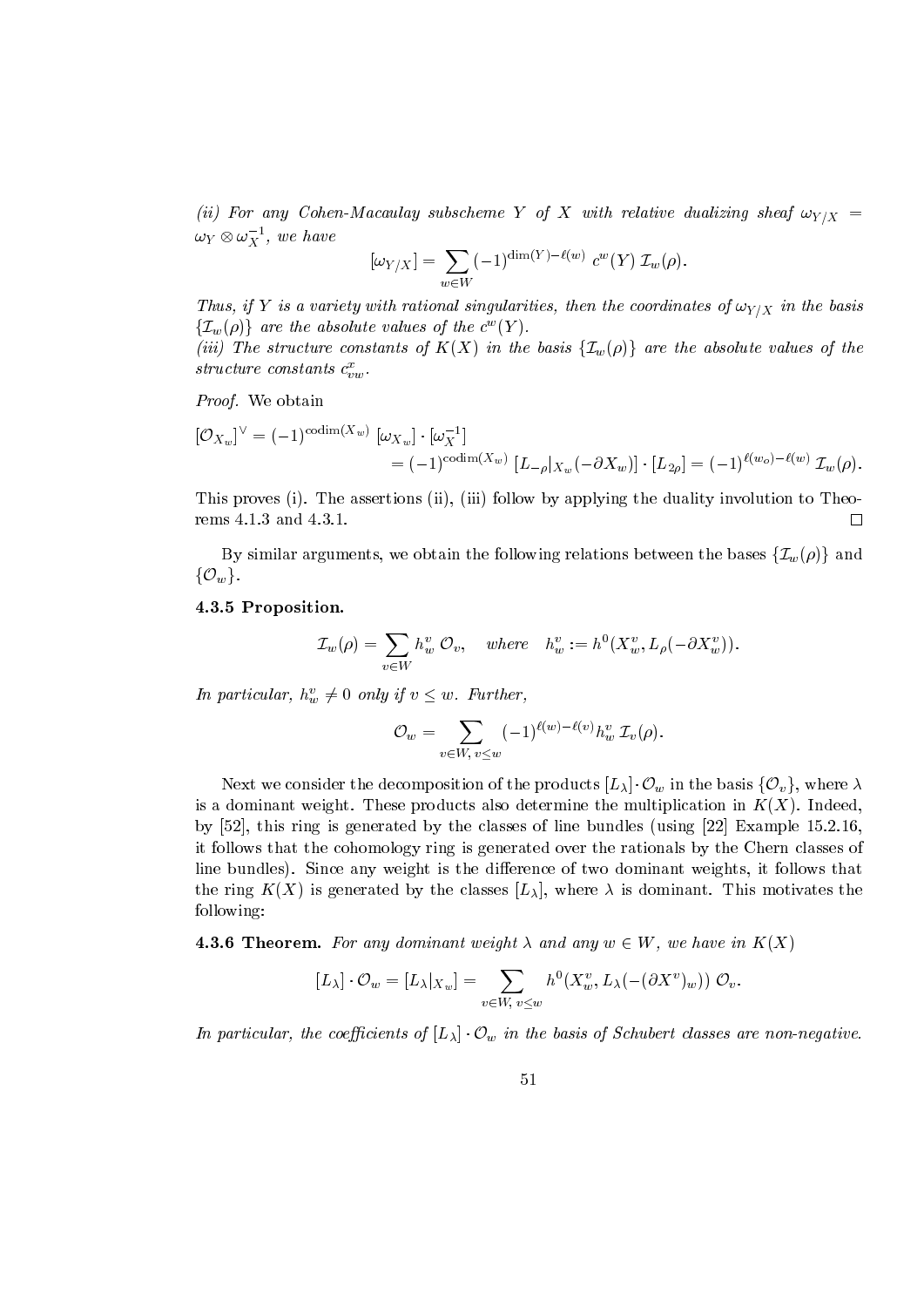Proof. By Theorem 3.4.1, we have

$$
[L_{\lambda}] \cdot \mathcal{O}_{w} = \sum_{v \in W} \chi([L_{\lambda}] \cdot \mathcal{O}_{w} \cdot \mathcal{I}^{v}) \mathcal{O}_{v}.
$$

Further, as in the proof of Proposition 4.3.2, we obtain

$$
\chi([L_{\lambda}]\cdot \mathcal{O}_{w}\cdot \mathcal{I}^{v})=\chi(X_{w}^{v},L_{\lambda}(-(\partial X^{v})_{w})).
$$

The latter equals  $h^0(X_w^v, L_\lambda(-(\partial X^v)_w))$  by Theorem 4.2.1.

Next let  $\sigma$  be a non-zero section of  $L_{\lambda}$  on X. Then the structure sheaf of the zero subscheme  $Z(\sigma) \subset X$  fits into an exact sequence

$$
0 \to L_{-\lambda} \to \mathcal{O}_X \to \mathcal{O}_{Z(\sigma)} \to 0.
$$

Thus, the class  $[O_{Z(\sigma)}] = 1 - [L_{-\lambda}]$  depends only on  $\lambda$ ; we denote this class by  $O_{\lambda}$ . Note that the image of  $\mathcal{O}_\lambda$  in the associated graded Gr  $K(X) \cong H^*(X)$  is the class of the divisor of  $\sigma$ , i.e., the Chern class  $c_1(L_\lambda)$ . We now decompose the products  $\mathcal{O}_\lambda \cdot \mathcal{O}_w$  in the basis of Schubert classes.

**4.3.7 Proposition.** For any dominant weight  $\lambda$  and any  $w \in W$ , we have in  $K(X)$ 

$$
\mathcal{O}_{\lambda} \cdot \mathcal{O}_{w} = \sum_{v \in W, v < w} (-1)^{\ell(w) - \ell(v) - 1} h^{0}(X_{w}^{v}, L_{\lambda}(-(\partial X_{w})^{v})) \mathcal{O}_{v}.
$$

*Proof.* We begin by decomposing the product  $[L_{\lambda}] \cdot \mathcal{I}_{w}$  in the basis  $\{\mathcal{I}_{v}\}\)$ . As in the proof of Theorem 4.3.6, we obtain

$$
[L_{\lambda}] \cdot \mathcal{I}_{w} = \sum_{v \in W} \chi([L_{\lambda}] \cdot \mathcal{I}_{w} \cdot \mathcal{O}^{v}) \mathcal{I}_{v}
$$
  
= 
$$
\sum_{v \in W, v \leq w} \chi(X_{w}^{v}, L_{\lambda}(-(\partial X_{w})^{v})) \mathcal{I}_{v} = \sum_{v \in W, v \leq w} h^{0}(X_{w}^{v}, L_{\lambda}(-(\partial X_{w})^{v})) \mathcal{I}_{v}.
$$

Applying the duality involution and using the equality

$$
\mathcal{I}_w^{\vee} = (-1)^{\ell(w_o) - \ell(w)} [L_\rho] \cdot \mathcal{O}_w,
$$

we obtain

$$
[L_{-\lambda}] \cdot \mathcal{O}_w = \sum_{v \in W, v \leq w} (-1)^{\ell(w) - \ell(v)} h^0(X_w^v, L_{\lambda}(-(\partial X_w)^v)) \mathcal{O}_v.
$$

Further,  $[L_{-\lambda}] = 1 - \mathcal{O}_{\lambda}$ . Substituting in the previous equality completes the proof.  $\Box$ 

 $\Box$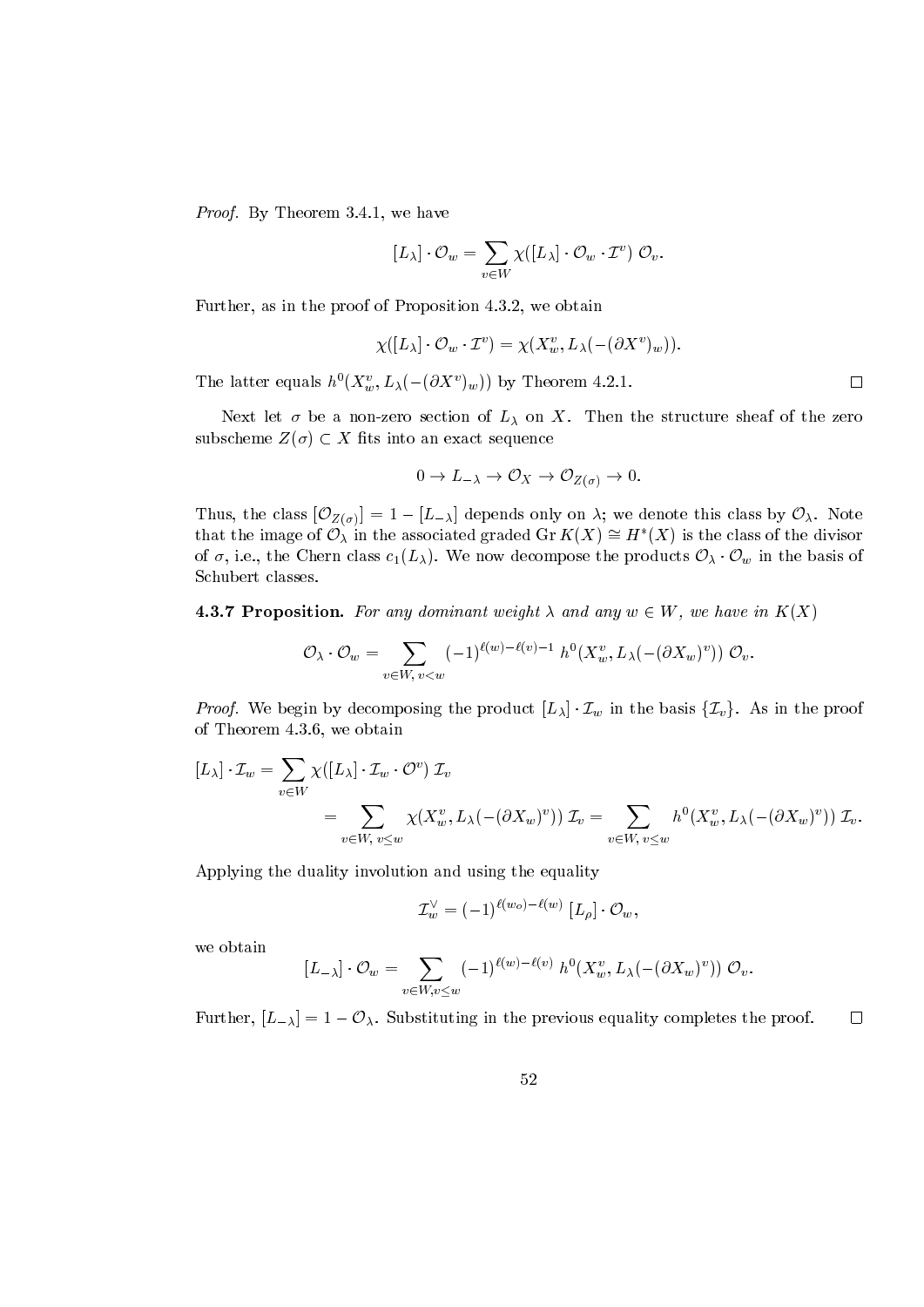4.3.8 Remarks. 1) In the case of a fundamental weight  $\chi_d$ , the divisor of the section  $p_{w_o\chi_d}$  equals  $[X_{w_o s_d}]$ , and hence  $\mathcal{O}_{w_o \chi_d}$  is the class of the Schubert divisor  $X_{w_o s_d}$ . Thus, Proposition 4.3.7 expresses the structure constants arising from the product of the classes of Schubert divisors by arbitrary Schubert classes. These structure constants have alternating signs as predicted by Theorem 4.3.1.

2) Proposition 4.3.7 gives back the Chevalley formula in  $H^*(X)$  obtained in Proposition 1.4.3. Indeed, going to the associated graded  $\operatorname{Gr} K(X) \cong H^*(X)$  yields

$$
c_1(L_\lambda) \cup [X_w] = \sum_v h^0(X_w^v, L_\lambda(-(\partial X_w)^v)) [X_v],
$$

the sum over the  $v \in W$  such that  $v \leq w$  and  $\ell(v) = \ell(w) - 1$ . For any such v, we know that the Richardson variety  $X_w^v$  is isomorphic to  $\mathbb{P}^1$ , identifying the restriction of  $L_\lambda$  with  $\mathcal{O}_{\mathbb{P}^1}(\lambda_i - \lambda_j)$ , where  $v = ws_{ij}$  and  $i < j$ . Further,  $(\partial X_w)^v$  is just the point  $vF$ , so that  $L_{\lambda}|_{X_w^v}(-(\partial X_w)^v)$  may be identified with  $\mathcal{O}_{\mathbb{P}^1}(\lambda_i-\lambda_j-1)$ . Thus,  $h^0(X_w^v, L_{\lambda}(-(\partial X_w)^v))=$  $\lambda_i - \lambda_j$ .

3) The results of this subsection adapt to any partial flag variety  $X = G/P$ . In particular, if X is the Grassmannian  $\mathrm{Gr}(d, n)$  and L is the ample generator of  $\mathrm{Pic}(X)$ , then we have  $L_{X_I}(-\partial X_I) \cong \mathcal{O}_{X_I}$ , so that Theorem 4.3.6 yields the very simple formula

$$
[L|_{X_I}] = [L] \cdot \mathcal{O}_I = \sum_{J, J \leq I} \mathcal{O}_J.
$$

In particular,  $[L] = \sum_{I} \mathcal{O}_{I}$  (sum over all multi-indices  $I$ ).

By Möbius inversion, it follows that  $[L^{-1}] \cdot \mathcal{O}_I = \sum_{J, J \leq I} (-1)^{|I| - |J|} \mathcal{O}_J$ . This yields

$$
\mathcal{O}_{\omega_d} \cdot \mathcal{O}_I = \sum_{J, J < I} (-1)^{|I| - |J| - 1} \mathcal{O}_J,
$$

where  $\mathcal{O}_{\omega_d}$  is the class of the Schubert divisor.

Notes. A general reference for this section is [6], from which much of the exposition is taken.

Stronger versions of Theorem 4.2.1 were obtained in [9] by the techniques of Frobenius splitting, and Proposition 4.2.3 was also proved there. These results also follow from standard monomial theory by work of Kreiman and Lakshmibai for Grassmannians [40], Lakshmibai and Littelmann in general [41].

Propositions 4.3.2, 4.3.4 (i) and 4.3.5 are due to Kostant and Kumar [38] in the framework of  $T$ -equivariant  $K$ -theory; again, the present approach is also valid in this framework.

Theorem 4.3.6 also extends readily to  $T$ -equivariant  $K$ -theory. In this form, it is due to Fulton and Lascoux [20] in the case of the general linear group. Then the general case was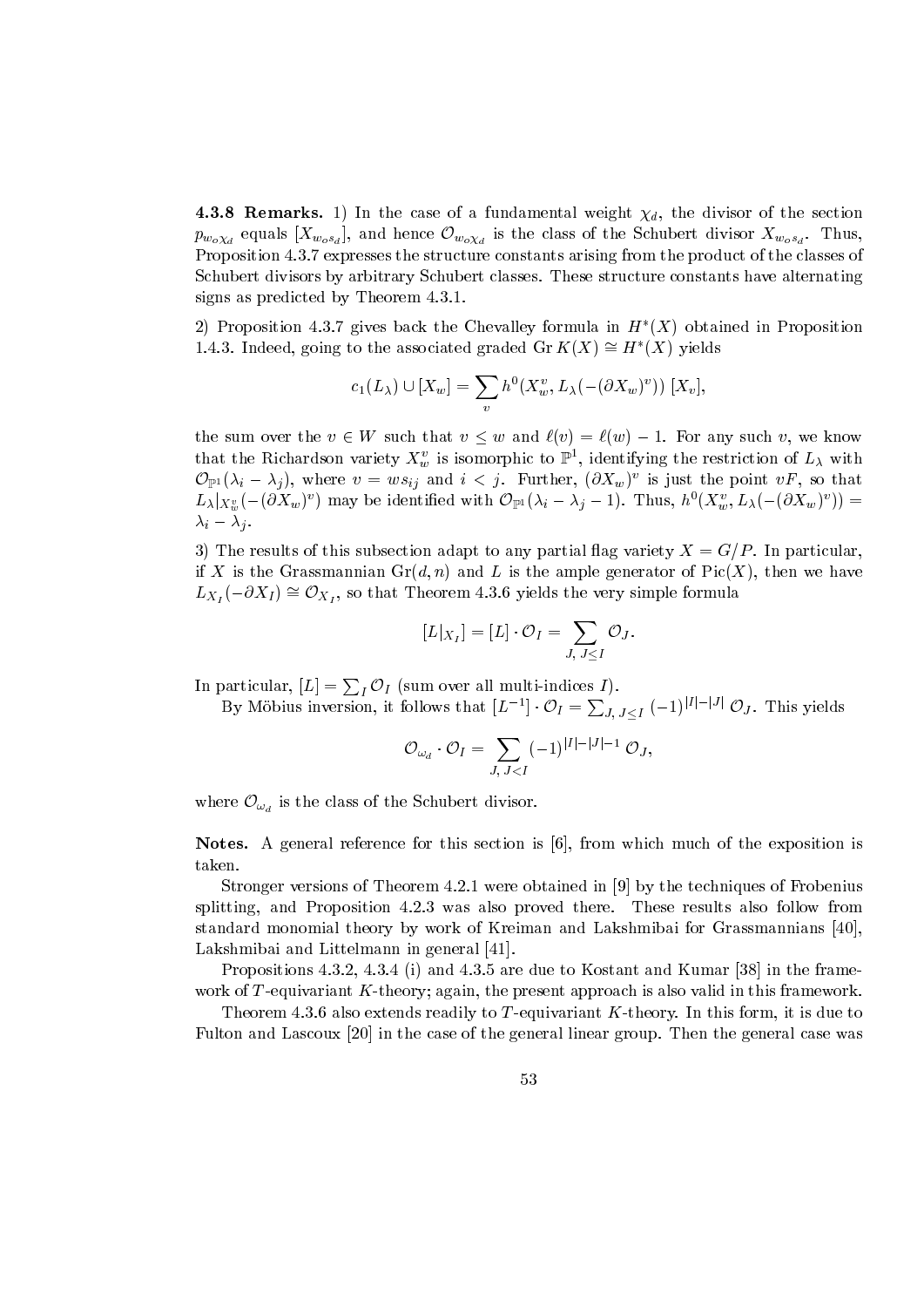settled by Pittie and Ram  $[57]$ , Mathieu  $[54]$ , Littelmann and Seshadri  $[48]$ , via very different methods. The latter authors obtained a more precise version by using standard monomial theory. Specifically, they constructed a B-stable filtration of the sheaf  $L_{\lambda}|_{X_w}(-\partial X_w)$  with associated graded sheaf being the direct sum of structure sheaves of Schubert varieties (with twists by characters). This was generalized to Richardson varieties by Lakshmibai and Littelmann [41], again by using standard monomial theory.

This theory constructs bases for spaces of sections of line bundles over flag varieties, consisting of T-eigenvectors which satisfy very strong compatibility properties to Schubert and opposite Schubert varieties. It was completed by Littelmann [46], [47] after a series of important contributions of Lakshmibai, Musili, and Seshadri. Littelmann's approach is based on methods from combinatorics (the path model in representation theory) and algebra (quantum groups at roots of unity). It would be highly desirable to obtain a completely geometric derivation of standard monomial theory; some steps in this direction are taken in [9].

Another open problem is to obtain a positivity result for the structure constants of the T-equivariant Grothendieck ring. Such a result would imply both Theorem 4.3.1 and Graham's positivity theorem  $[25]$  for the structure constants in the T-equivariant cohomology ring. A precise conjecture in this direction is formulated in [27], where a combinatorial approach to T-equivariant K-theory of 
ag varieties is developed.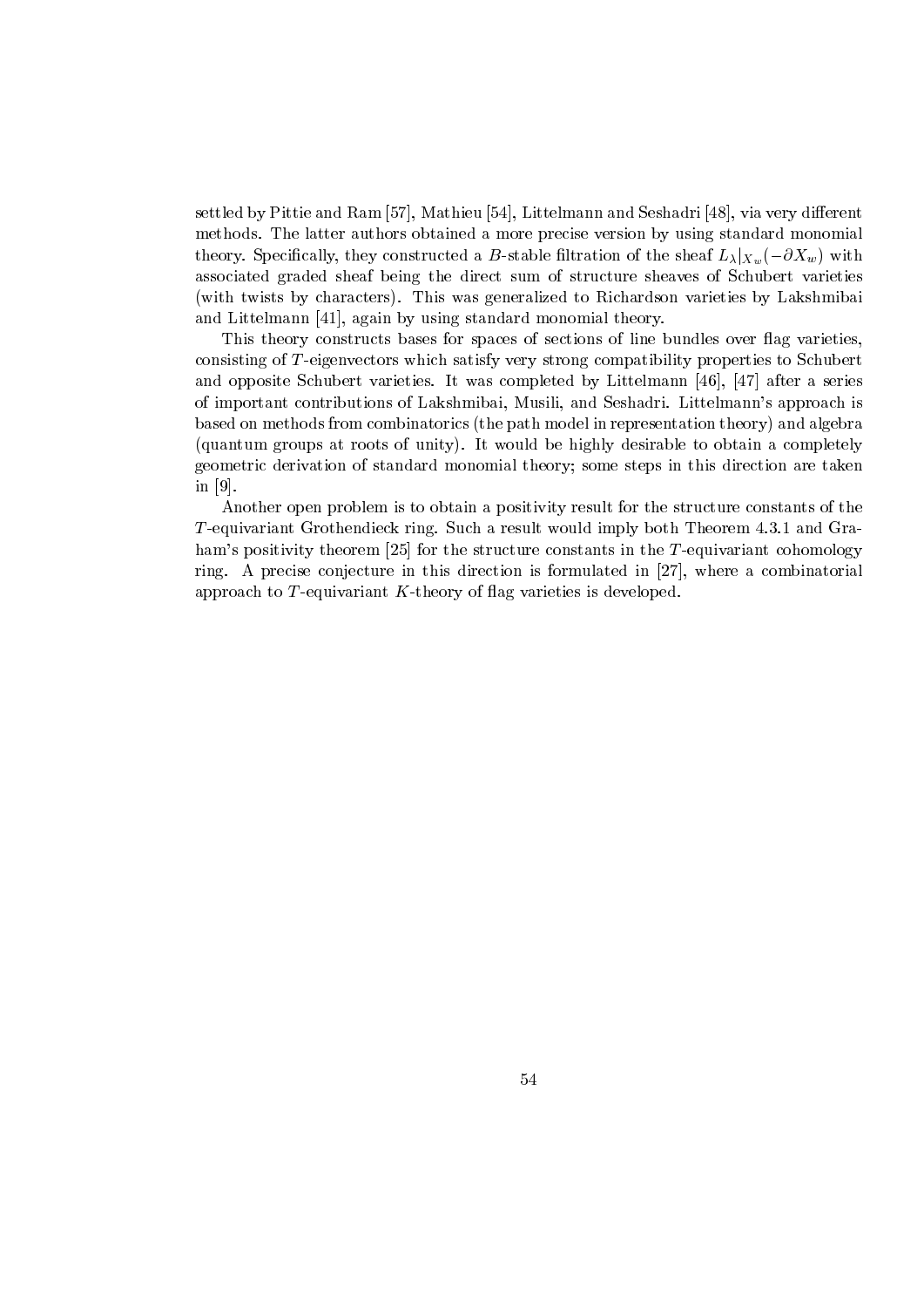# References

- [1] S. Billey and V. Lakshmibai : Singular loci of Schubert varieties, Progr. Math. 182, Birkhauser, Boston (2000).
- [2] S. Billey and G. Warrington : Maximal singular loci of Schubert varieties in  $SL(n)/B$ , Trans. Amer. Math. Soc. 335  $(2003)$ , 3915-3945.
- [3] A. Borel and J-P. Serre : Le théorème de Riemann-Roch, *Bull. Soc. Math. France* 86  $(1958), 97-136.$
- [4] R. Bott and H. Samelson : Application of the theory of Morse to symmetric spaces, Amer. J. Math. 80  $(1958)$ , 964-1029.
- [5] M. Brion and P. Polo: Large Schubert varieties,  $Represent.$  Theory 4 (2000), 97-126.
- [6] M. Brion : Positivity in the Grothendieck group of complex flag varieties, *J. Algebra* **258** (2002),  $137-159$ .
- [7] M. Brion : Group completions via Hilbert schemes, J. Algebraic Geom. <sup>12</sup> (2003), 605-626.
- [8] M. Brion : Multiplicity-free subvarieties of flag varieties, in: *Commutative algebra*, interactions with algebraic geometry, Contemporary Math. 331, AMS, Providence  $(2003), 13-24.$
- [9] M. Brion and V. Lakshmibai : A geometric approach to standard monomial theory, Represent. Theory  $7$  (2003), 651-680.
- [10] A. S. Buch : A Littlewood-Richardson rule for the K-theory of Grassmannians, Acta *Math.* 189 (2002), 37-78.
- [11] A. S. Buch : Combinatorial K-theory, this volume.
- [12] C. Chevalley : Sur les décompositions cellulaires des espaces  $G/B$ , in: *Proceedings of* Symposia in Pure Mathematics 56, Amer. Math. Soc., Providence  $(1994)$ , 1-25.
- [13] A. Cortez : Singularités génériques et quasi-résolutions des variétés de Schubert pour le groupe linéaire,  $Adv. Math. 178 (2003), 396-445.$
- [14] M. Demazure : Désingularisations des variétés de Schubert généralisées, Ann. Sci.  $\dot{E}c.$  Norm. Supér. **7** (1974), 53-88.
- [15] V. V. Deodhar : Some characterizations of Bruhat ordering on a Coxeter group and determination of the relative Möbius function, Invent. math. **39** (1977), 187-198.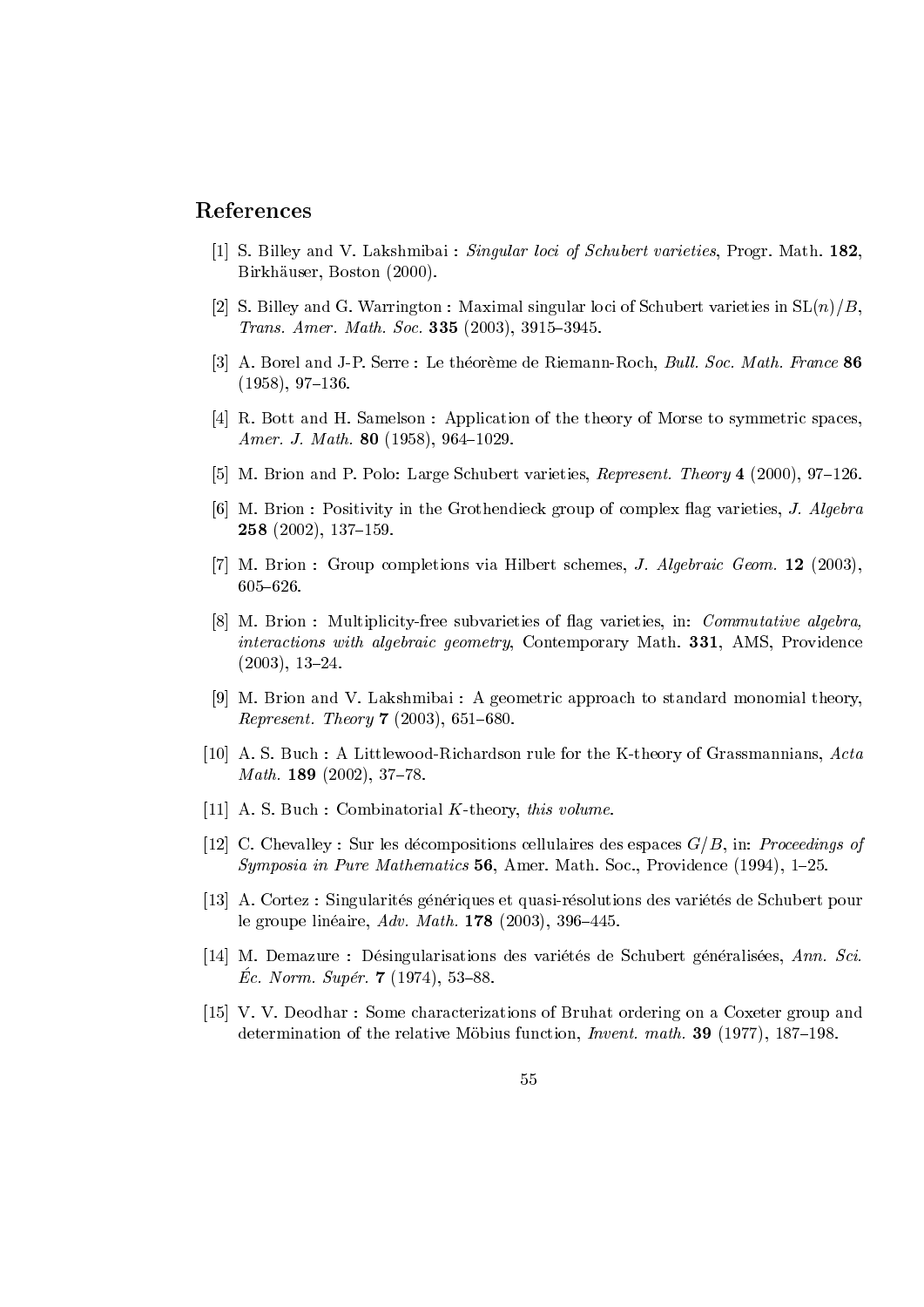- [16] V. V. Deodhar : On some geometric aspects of Bruhat orderings. I. A finer decomposition of Bruhat cells, *Invent. math.* **79** (1985), 499-511.
- [17] H. Duan : Multiplicative rule of Schubert classes, preprint available on arXiv: math.AG/0306227.
- [18] H. Duan : Morse functions and cohomology of homogeneous spaces, this volume.
- [19] H. Esnault and E. Viehweg : Lectures on vanishing theorems, DMV Seminar Band 13, Birkhauser (1992).
- [20] W. Fulton and A. Lascoux : A Pieri formula in the Grothendieck ring of a flag bundle, Duke Math. J.  $76$  (1994),  $711-729$ .
- [21] W. Fulton : Young tableaux with applications to representation theory and geometry, London Mathematical Society Student Texts 35, Cambridge University Press (1997).
- [22] W. Fulton : Intersection theory (second edition), Springer-Verlag (1998).
- [23] W. Fulton and P. Pragacz : Schubert varieties and degeneracy loci, Lecture Notes in Mathematics <sup>1689</sup>, Springer-Verlag (1998).
- [24] R. Goldin : The cohomology ring of weight varieties and polygon spaces, Adv. Math. 160  $(2001)$ , 175-204.
- [25] W. Graham : Positivity in equivariant Schubert calculus, Duke Math. J. <sup>109</sup> (2001), 599-614.
- [26] M. Greenberg and J. Harper: *Algebraic topology. A first course*, Benjamin/Cummings Publishing Co. (1981).
- [27] S. Griffeth and A. Ram : Affine Hecke algebras and the Schubert calculus, preprint available on arXiv: math.RT/0405333.
- [28] A. Grothendieck : Sur quelques points d'algebre homologique, Tohoku Math. J. <sup>9</sup>  $(1957), 119-221.$
- [29] H. L. Hansen: On cycles in flag manifolds, *Math. Scand.* **33** (1973), 269-274.
- [30] R. Hartshorne : Algebraic Geometry, Graduate Texts in Math. 52, Springer-Verlag (1977).
- [31] H. Hiller and B. Boe : Pieri formula for  $SO_{2n+1}/U_n$  and  $Sp_n/U_n$ , Adv. in Math. 62  $(1986), 49{-67}.$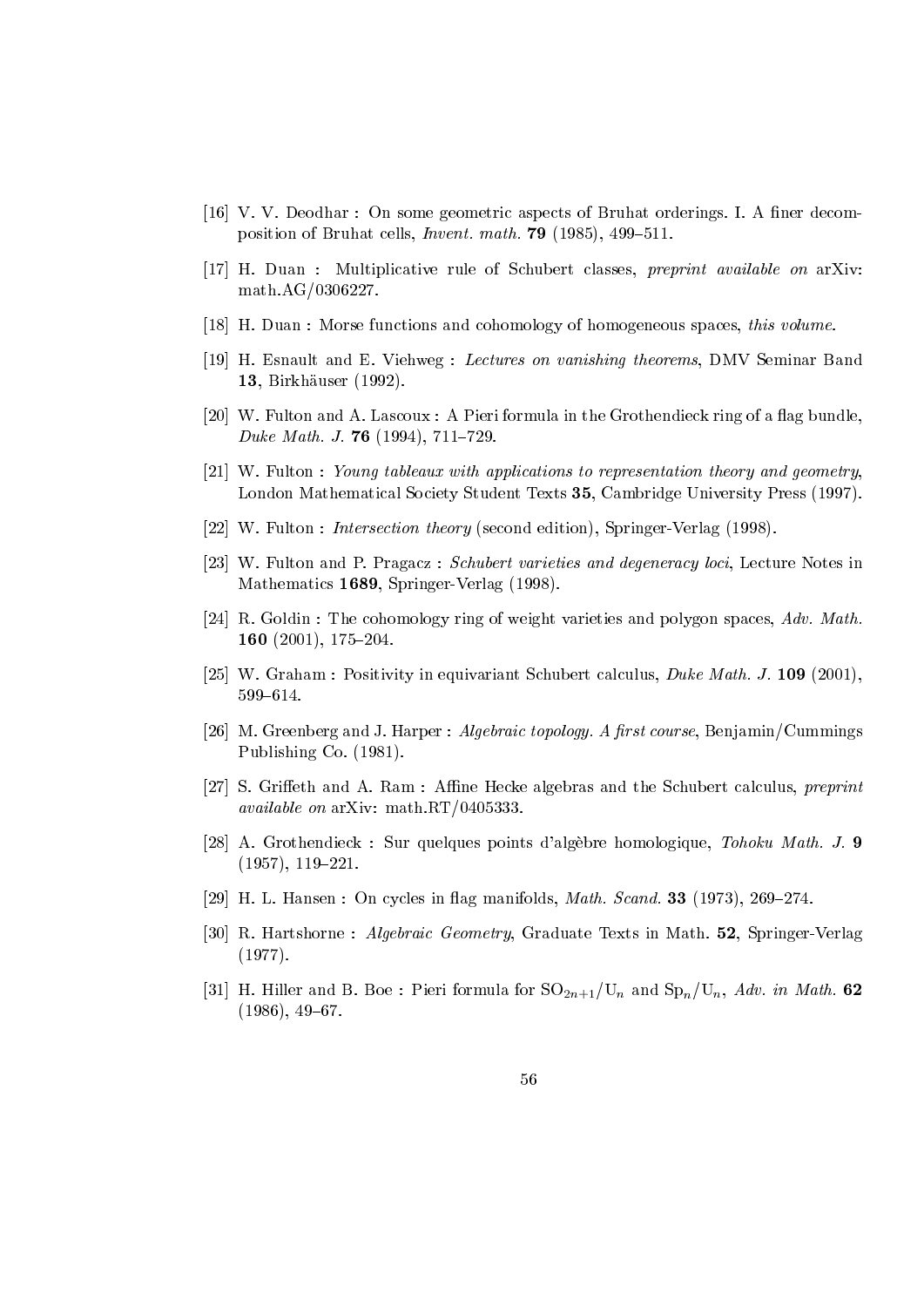- [32] W. V. D. Hodge : The intersection formulae for a Grassmannian variety, J. London *Math. Soc.* 17 (1942),  $48{-}64$ .
- [33] C. Kassel, A. Lascoux and C. Reutenauer : The singular locus of a Schubert variety, J. Algebra 269 (2003), 74-108.
- [34] G. Kempf, F. Knudsen, D. Mumford and B. Saint-Donat : Toroidal embeddings, Lecture Notes in Math. 339, Springer-Verlag (1973).
- [35] S. Kleiman : The transversality of a general translate, *Compos. Math.* 28 (1974), 287-297.
- [36] A. Knutson and E. Miller : Gröbner geometry of Schubert polynomials, *preprint* available on arXiv: math.AG/011058.
- [37] B. Kostant and S. Kumar : The nil Hecke ring and cohomology of  $G/P$  for a Kac-Moody group G, Adv. Math.  $62$  (1986), 187-237.
- [38] B. Kostant and S. Kumar : T-equivariant K-theory of generalized flag varieties, J.  $Differential Geom.$  **32** (1990), 549-603.
- [39] S. Kumar: Kac-Moody groups, their flag varieties and representation theory, Progr. Math. **204**, Birkhäuser (2002).
- [40] V. Kreiman and V. Lakshmibai : Richardson varieties in the Grassmannian, in: Contributions to Automorphic Forms, Geometry and Number Theory: Shalikafest  $2002$ , Johns Hopkins University Press  $(2003)$ , 573-597.
- [41] V. Lakshmibai and P. Littelmann : Richardson varieties and equivariant K-theory, J. Algebra 260  $(2003)$ , 230-260.
- [42] A. Lascoux and M-P. Schützenberger : Polynômes de Schubert, C. R. Acad. Sci. Paris Sér. 1 Math. 294 (1982), 447-450.
- [43] A. Lascoux and M-P. Schützenberger : Symmetry and flag manifolds, in: *Invariant* Theory (Proceedings, Montecatini 1982), Lecture Note in Math. 996, Springer-Verlag  $(1983), 118-144.$
- [44] A. Lascoux and M-P. Schutzenberger : Interpolation de Newton a plusieurs variables, in: Seminaire d'algebre Paul Dubreil et Marie-Paule Malliavin, Lecture Notes in Math. 1146, Springer-Verlag  $(1985)$ , 161-175.
- [45] N. Lauritzen and J. F. Thomsen : Line bundles on Bott-Samelson varieties, J. Alge*braic Geom.* **13** (2004), 461-473.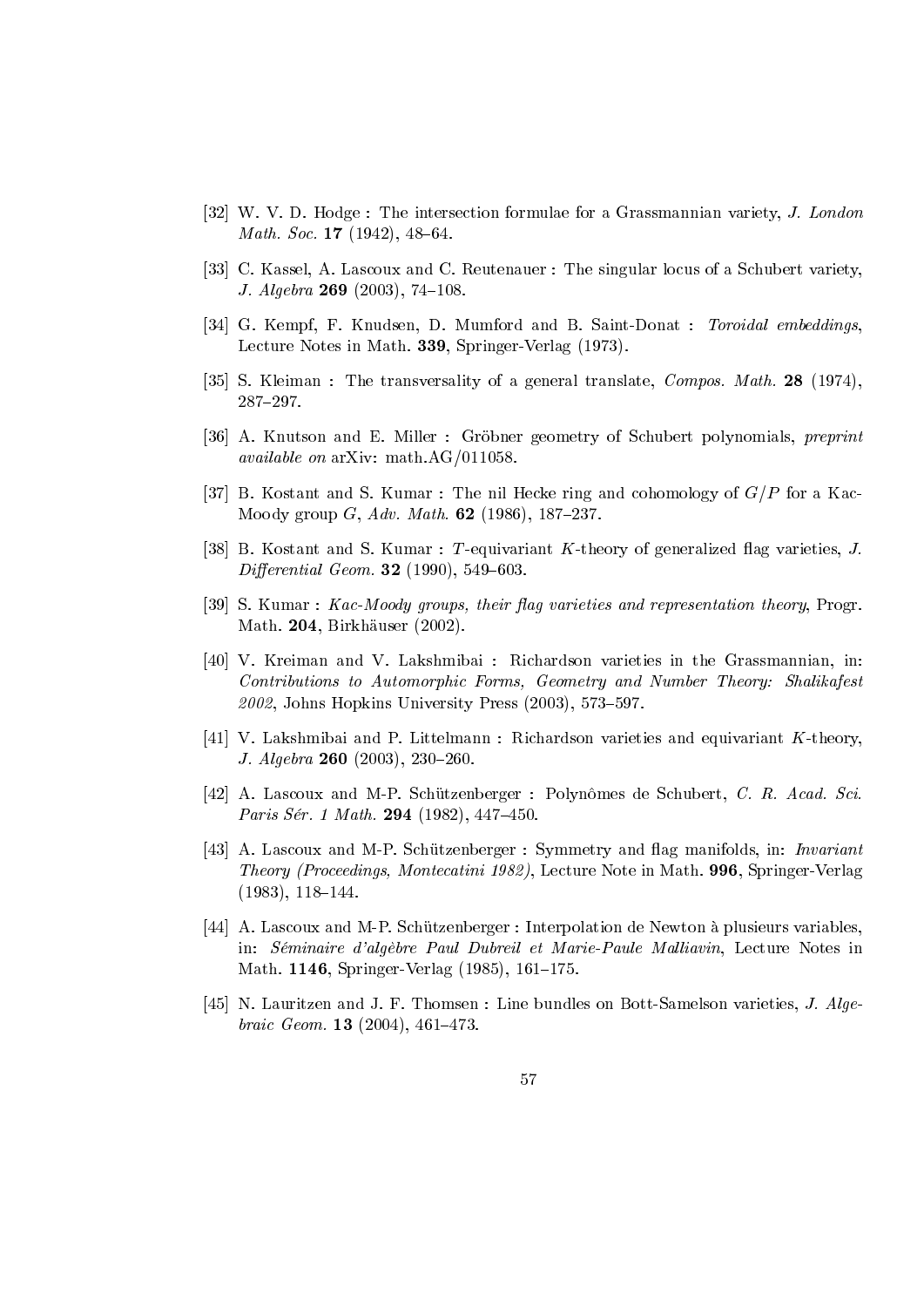- [46] P. Littelmann : Contracting modules and standard monomial theory for symmetrizable Kac-Moody algebras, J. Amer. Math. Soc. 11 (1998), 551–567.
- [47] P. Littelmann : The path model, the quantum Frobenius map and standard monomial theory, in: Algebraic groups and their representations (Cambridge, 1997), Kluwer Acad. Publ. (1998), 175-212.
- [48] P. Littelmann and C. S. Seshadri : A Pieri-Chevalley type formula for  $K(G/B)$  and standard monomial theory, in: Studies in memory of Issai Schur (Chevaleret/Rehovot, 2000), Progr. Math. 210, Birkhäuser (2003), 155-176.
- $[49]$  L. Manivel : Fonctions symétriques, polynômes de Schubert et lieux de dégénerescence, Cours Spécialisés 3, Soc. Math. France (1998).
- [50] L. Manivel : Le lieu singulier des variétés de Schubert, *Internat. Math. Res. Notices* 16 (2001), 849-871.
- [51] L. Manivel : Generic singularities of Schubert varieties, preprint available on arXiv: math.AG/0105239.
- [52] R. Marlin : Anneaux de Grothendieck des variétés de drapeaux, *Bull. Soc. Math.* France 104 (1976), 337-348.
- [53] O. Mathieu : Formules de caractères pour les algèbres de Kac-Moody générales,  $A \, st\acute{e} \, 1$  august  $159{-}160$  (1988).
- [54] O. Mathieu : Positivity of some intersections in  $K_0(G/B)$ , J. Pure Appl. Algebra 152  $(2000), 231-243.$
- [55] V. Mehta and A. Ramanathan : Frobenius splitting and cohomology vanishing for Schubert varieties, Ann. of Math.  $(2)$  122 (1985), 27-40.
- [56] D. Monk: The geometry of flag manifolds, *Proc. London Math. Soc.* 9 (1959), 253– 286.
- [57] H. Pittie and A. Ram : A Pieri-Chevalley formula in the K-theory of a  $G/B$ -bundle, Electron. Res. Announc. Amer. Math. Soc.  $5$  (1999), 102-107.
- [58] P. Pragacz and J. Ratajski : Pieri type formula for isotropic Grassmannians; the operator approach, Manuscripta Math. 79 (1993), 127-151.
- [59] P. Pragacz and J. Ratajski : A Pieri-type theorem for Lagrangian and odd orthogonal Grassmannians, J. Reine Angew. Math.  $476$  (1996), 143-189.